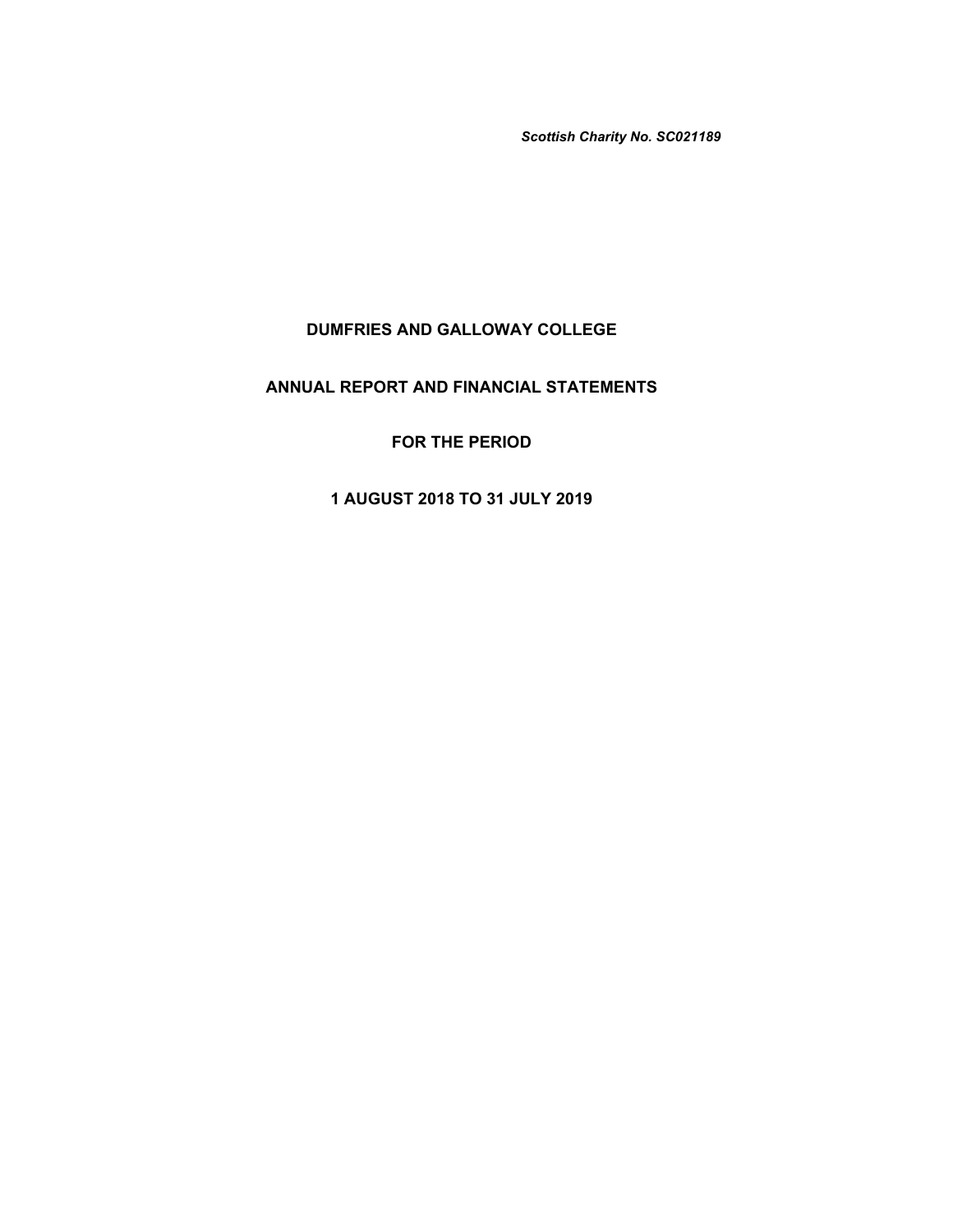# **Dumfries and Galloway College**

# **Contents**

# **Page**

# **Performance Report**

| <b>Performance Overview</b>                                     |    |
|-----------------------------------------------------------------|----|
| Principal's Statement on Performance                            | 3  |
| Purpose and Activities of Dumfries and Galloway College         | 4  |
| <b>Strategic Outcomes</b>                                       | 4  |
| Key Issues and Risks Affecting Dumfries and Galloway College    | 5  |
| Performance Summary                                             | 6  |
| <b>Performance Analysis</b>                                     |    |
| <b>Financial Objectives</b>                                     | 8  |
| How We Measure Performance                                      | 9  |
| Development and Performance During the Year                     | 10 |
| <b>Accountability Report</b>                                    |    |
| <b>Corporate Governance Report</b>                              |    |
| Directors' Report                                               | 15 |
| Statement of Board of Management's Responsibilities             | 17 |
| Governance Statement                                            | 19 |
| <b>Remuneration and Staff Report</b>                            | 27 |
| <b>Independent Auditor's Report</b>                             | 34 |
| <b>Annual Accounts</b>                                          |    |
| <b>Financial Statements</b>                                     | 37 |
| Appendix - Accounts Direction from the Scottish Funding Council | 59 |

The financial statements were approved and authorised for issue on 10 December 2019.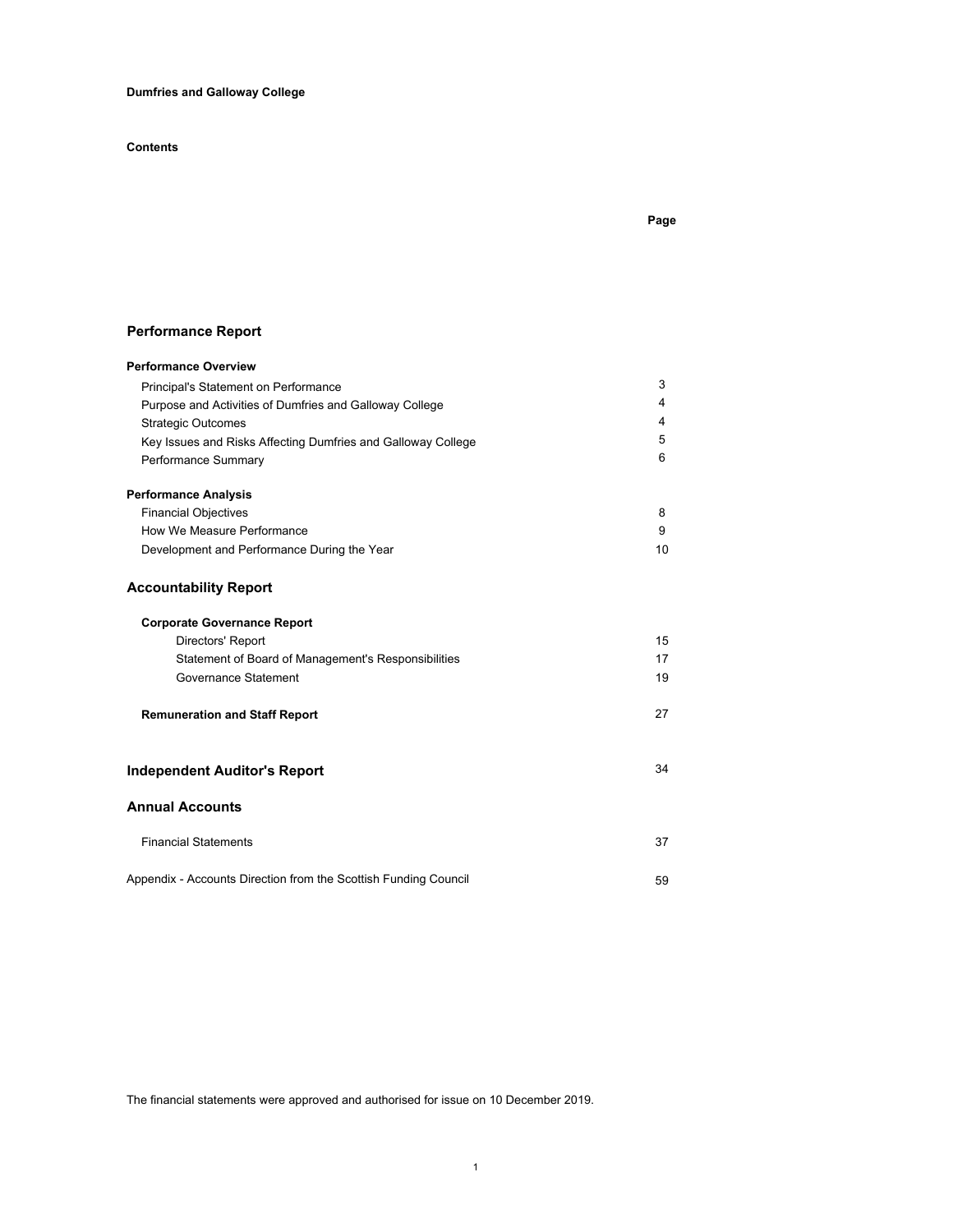### **Professional Advisers**

## **External Auditors:**

Chartered Accountants Semple Street Edinburgh Exchange Place 3 Scott Moncrieff

### **Internal Auditors:**

RSM Risk Assurance Services LLP, 6th Floor 25 Farringdon Street London

## **Bankers:**

Royal Bank of Scotland 2nd Floor 62 Hamilton Road Motherwell

## **Solicitors:**

Grieve, Grierson, Moodie and Walker Dumfries 14 Castle Street

MacRoberts Solicitors 152 Bath Street Glasgow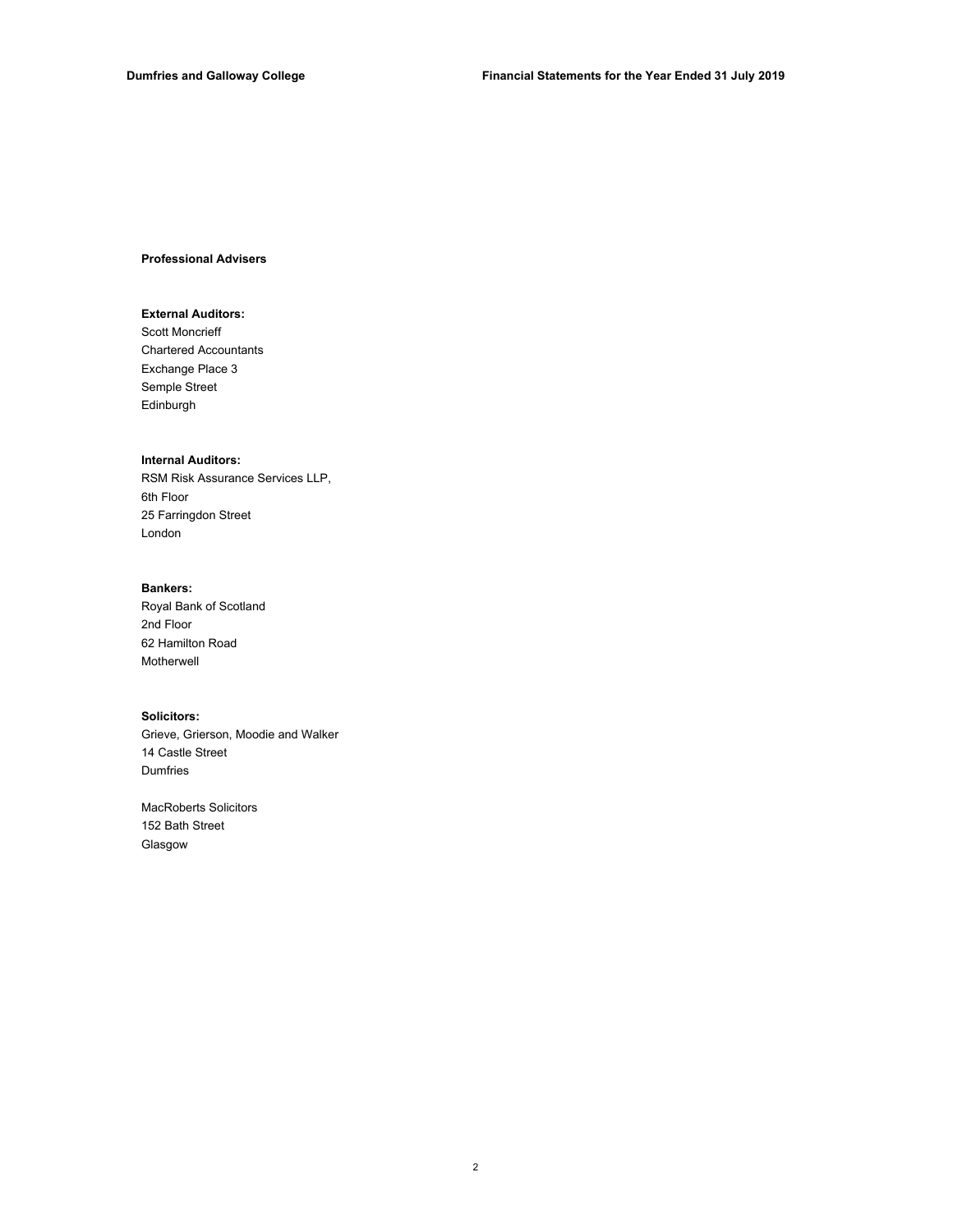## **Performance Report**

## **Performance Overview**

The purpose of this Overview is to give a short summary, with sufficient information to provide an understanding of Dumfries and Galloway College, its purpose, key risks facing the College in achieving its objectives, and how the College has performed over the period to July 2019.

## **Principal's Statement on Performance**

Dumfries and Galloway College aspires to be an 'outstanding college', and aims to deliver the highest quality learning for our students, to make a positive contribution to the local and national priorities, and to utilise the expertise of our staff to deliver continuous improvements. Improving attainment will be a key priority, particularly in curriculum areas with low performance indicators.

As the College nears the end of the current five-year strategic plan, Vision 2020, work is now taking place to develop a new strategy which will cover the period 2020-2025. Ambition 2025 will be very ambitious, and will aim to ensure that we provide an inspirational student experience, and equip individuals, businesses and communities with the 21st Century skills to flourish.

The College exceeded its target for student numbers during 2018-19. The actual credits delivered was 30,816 against a target, including credits from an in-year transfer of activity, of 30,526 - an over-delivery of 1%. Overall retention figures for 2018-19 remain low despite initiatives during the year to improve this, which included improved information sessions and advise sessions, changes in teaching blocks, the introduction of Guidance Coaches, and improved absence and engagement reporting. A College Academic Council has been established during the current year which aims to greater rigour on academic provision, performance and quality enhancement.

The financial out-turn for 2018-19 shows an underlying small surplus of £54,000. This reflects the difficulty in maintaining a break-even position each year within the budget constraints for the Scottish College Sector. The overall operating deficit shown in the Statement of Comprehensive Income includes non-cash adjustments for pension valuation and expenditure from the allocation of 'Fixed Cash Budget for Priorities' as explained in the Performance Analysis pages. A Transformation Plan is currently being drafted which will address the increasing staffing costs and ensure funds are available to support developments which will be required going forward, and work will focus on ensuring an excellent standard of quality of curriculum delivery, and long-term financial sustainability for the College.

The College has updated its annual Self Evaluation and Enhancement Plan 'How Good is Our College'. The evaluation process involved the whole College, including the Student Association, to ensure that the overall report was fully inclusive of all internal stakeholders - including workshops with learners, lecturers, first line managers, support service staff, Heads of Curriculum, Executive Managers and Board Members. The evaluation work carried out has been assessed, together with the Quality Performance Indicators, in order to highlight common themes, and identify collegewide improvements. An Action Plan has been prepared which will be monitored throughout 2019-20 to inform developments and priorities. The College Board of Management has oversight of the actions being taken, and an Education Scotland Progress Visit is scheduled to take place in March 2020.

Developments have been undertaken during 2018-19 as part of the South of Scotland Economic Partnership (SoSEP) joint project with Borders College, which is developing a South of Scotland Learning and Skills Network. The project represents a fundamental shift in how we will utilise technology to teach and to provide other services. We have developed a Digital Skills Strategy which highlights our key aims and ambitions, and a staff development programme has been introduced to support all staff in developing their skills.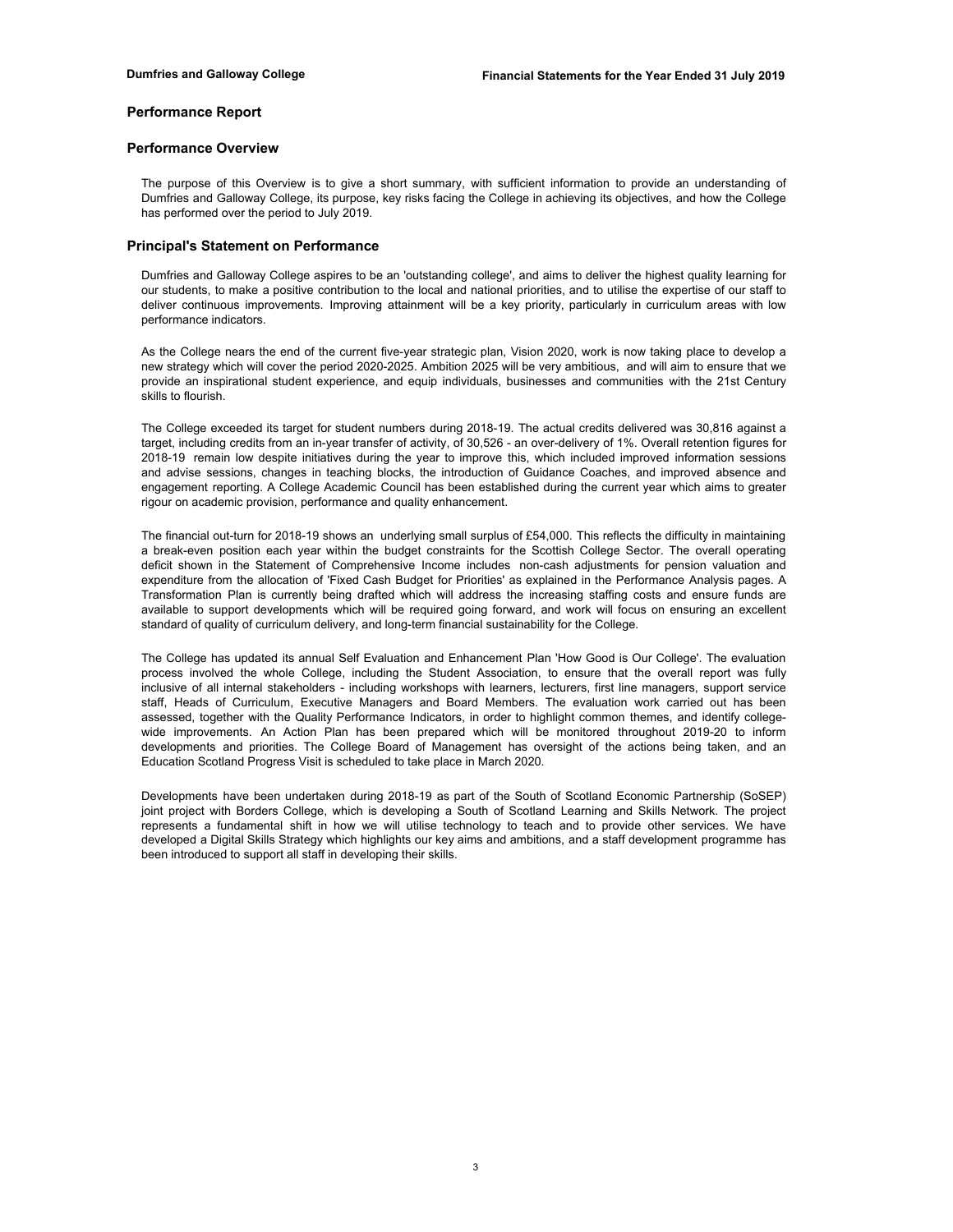## **Purpose and Activities of Dumfries and Galloway College**

The Board of Management of Dumfries and Galloway College was established under The Further and Higher Education (Scotland) Act 1992 for the purpose of conducting Dumfries and Galloway College. The College is a registered charity (Scottish Charity Number SC021189) for the purposes of the Charities and Trustee Investment (Scotland) Act 2005, and is exempt from corporation tax and capital gains tax. The College receives no similar exemption in respect of Value Added Tax.

Dumfries and Galloway College is a single college in a single region. Dumfries and Galloway Council is the sole Local Authority for the region. The College is the only general further education college in the region and potential learners and employers are dependent on it to deliver a curriculum which meets their needs. The College delivers further and higher education across a broad range of curriculum areas from access level to SCQF level 8, to approximately 1,600 full-time and 4,800 part-time learners through its campus locations in Dumfries and 75 miles away in Stranraer.

Dumfries and Galloway College is located in the beautiful South West of Scotland. It is 77 miles from Glasgow and 79 miles from Edinburgh to the town of Dumfries, where the College's main campus is located. In particular, the Crichton Campus brings the choice of university learning to a region that in the past people have had to leave to attend university. A smaller campus is located in Stranraer in the west of the region, 75 miles from Dumfries and offers a range of full and parttime programmes.

Due to the characteristics of the Region, the College will remain financially challenged. In particular, the need to duplicate a wide range of curriculum and services in Stranraer affects both financially and course viability. Small learner numbers and demand makes it difficult to sustain some provision and some courses require to be structured differently than those in Dumfries, for example by combining different levels of learner or using mixed delivery methods - for existing and new provision. Dumfries and Galloway College are currently developing a transformation plan to meet the challenges in

The College's approach to learning is a reflection of the rural locality, the local economy and the changing patterns of lifestyles. As a major employer and a dynamic rural learning institution, the 'digital' revolution has been strongly embraced by us and its many forms are fast becoming the basis for the College's operations and delivery. The College is currently establishing a digital learning network in a joint project with Borders College, which has been funded through the South of Scotland Economic Partnership (SoSEP). Developments are aimed at creating a digital and physical hub and spoke system to address the immediate skills gaps identified in the region in key sectors - Energy, Engineering, Construction and Care. A STEM Care Hub and a STEM Renewable Energy/ Engineering Hub in Dumfries, and a mini-STEM Hub for Engineering in Stranraer are almost completed, and the learning centres will be digitally connected with each other, and also with the Hubs being developed by Borders College. Pilot spokes have also been developed in schools.

Although the College has two campuses and many learning partnerships across the region, we are a College without walls creating flexible learning opportunities to suit everyone. This means learning opportunities are varied and abundant - from full time courses to flexible, part time courses, learning in College and at home, work or elsewhere. The range of learning includes basic skill development to degree level, including articulation links with Universities.

Our Strategic Plan, Vision 2020, sits alongside the College's Regional Outcome Agreement which sets out how we will meet the Scottish Government's expectations and deliver value for money for the public investment we receive.

The Scottish Government's post-16 education reform policies are to improve life chances; support jobs and growth; and ensure sustainable post-16 education, and the intention of developing a world-class vocational educational system. The Scottish Funding Council's strategic aims of High Quality Learning and Teaching - identifies four priority outcomes which are supported by the College's strategic plan.

### **Strategic Outcomes**

The College Strategic Outcomes are:

*We will provide opportunities to access and progress through education and training at all levels;*

We will deliver education and training that is a route to employment and career development and is aligned to local and *national economic need;*

*We will be the first choice for recruitment, training and development of the workforce;*

*We will enable communities to grow and develop through local education and training;*

*We will support more businesses to start-up, grow and diversify;*

*We will enable people to build their independence and confidence in a supported environment.*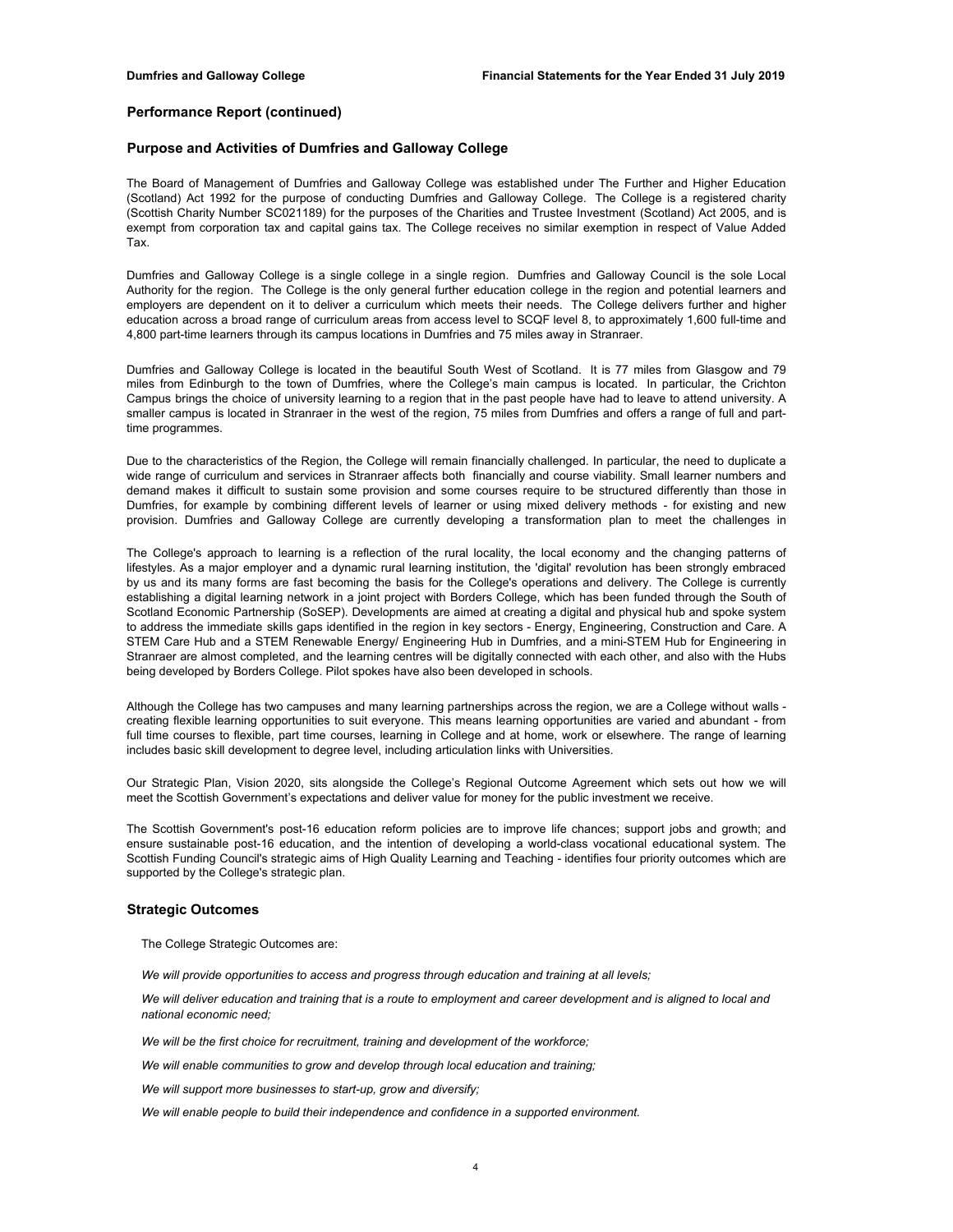## **Strategic Outcomes (continued)**

We are progressing towards our vision, but it is also essential that we are able to demonstrate its relevance and contribution to the achievement of both Scottish Government and Scottish Funding Council priorities. We are committed to regularly monitor progress towards delivery of the strategic outcomes. The College implemented the new SFC and Education Scotland quality arrangements during 2018-19, which integrates quality arrangements evaluation with outcome agreement evaluation and reporting. The self-evaluative report 'How Good is Our College?' has now been updated and an Enhancement Plan has been implemented to further address the necessary improvements in retention and attainment for students.

## **Key issues and risks affecting Dumfries and Galloway College**

The College has an established Risk Management Policy and Risk Assessment Procedure, in order to provide a systematic way of identifying, recording, monitoring and reporting risks to ensure the College is able to meet its objectives. The Risk Management Policy outlines the approach to risk management and defines the key principles, processes and responsibilities for the management of risk across the College.

Risk Management is an integral part of the overall governance arrangements of the College, and as such there are specific responsibilities for people and groups undertaking different roles in the organisation. The Board of Management determines the risk appetite for the College, and considers reports on the operation of Risk Management arrangements through the work of the Audit Committee, The Principal, reporting by auditors and annual accounts. The Audit Committee consider the corporate Risk Register at each committee meeting, as well as any internal and external audit reports involving risk and risk management.

The Executive Management Team has day to day responsibility for the management of the system of internal control including risk management, and the member of the Executive Management Team responsible for planning maintains the College Risk Register, which is updated and considered regularly by the Executive Management Team as well as the Audit Committee. The likelihood and impact of each risk is scored together with mitigating actions, in order to identify the residual risks which require to be monitored on an ongoing basis.

The following risks from the College Risk Register have been identified as key risks, which have been scored as a Significant or Major Risk:

**- Failure to achieve institutional sustainability -** The changes in funding methodology, 'flat cash' settlements for core grant funding, and increasing costs have all impacted on the College's ability to maintain a balanced budget out-turn. Actions are currently being taken to implement savings against initial budget requests, and a clear programme of transformation will be implemented to achieve ongoing financial sustainability.

**- Reputational risk** - potential loss of reputation with key stakeholders, with actions being taken to strengthen stakeholder engagement and monitoring of Social Media.

**- Salary and conditions of service pressures -** there is a risk that salary and cost implications of changes to conditions of service will outstrip the College's ability to fund those costs. The College will continue to work with the Employers' Association to influence negotiations, and model pay costs going forward. In addition, measures are being introduced to ensure robust workforce planning together with modelling for future costs and demands.

**- Failure to reach aspirational standards in learning, teaching and service delivery** - despite measures being implemented over the previous two years to increase student retention and attainment, overall levels remain low. Mitigating actions include ensuring clear quality arrangements, continuous self evaluation and action monitoring, and rigorous CPD arrangements are in place. A College Academic Committee has also been introduced and is monitoring Performance Indicators with further actions aims planned to improve the performance in 2019-20.

**- Failure to meet the deadlines for the SoSEP project** - the project aim of establishing a Hub and Spoke project for Engineering, Construction and Care requires robust governance, project planning and close working with Borders College.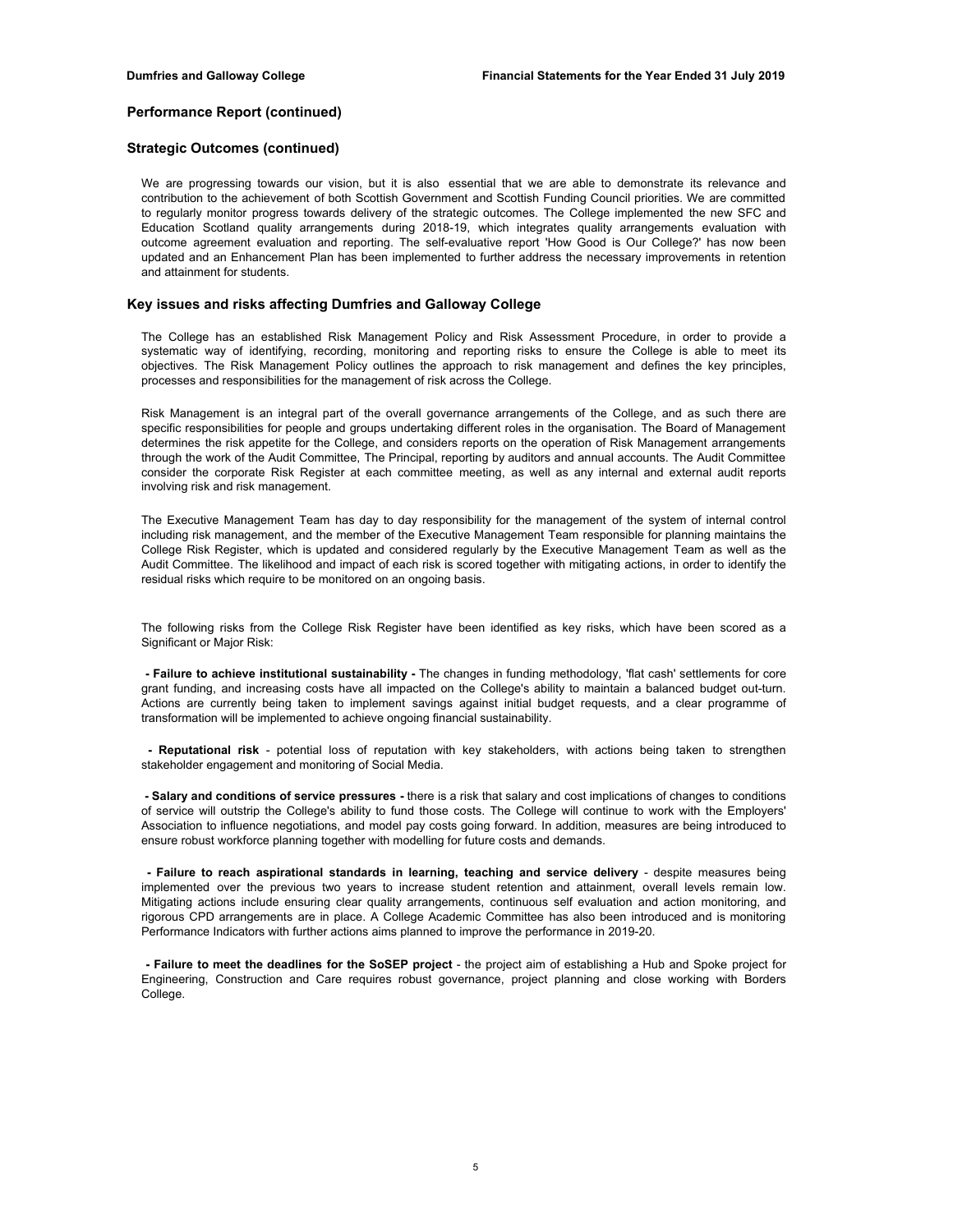## **Performance Summary**

The reported Key Performance Indicators show a reduction in overall student achievement for 2018-19. Attainment for fulltime FE students was 60%, which was lower than the target of 69%. Part-time FE was 70% against a target of 80%. The increased popularity of part-time study has increased recruitment numbers, with attainment for part-time FE students 1% lower than 2017-18 levels. For HE students, part-time success showed an improvement from the previous year but full-time attainment was 69% against a target of 72%, which was disappointing given the measures which were taken during the year to improve performance.

However, overall activity targets were exceeded, with 30,816 credits delivered against a target of 30,526. The College was successful in receiving an additional 350 credits from an in-year transfer of activity, and the additional credits are included in the revised target of 30.526.

Whilst the Key Performance Indicators for 2018-19 are lower than the targets, we are confident that given the developments and changes which were implemented during the year, these will have a more positive outturn in future years.

#### **Student Numbers**

During academic year 2018-19 the College delivered 30,805 credits against a target of 30,526 (2017-18 30,696 delivered against the target of 30,335). Retention rates for full-time Further Education (FE) students improved by 2% from the previous year, and for full-time Higher Education (HE) students retention rates have remained at 94%.

#### **Student Achievements**

Attainment for full-time FE students has decreased by 0.87% from the previous year, and full-time HE attainment increased by 1.18% from 2017-18 levels.

As noted above, further analysis of the Key Performance Indicators has provided further insight into reasons why some learners have left their course of study early. A number of early leavers left due to either obtaining a job, progressing to a programme at another educational establishment, or progressing onto another college programme. Under current reporting arrangements, these are considered to be a failure of the College.

Retention and attainment rates are a priority area for the College in 2019-20. A number of key actions have been implemented, to build on developments made during 2018-19, with the aim of improving learner retention and achievement during 2019-20:

- we will develop a College Academic Council, which will provide a holistic overview of academic provision, and approve and monitor policies and procedures to drive Quality Assurance and Enhancement. The College Academic Council will review curriculum are reports, performance enhancement measures and provide an update on the Evaluative Report and Enhancement Plan for Education Scotland.

- we will continue to utilise tools developed in-house to support staff in analysing data and allow targeted support for students at risk of leaving early;

- we will balance the challenges of increasing access to FE and HE with the support required for students who have barriers to learning - including transport within the region and financial problems;

- we will look at innovative ways to support students who are in financial difficulties, including offering a 'breakfast club' as well as a review of learner support policies and procedures to provide information and support to students on accessing funding;

- appointment of Guidance Coaches to provide help to learners with anything that may impact attendance and ability to stay on their course, including financial, personal issues, travel, or health and wellbeing;

- we will continue to develop the format for the pre-enrolment Information and Advice sessions following self-evaluation processes, and gain feedback from learners.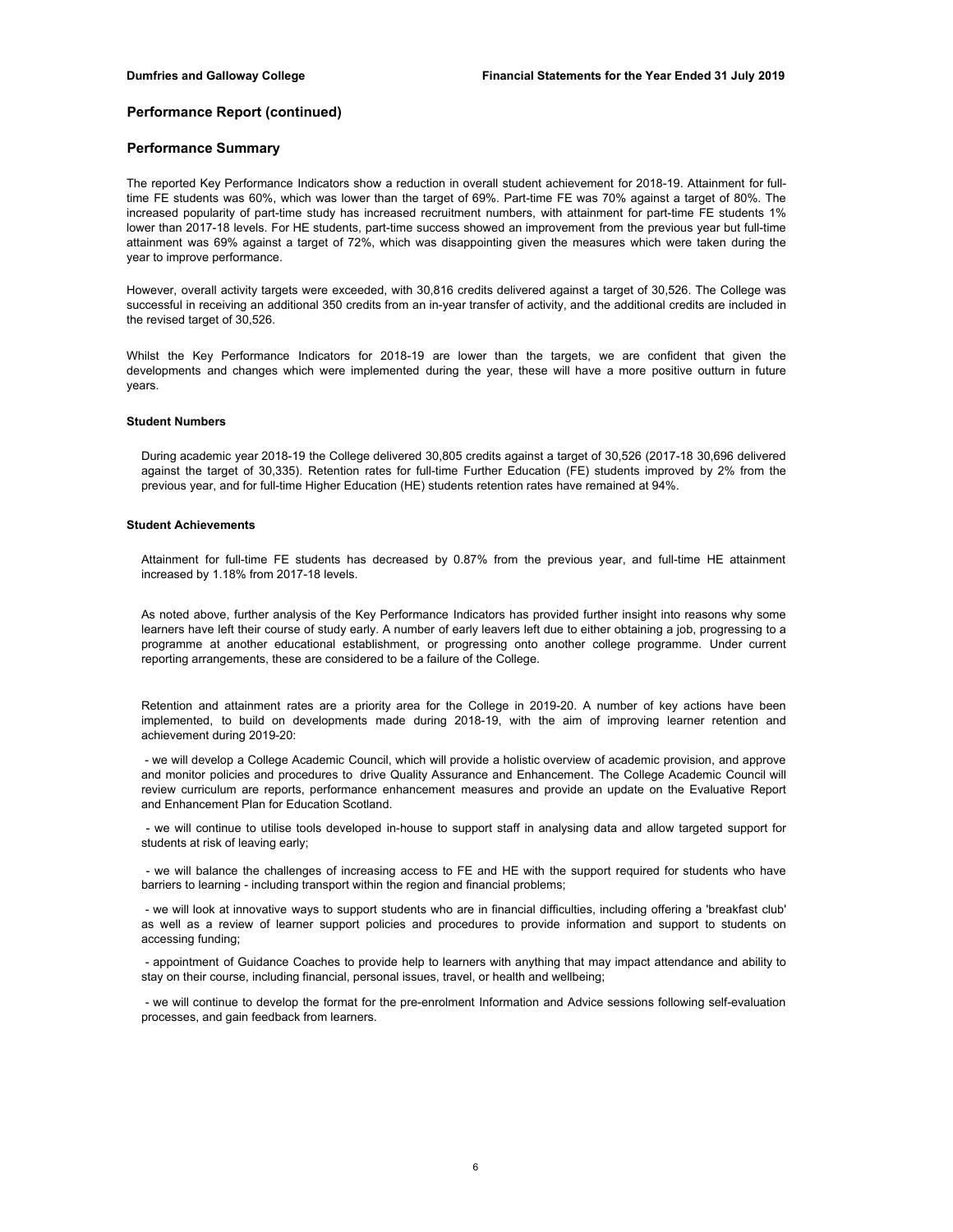## **Quality Assurance and Enhancement**

The College has evaluated what is working well and what needs to improve, through the use of Education Scotland's 'How Good is Our College?' framework. The evaluative report and enhancement plan was endorsed by Education Scotland and SFC in February 2019, identifies clearly what is working well, and what needs to improve. A number of actions have been set out in the Enhancement Plan, which will be monitored throughout 2019-20.

#### **Curriculum Developments**

A key priority for 2019-20 for Dumfries and Galloway College will be realising the South of Scotland Digital Skills and Learning Network project, working collaboratively with Borders College. The project is creating a technology enabled network which connects schools and colleges across the region. The key capital developments are creating three STEM hubs - Digital Healthcare and a Green Energy Centre in Dumfries, and a STEM Hub in Stranraer . A series of Digital Spokes will enhance the network, and provide alternative delivery options across the region. This element of the project will benefit schools and the local authority in the initial stages, but future developments will benefit other partners and businesses in the region, which will cover Stranraer to Eyemouth.

The College's curriculum is increasingly shaped by employer involvement and further engagement of employers and industry boards in the design and support of the delivery of courses is a key objective of all curriculum areas.

The College continues to map is curriculum to key industries and learner need across both campuses.

Dumfries and Galloway College has a good record of widening access, with a high percentage of credits achieved by learners who had declared a disability. However, we face a number of challenges which impede our ability to realise our full potential. During 2019-20 we will aim to utilise technology as an enabler - allowing remote access from home, school, partner learner centres and work. The dedicated Head of Curriculum will work to improve School-College transitions and Senior Pathways, with the re-branding as 'College Academy' an initial stage of those developments.

We will continue to work collaboratively with community partners to reduce barriers to Care Experienced learners, to ensure we get the relevant information to support them to a high standard. Guidance Coaches have been established, and they will help to identify those students at risk from withdrawing from their course, make timely interventions and signpost students to other support which can be provided. A Needs Assessment is also carried out where appropriate.

An increase in retention and attainment of students remains a core aim for the College. A number of factors, including the rural nature of the region, and the complex needs of some of the students, has led to a number of measures being implemented. For 2019-20, ongoing monitoring of the Evaluation and Enhancement plan will drive improvements, which will complement the development of analytical tools highlighting students most at risk of leaving early, as well as detailed analysis of leavers' data, and ongoing work with the Student Association and Curriculum Council to identify potential issues early and address them.

The College has now developed a Work Experience/Placement Action Plan. It is the College aim that all provision comprises of significant, relevant work related learning, work placement and work experience. There has been a significant increase in the numbers of students having work placement or work experience as part of their course. The College is also in discussion with the region's Employability and Skills Team to develop a programme for 'hard to engage' learners furthest from the job market.

STEM qualifications at all levels are needed in businesses in Dumfries and Galloway, and this is a developing area. The College is in active in working partnership with industry to deliver the qualifications they require eg in renewable industries. However, many of the businesses are not fully utilising or exploiting digital technologies because of a lack of awareness or basic digital skills. It is important to recognise the relative importance of this in considering the contribution of the College. We will continue to work with key partners including Scottish Power Energy Network and their contractors to delver Overhead Linesman Technician training, in addition to Wind Turbine Technician programmes, and through the Energy Centre, advice and training to small businesses in the Micro-Renewable sector.

Dumfries and Galloway College is a key partner in delivering Modern Apprenticeships in the South of Scotland as the major providers of off the job training as well as contracting in their own right. Delivering Foundation Apprenticeships programme is difficult with insufficient funding to run programmes with small cohort, but the College continues to increase the number of Foundation Apprenticeship pathways. The College will increase the number of foundation apprenticeship pathways to include Engineering, Child Care and Social Care in 2019-20. The development and delivery of Modern Apprenticeships is essential for effective workforce development, and the College is working with industrybodies including SECTT, CITB, SNIPEF and SDS to achieve an increase in this activity.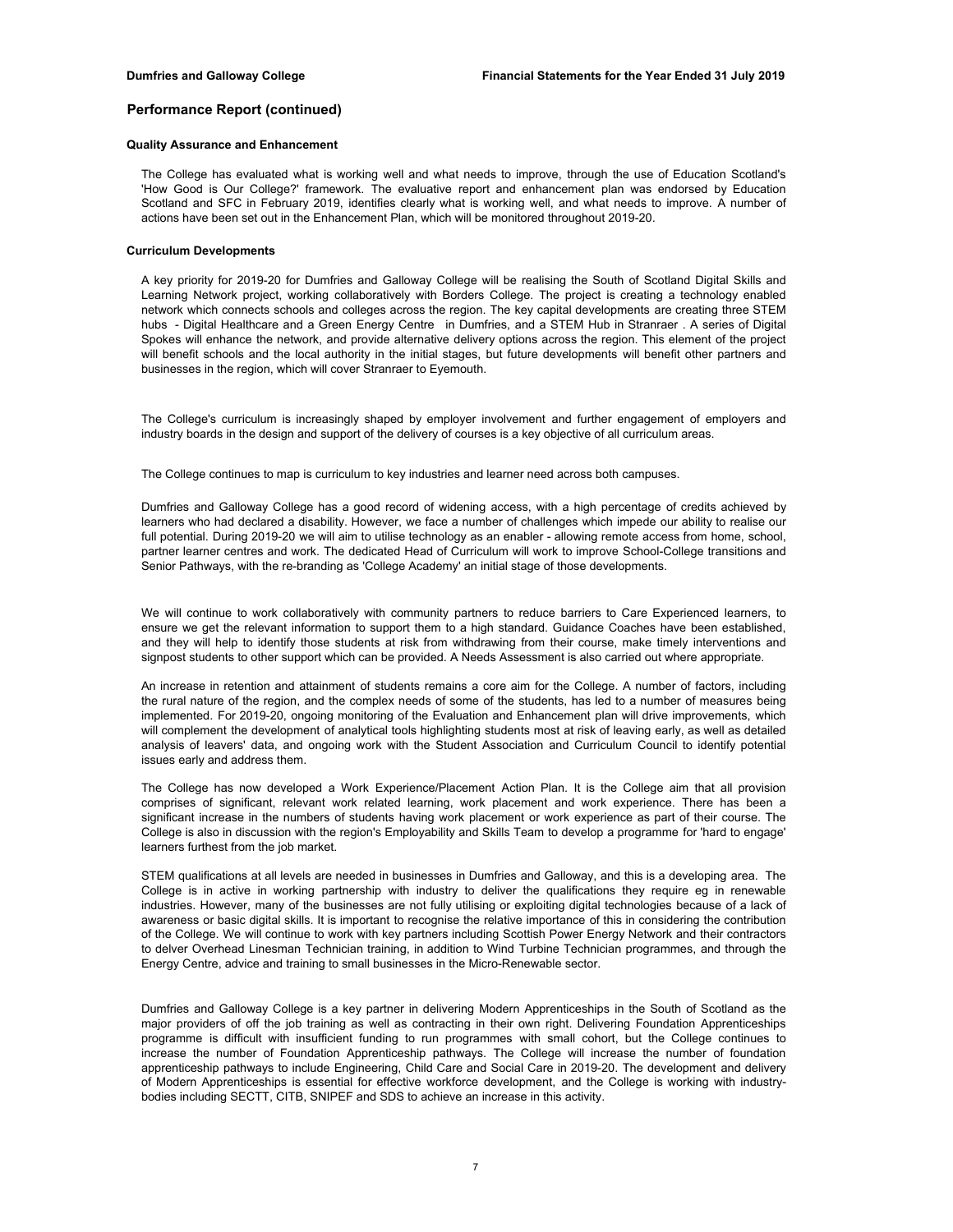#### **Future Developments**

The College appointed a new Principal who took up post in June 2019. She has taken time to analyse the position of the College and will be developing her ambitions for the College through a new Strategic Vision. This is currently in the early stages of development, but will be supported by updated operation plans to achieve that vision.

Dumfries and Galloway College aspires to be an 'outstanding college', and aims to deliver the highest quality learning for our students, to make a positive contribution to the local and national priorities, and to utilise the expertise of our staff to deliver continuous improvements. Improving attainment will be a key priority, particularly in curriculum areas with low performance indicators.

The development of a South of Scotland Learning and Skills Network represents a fundamental shift in how we will utilise technology to teach and to provide other services. We have developed a Digital Skills Strategy which highlights our key aims and ambitions, and a staff development programme has been introduced to support all staff in developing their skills. The curriculum will continue to be developed during 2019-20 and new technologies are being embedded into teaching and learning materials to drive changes in curriculum delivery. Further developments during 2019-20 will include utilising the technology in the Phase I school spokes, planning for Phase II of the spokes, as well as developments to standardise timetables for remote delivery and maximise use of the technology.

A common platform has been set up, Digiskillsscotland. The platform will be used by both Dumfries and Galloway and Borders Colleges to collaborate. Developments in Care curriculum areas is well advanced, and a number of courses will be rolled out during 2019-20.

The joint Articulation Project with Borders College will continue to be developed during 2019-20. A progression manager was appointed in September 2019, with an immediate focus to build on relationships with potential partners that have been identified, and consolidating possible routes for degree delivery aligned with the curriculum offered by both colleges. Agreement has been reached with Glasgow School of Art to develop the curriculum for Creative Arts. Work is also taking place with the Open University, which is providing insight regarding the development of unique programmes within the South of Scotland, as well as a number of other HE institutions regarding progression routes for Engineering, Sports Therapy, Textiles and Fashion. A range of new, unique areas for curriculum development will be explored which builds on regional developments, emerging technologies, growth and regional priorities. Potential initiatives include Tourism, Travel and Business.

The College will continue to widen access to education for a range of society that have historically had difficulties in accessing FE and HE this includes care experienced students, people who have caring responsibilities, those from postcode areas with high levels of deprivation and people who are disabled. The College's Access and Inclusion Strategy gives the details how the college will achieve this, and the success of the initiatives will be monitored.

Priority outputs to be delivered in 2019-20 are:

- achieving the activity target of 30,176 credits;
- improvement in student retention and attainment;
- an increase in the numbers of students entering positive destinations; and
- a curriculum which reflects the skills requirements and meets the needs of the region.

We are progressing towards achieving our vision, but it is also essential that we are able to demonstrate its relevance and contribution to the achievement of both Scottish Government and the Scottish Funding Council priorities. We are committed to regularly monitoring progress towards the delivery of the outcomes set out in this agreement.

## **Performance Analysis**

## **Financial Objectives**

The College's financial objectives following reclassification are:

- To operate a balance between operating income and expenditure, and achieve a break-even position;
- To manage the College's annual budget in line with the requirements of the Scottish Public Finance Manual, HM Treasury's Consolidated Budget Guidance and balance the budget in Resource and cash terms each year;
- To maintain cash balances throughout the year at a level that is compatible with the efficient operation of the College.

The College requires to manage its income and expenditure against Scottish Government budget control limits, and maintain broadly the same level of working capital year on year.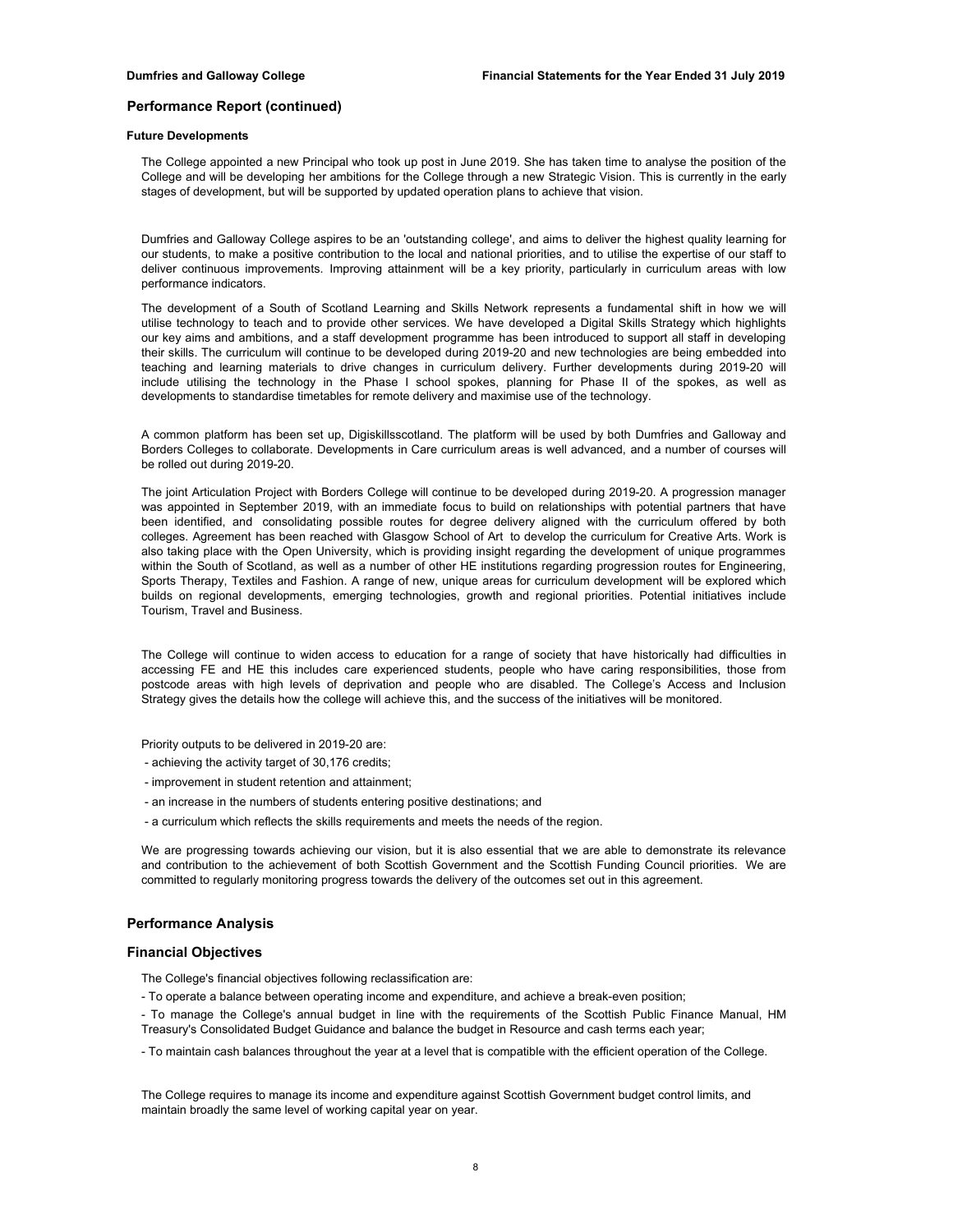## **How we measure performance**

The College Outcome Agreement with the Scottish Funding Council (SFC) sets out what the College plans to deliver in return for funding. The Outcome Agreement reflects the College's commitment to responding to the educational and skills needs within the Dumfries and Galloway Region. The College Strategic Outcomes set out in the 2018-19 SFC Outcome Agreement supports the Scottish Funding Council's four priority outcomes:

**1. Higher rates of access for people from widest range of backgrounds** - to improve access to further and higher education for people from the widest possible range of backgrounds, this includes ensuring gender balance and Developing our Young Workforce (DYW).

**2. High quality & efficient learning, including improved rates of articulation** – to ensure that learner journeys are as short, efficient and effective as possible and that learners experience the highest quality of learning and teaching and achieve successful outcomes. We aim to stretch ourselves with the targets listed in the measures table around increase attainments levels and articulation rates.

**3. Improved rates of retention and achievements** – ensuring that all students have the necessary support and guidance to enable them to attend college and to achieve their qualifications. The college is aware that students have various barriers to successful study and students with combinations of barriers (where the effect is greater than the sum of the individual parts) is something we recognise and our targets listed in our key measures table will be stretch for the College to achieve.

**4. Innovation in Partnership with Industry** – We will work closely with industry to develop innovation and other core skills to maximize the impact of the College Innovation Fund (CIF). This will result in custom designed courses for local industries thereby ensuring those companies have well trained staff enabled to provide creative and pragmatic solutions to local problems. We have made a bid to the newly formed South of Scotland Economic Partnership, if successful with this bid we hope to have the facilities to support industry more and upskill employees of local firms.

The College's Priority Outcomes for 2018-19, which are aligned to the support SFC's outcomes above, were:

- Scope content and delivery of enhanced HNC's in partnership with University of Glasgow to enable advanced standing progression to the University as per project brief, funded through SFC Strategic Funds, by June 2019:

- Identify and scope a suite of marine-related programmes for the South of Scotland Region, in partnership with SRUC, by March 2019;

- Finalise proposal for SoSEP for a technology-enabled network connecting schools and colleges across the South of Scotland by June 2018; scope capacity for Crichton and South of Scotland Higher-Education Institutions to use the network to widen Higher Education Provision across the region by January 2019; If successful with SoSEP application, to deliver the project by December 2019;

- To work in partnership with local industry and to contribute to a reduction in youth unemployment and improving life chances;

- to ensure provision is efficiently delivered, accessible, and meets national, regional and local employer needs;

- to support learners to complete their study and achieve successful outcomes.

Priority Outputs to be delivered in 2018-19 were:

- Achievement of Activity target;
- Improvement in student retention and attainment;
- An increase in the number of students entering positive destinations;
- A curriculum which reflects the skills requirements and meets the needs of the region.

The College Board of Management and Committees regularly measure and monitor progress towards delivery of the targets set out in the outcome agreement through regular reporting of Key Performance Indicators. Target and actual performance is measured throughout the year, and actions agreed, with the objective of achieving targets by the end of the academic year.

The College also produces an annual outcome agreement self evaluation report.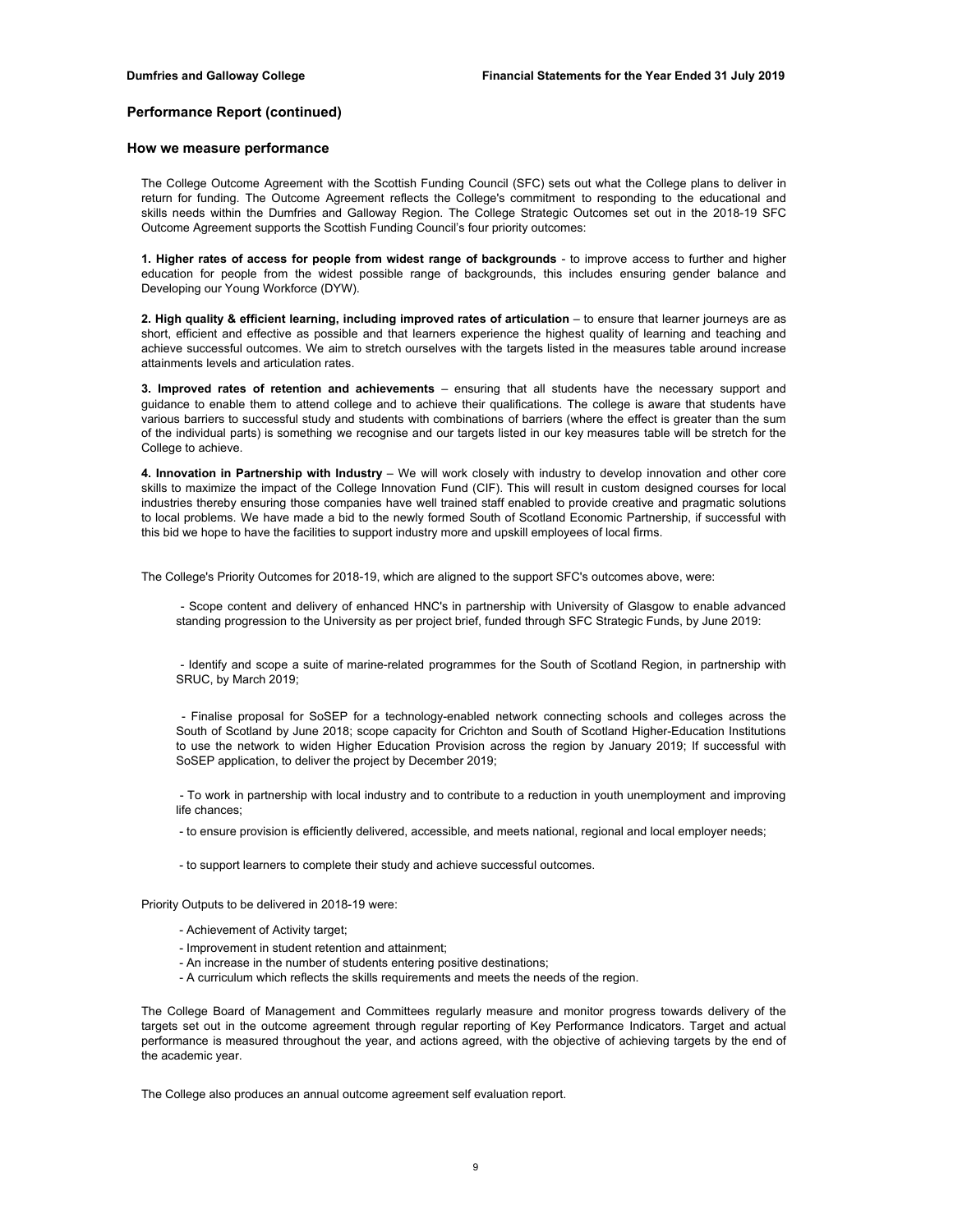## **How we measure performance (continued)**

A 'Key Indicator Report' is reviewed at each meeting of the Board of Management as a measure of actual performance against target. The following areas are included within the report:

Activity/ Credits

Enrolments

Retention (both early and further)

Student Outcomes

Income and expenditure

The Learning & Teaching Committee of the Board also monitors academic performance, including retention, progression and outcomes, including sector comparators. In addition the Human Resources Committee of the Board monitors staffing.

Education Scotland carries out periodic reviews of Scottish Colleges on behalf of the Scottish Funding Council with the aim of providing assurance on the quality of Scottish Education and promote improvement and innovation to enhance learners' experiences.

The College is committed to implementing the new SFC and Education Scotland quality arrangements 'How good is your College?'. This new approach integrates quality arrangements with outcome agreement evaluation and reporting. The College produced an evaluation report and enhancement plan in October 2018.

Comprehensive systems are in place to review and enhance curriculum quality, planning, retention and outcomes. These systems include self evaluation by teams, as well as a number of management reporting tools which provide information in various formats to enable staff to monitor key areas across the curriculum, including admissions, enrolments, credits, and other performance indicators for specific courses, faculties and across the whole College.

## **Development and performance during the year**

The Key Performance Indicators highlight that, although the College has exceeded overall credits target, the figures for student retention and outcomes have decreased from 2017-18 levels. Analysis of the overall figures provides further insight into reasons why some learners have left their course of study early - including the numbers of early leavers due to obtaining a job, progressing to a programme at another educational establishment, or progressing onto another college programme. Under current reporting arrangements, these are considered to be a failure of the College.

In common with all colleges, Dumfries and Galloway College is adversely affected by the classification of students who have left mid-course for employment, as they are considered to have failed to complete. This is particularly common where students are placed on work experience with potential employers, or who leave to progress onto a Modern Apprenticeship - we believe it is more accurate to identify these as transfers into positive destinations.

Education Scotland carried out an independent review of the quality of provision in Dumfries and Galloway College in February 2019, and reported their findings in April 2019. The report issued by HM Inspectors concludes that 'Dumfries and Galloway College has in place effective arrangements to maintain and enhance the quality of its provision and outcomes for learners and other stakeholders. This judgement means that, in relation to quality assurance and enhancement, the college is led well, has sufficiently robust arrangements to address any identified minor weaknesses, and is likely to continue to improve the quality of its services for learners and other stakeholders'.

The Scottish Funding Council measure the volume of activity in credits - One credit is equivalent to 40 hours of learning.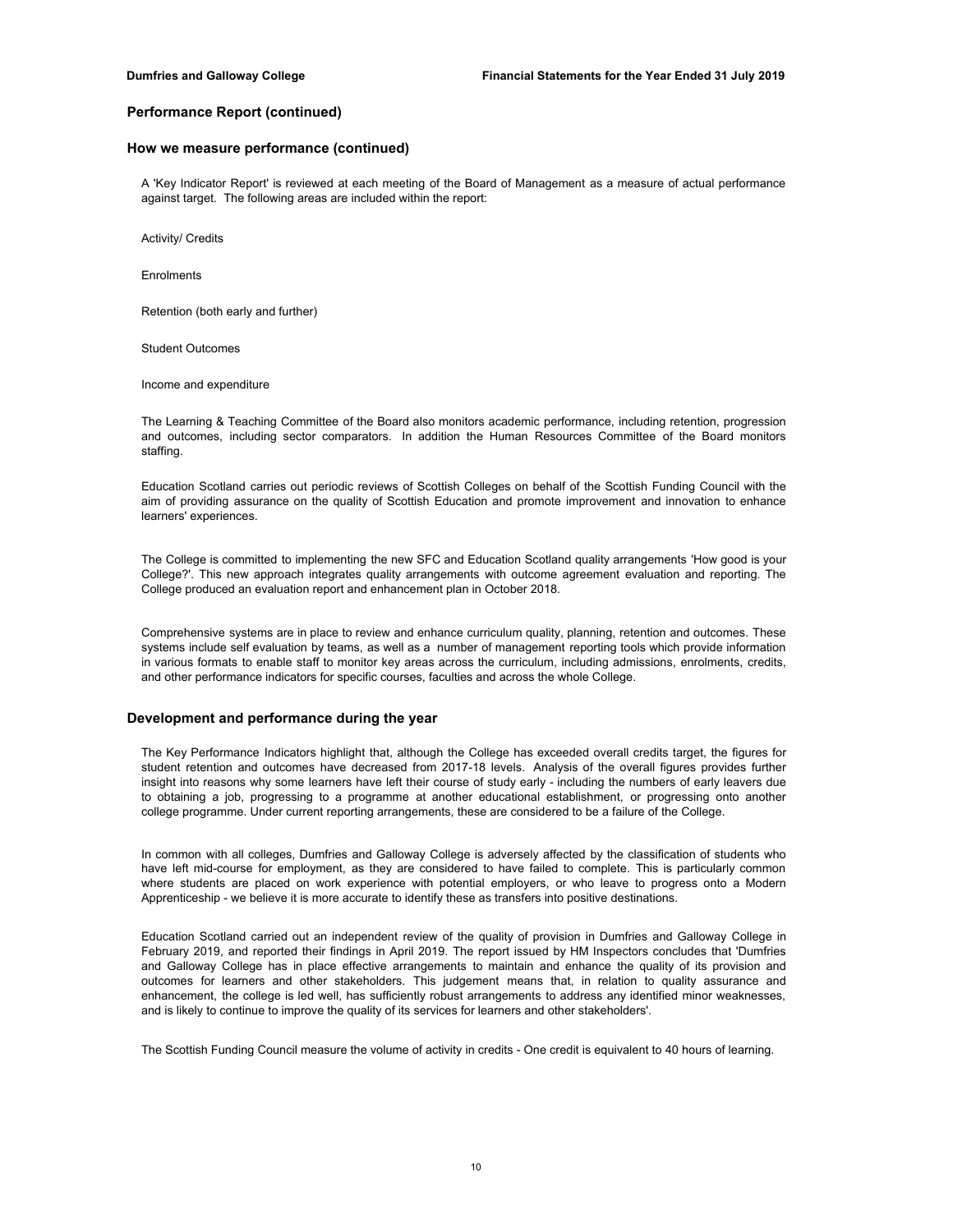## **Development and performance during the year (continued)**

|                                                                | 2018-19        | 2017-18      |
|----------------------------------------------------------------|----------------|--------------|
| <b>Student performance:</b>                                    |                |              |
| Credits achieved                                               | 30,805         | 30,696       |
| Credits per FTE staff                                          | 130            | 141          |
| Target Credits (including in-year reallocation)                | 30,526         | 30,335       |
| Full-time equivalent funded places                             | 2,054          | 2,046        |
| Enrolments                                                     | 3,981          | 6,951        |
| <b>Student Retention</b>                                       |                |              |
| - Full Time Further Education                                  | 94%            | 92%          |
| - Full Time Higher Education                                   | 94%            | 94%          |
| <b>Student Outcomes:</b>                                       |                |              |
| - Full Time Further Education                                  | 59%            | 60%          |
| - Full Time Higher Education                                   | 70%            | 69%          |
| <b>Financial Performance:</b>                                  |                |              |
| Operating deficit (inclusive of IAS 19 adjustments)            | (E1, 513, 000) | (E1,086,000) |
| Deficit as a % of total income                                 | 10.72%         | 8.66%        |
| Deficit as a % of total expenditure                            | 9.68%          | 7.96%        |
| Staff costs (excluding fundamental restructuring costs) as a % |                |              |
| of total expenditure                                           | 68.67%         | 67.6%        |
| Ratio of current assets to current liabilities                 | 1.63           | 0.54         |
| Days cash to total expenditure excluding depreciation          | 94             | 22           |
| Non SFC income as a % of total expenditure                     | 16.9%          | 16.3%        |

## **Financial Out-turn for the period**

The College operating results are for a twelve month accounting period, from 1 August 2018 to 31 July 2019. The underlying results for the year, which exclude the net depreciation costs and pension valuation changes, show a net surplus of £54,000 as noted below.

The overall results for the period show an operating deficit of £1,513,000, which includes non-cash depreciation costs, net of deferred grant release, of £687,000 as well as a net charge of £808,000 included in the Statement of Comprehensive Income to reflect the pension valuation changes for the Local Government Pension Scheme and unfunded pension provisions at 31 July 2019, in accordance with the technical accounting requirements as detailed at Note 10.

The Central Government budgeting rules will require the College to continue to administer its budgets in compliance with the Government Financial Reporting Manual, and aim to meet the Resource Department Expenditure Limits for budget reporting purposes.

The College Balance Sheet at 31 July 2019 shows net current assets of £1,690,000. Included in creditors are deferred capital grants of £751,000 and unspent student support funds of £164,000.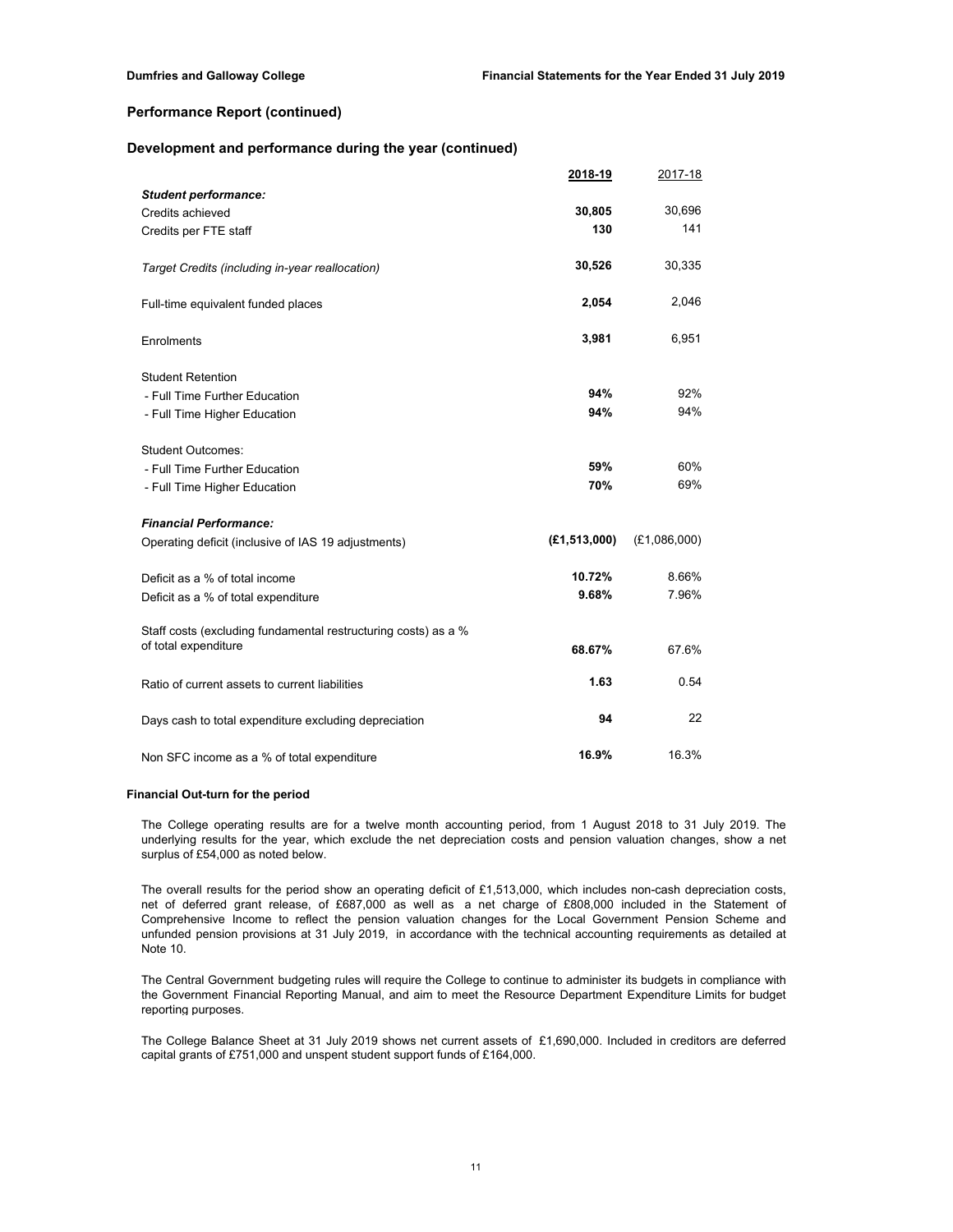## **Spend of Cash Budget for Priorities**

Following their reclassification as central government bodies from 1 April 2014, colleges are now also required to comply with Central Government budgeting rules. In addressing the impact of these budgeting rules, Scottish Government and SFC committed to providing the cash budget previously earmarked for depreciation to use on specified priorities.

Colleges have now each been given a fixed cash budget for priorities which must be spent on agreed government priorities as outlined in the table below. Spend of the College's cash budget for priorities, and the impact on the operating position for the academic year, is detailed below.

#### **Table of cash budget for priorities spend:**

|                                        | 2018-19 | 2017-18 |
|----------------------------------------|---------|---------|
| <b>Revenue Priorities</b>              | £000    | £000    |
| 2015-16 Pay award                      | 80      | 80      |
| Curriculum developments                | 310     | 310     |
| Total cash budget for priorities spend | 390     | 390     |

### **Adjusted operating position**

The Statement of Comprehensive Income presents the financial performance during the year in accordance with the Statement of Recommended Accounting Practice (SORP) 2015: 'Accounting in Further and Higher Education' (The FE/ HE SORP) and Financial Reporting Standards FRS 102. The adjusted operating position is intended to reflect the financial performance of the College after allowing for non-cash adjustments and other material one-off or distorting items required by the SORP. The adjusted operating position is therefore designed to smooth any volatility in reported results arising from FRS 102 and also to recognise that some of the reported costs do not have an immediate cash impact on the College. This should give a better indication of the College's operational cash generative capacity.

|                                                             | 2018-19 | $2017 - 18$ * |
|-------------------------------------------------------------|---------|---------------|
|                                                             | £000    | £000          |
| (Deficit) before other gains and losses (FE/ HE SORP        | (1,513) | (1,086)       |
| Add back:                                                   |         |               |
| - Depreciation (net of deferred grant release) on both      |         |               |
| government funded and privately funded assets               | 687     | 443           |
| - Non-cash pension adjustments - Net service cost           | 808     | 532           |
| - Non-cash pension adjustments - Net interest cost          | 70      | 230           |
| - Non-cash pension adjustments - early retirement provision | 63      | 23            |
| Deduct:                                                     |         |               |
| Non-government capital grants (Scottish<br>Colleges         |         |               |
| Foundation capital grant)                                   | (61)    | (211)         |
| Underlying operating surplus/ (deficit)                     | 54      | (69)          |

*\* 2018 figures have been restated in agreement with SFC*

## **Payment Practice Code**

The College has implemented the 'Better Payment Practice Code'. As such, we aim to pay suppliers within the agreed credit terms and deal with all disputes and complaints as quickly as possible. The proportion of year-end creditors to the aggregate invoiced amounts during the academic year was 1.72% (2017-18 - 1.44%). The College did not pay any interest on late payments as defined under the Late Payment of Commercial Debts (Interest) Act 1998.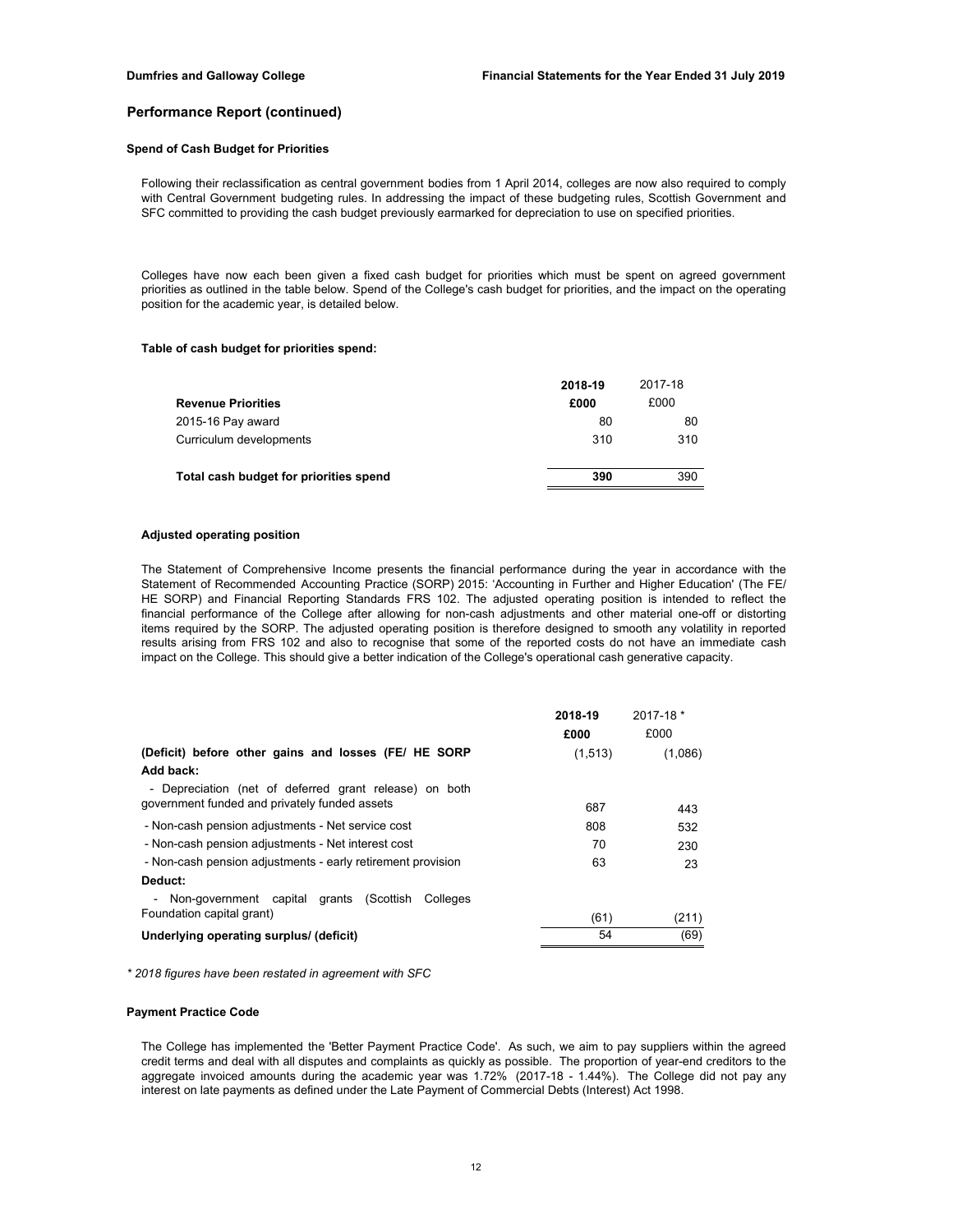### **Taxation Status**

The College has been entered into the Scottish Charity Register (Reference SC021189) and is entitled, in accordance with section 13(1) of the Charities and Trustee Investment (Scotland) Act 2005, to refer to itself as a Charity registered in Scotland. The College is recognised by HM Revenue & Customs as a charity for the purposes of Section 505, Income and Corporation Taxes Act 1988 and is exempt from corporation tax on its charitable activities. The College receives no similar exemption in respect of Value Added Tax.

## **Environmental Considerations and Sustainability Reporting**

Dumfries and Galloway has taken its climate change commitments seriously - staff, students, campus partners and the wider community have the right to expect that the College as a responsible institution, acts positively to promote behaviour change and reduce the impact upon the environment. Since 2015 we have reduced our emissions by 28% against a target of 20%. The College appreciates that we need to continue our efforts on this in light of the recently declared Climate Change Emergency and as such has identified this as a key priority going forward.

A number of excellent initiatives have contributed to this reduction, such as continued lighting upgrades to LED, and boiler upgrades at the Dumfries campus. The College will continue to take steps to reduce carbon emissions despite having already met its target. A new action plan will be looked at from 2020 with a new revised target which should prove challenging but shows the Colleges' commitment to its climate change responsibilities.

All areas of the college have been asked and challenged to identify areas for improvements for reductions of carbon footprint. A Cross-College Climate Emergency working group has been formed from all areas of academic and support staff as well as student representatives. This group will champion and progress ideas to lead and influence the wider college population to participate in as many carbon footprint saving projects as possible. In addition to this the college will:

- Create a new Climate Change Action Plan with set targets to meet in terms of carbon reductions. The aim will be for a minimum of 5% reductions year on year:

- Increase sustainability within the educational delivery; and

- Continue to look an new and innovative ways of delivering education and increasing our reach without increasing our carbon footprint.

A copy of our Carbon Management Plan 2015-20 which provides detailed information in respect of our works towards facilitating greater sustainability can be accessed using the following web link:  *https://www.dumgal.ac.uk/dumgalcontent/uploads/2016/03/Climate\_Change\_Action\_Plan\_Dec2015.pdf*

The College confirms that it complies with Scottish Government sustainability reporting in line with the requirements of the Climate Change (Scotland) Act 2009.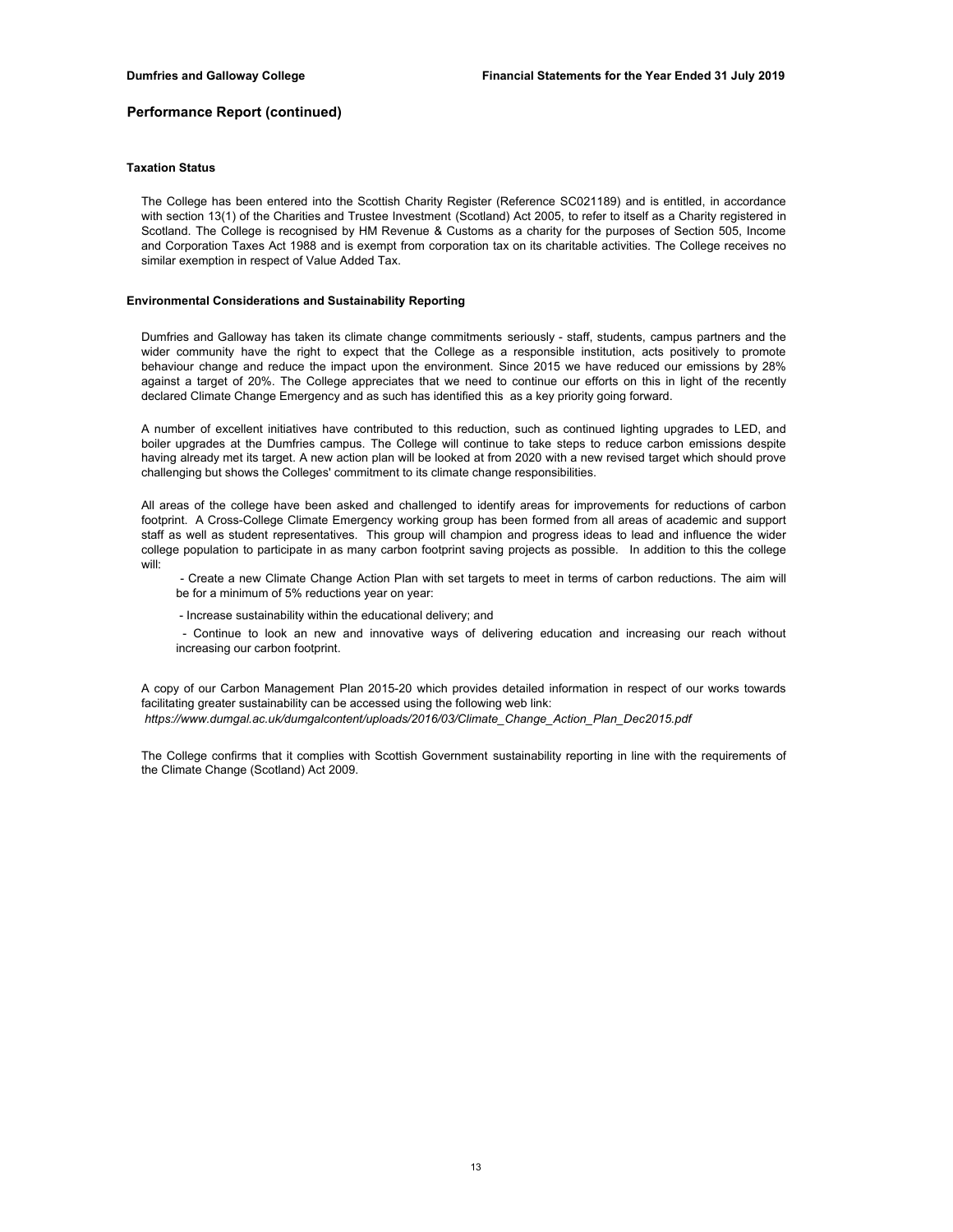## **Social Matters**

#### **Respect for Human Rights**

The College's Equality Impact Assessment template requires consideration of Human Rights as a mandatory step in the policy approval process. Assessments are completed for all new or reviewed policies, procedures, strategies or plans. This ensures that all our activities support the human rights of our staff, students and stakeholders. Copies of the assessments can be requested by members of the public through our Equality and Diversity Officer, and are available to our staff through our intranet website. Assessments completed this year have found no detriment to Human Rights through College activity and considerable positive impact in terms of strengthening rights to education, employment, privacy and family life.

## **Anti-corruption and anti-bribery**

The College has an established Anti-Fraud and Corruption Policy, which is updated on a regular basis. Any instances of fraud or corruption by College employees, Board members or contractors will be treated as a serious breach of discipline and as potentially criminal acts. The overriding principle applied is to prevent any acts of fraud or corruption. Preventative measures adopted by the College are:

- Policies and procedures - to reduce as far as possible the risks from fraud or corruption, these measures include risk management processes, procurement, and the scheme of delegation;

- Systems incorporating internal controls, and segregation of duties;
- Internal audit the internal audit programme supports the systems and procedures in place;

- Culture - the College aims to maintain a culture of openness, honesty and accountability, which is also supported by a Whistleblowing Policy;

- Staff Recruitment, Induction and Training - references are taken up for all permanent and temporary staff, and part of the induction includes raising awareness of all policies and procedures pertinent to the post, including governance processes.

#### **Going Concern**

The financial statements have been prepared on the going concern basis, which provides that the organisation will continue in operational existence for the foreseeable future. The deficit reported in the Statement of Comprehensive Income includes non-cash depreciation costs, net of deferred grant release, of £687,000 as well as a net charge of £878,000 included in the Statement of Comprehensive Income to reflect the pension valuation changes for the Local Government Pension Scheme. In addition, deferred government capital grants of £25,828,000 have been disclosed as creditors in the financial statements in accordance with FRS 102. The creditors relating to deferred capital grants do not represent future cash outflows for the College. These technical accounting adjustments are not considered to have an impact on the College's ongoing financial sustainability.

The College continues to have ongoing planning discussions with SFC. The budget for 2019-20 has indicated that the current staffing costs are not sustainable, and a Transformation Plan is currently being prepared to address the increasing costs and to ensure the College is financially sustainable going forward. In order to reduce any potential overspend, a number of measures have been introduced which include robust workforce planning, and a full review of budgets to establish targets for savings.

A Transformation Plan is being drafted, which will include a full review of Curriculum Delivery, Support Services and growth opportunities. The plan is likely to include a management re-structure to ensure that support is in place to develop some areas and maximise opportunities for growth, increase non-SFC income, and achieve a reduction in the proportion of staff against non-staff costs, in line with sector averages.

**Joanna Campbell**

10 December 2019

Principal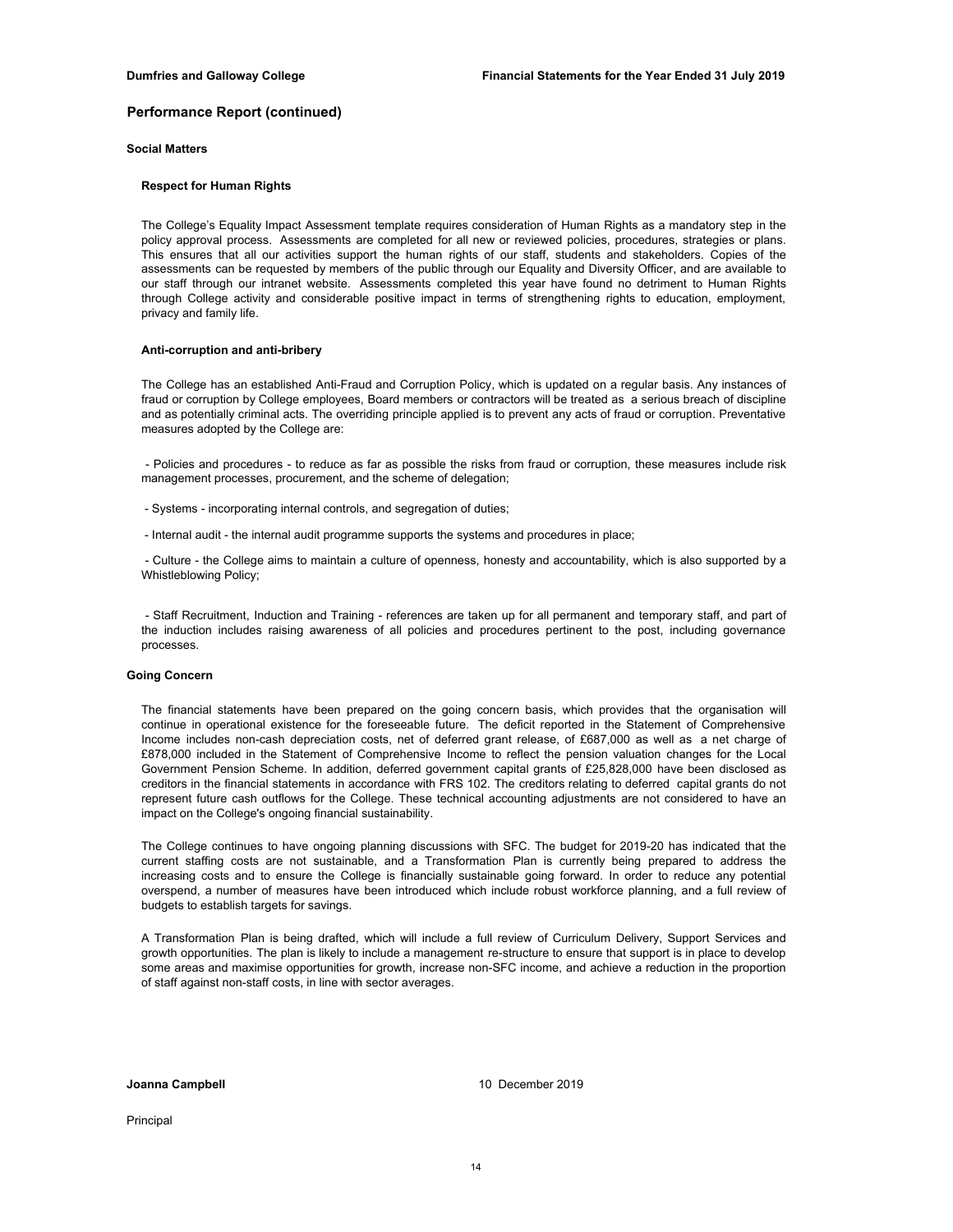The Accountability Report comprises the Corporate Governance Report and the Remuneration and Staff Report, and is signed by the Chair and the Principal.

## **Corporate Governance Report**

The Corporate Governance Report comprises the following sections:

- Directors' Report
- Statement of the Board of Management's Responsibilities
- Governance Statement
	- Statement of Compliance
	- Governance Structure
	- Self Evaluation
	- Corporate Strategy
	- Risk Management and Internal Control
	- Going Concern

## **Directors' Report**

## **Composition of the Board of Management**

The undernoted individuals are the current members of the Board of Management:

Janet Brennan Joanna Campbell (Principal and Chief Executive) Hugh Carr Ros Francis Barry Graham John Henderson Delia Holland (Vice Chair and Senior Independent Member) Naomi Johnson Brian Johnstone (Regional College Chair) Pat Kirby Sue Livermore (Support Staff member) Caitlin McCutcheon (Student member) Karen McGahan Rob Orr Robbie Thomas Nikki Vjatschslav (Student member) Ian White (Lecturing Staff Member)

The following individuals were also Board members in the period from August 2018 up to 31 July 2019:

Stuart Martin (retired 02.03.19) Carol Turnbull (resigned 28.02.19)

A short biography of each Board member, together with their Register of Interests, can be accessed on our website using the following link: *http://www.dumgal.ac.uk/dumgalportal/index.php?pageid=BOM-profiles*

The Board Secretary maintains a register of financial and personal interests of the members of the Board of Management. Registers of Interest are available for inspection on the College website: www.dumgal.ac.uk

Ann Walsh acted as Board Secretary throughout the period August 2018 to July 2019.

## **Composition of Senior Management and Committees**

## **Executive Management Team**

The Board of Management has delegated day to day responsibility for running the College to the Executive Management Team.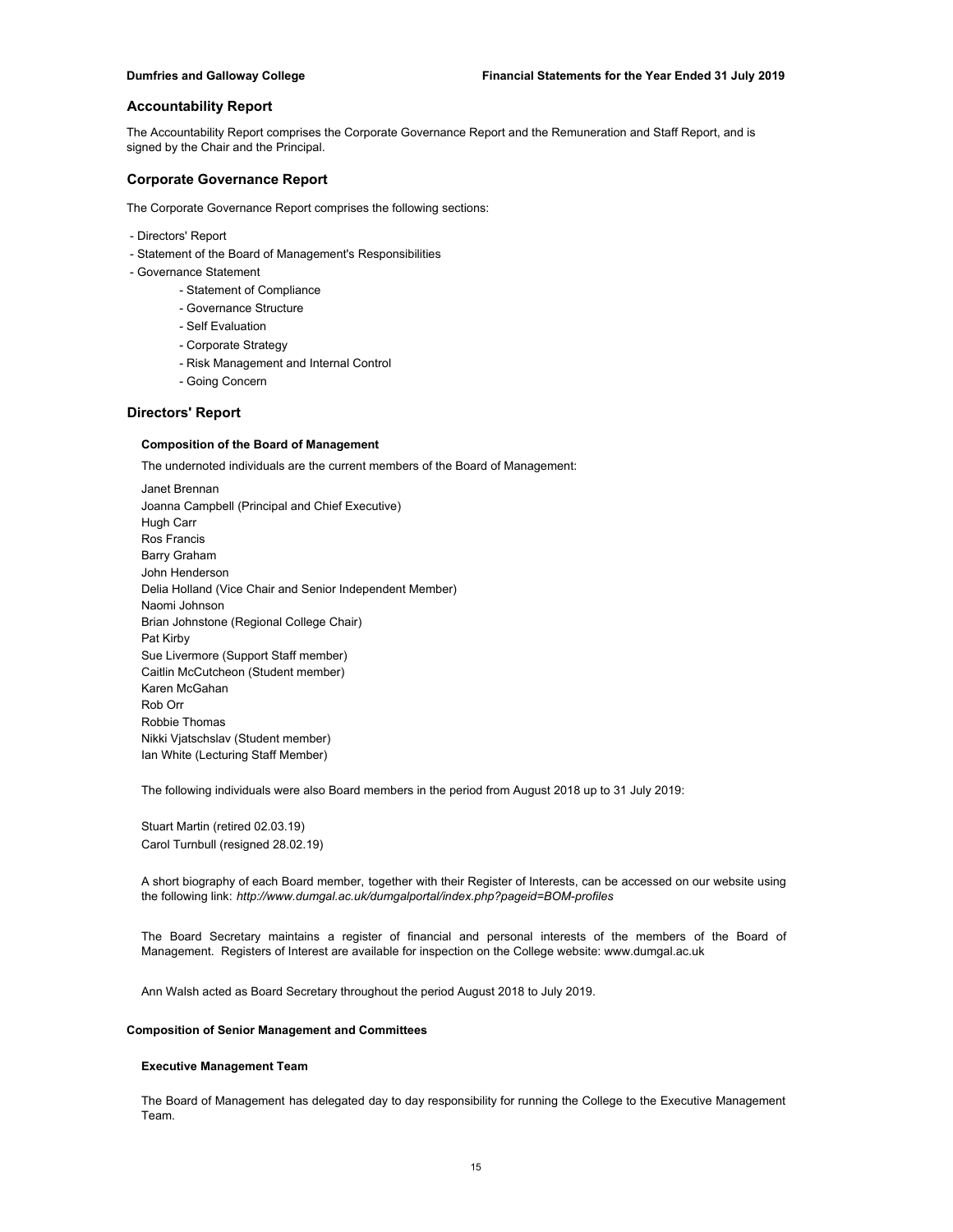## **Corporate Governance Report**

## **Directors' Report (continued)**

The undernoted individuals are the current members of the Executive Management Team:

Joanna Campbell (Principal)

Andrew Glen (Vice Principal Business Development and Corporate Services)

Hannah Ritchie (Acting Vice Principal, Learning, Teaching and Student Experience) from September to November 2019

Carol Turnbull was Principal until February 2019 and Andy Wright was Vice Principal Learning and Skills until August 2019.

### **Committee Members**

The Board of Management has formally constituted several committees with terms of reference. These committees act with delegated authority. Information on the Board's committees and Committee Structure is set out in the Governance Statement on page 21.

Current Committee Members are as follows:

Human Resources Committee Janet Brennan (Chair), Joanna Campbell, Ros Francis, Stuart Martin (Chair), Rob Orr and Ian White

Board Development Committee Janet Brennan, Hugh Carr, Delia Holland, Brian Johnstone (Chair), Pat Kirby and Karen McGahan

Remuneration Committee Janet Brennan, Delia Holland (Chair), Brian Johnstone, Karen McGahan and Ian White

Audit Committee Hugh Carr (Chair), Ros Francis, Naomi Johnson, Pat Kirby and Robbie Thomas

Finance and General Purposes Committee Joanna Campbell, John Henderson, Delia Holland, Sue Livermore, Karen McGahan (Chair).

Learning and Teaching Committee

Joanna Campbell, Barry Graham, John Henderson, Delia Holland, Naomi Johnson, Pat Kirby (Chair), Sue Livermore, Caitlin McCutcheon, Rob Orr, Nikki Vjatschslav, and Ian White.

Grievance/ Appeals Committee Janet Brennan, Ros Francis, Brian Johnstone (Chair) and Karen McGahan

#### **Data Security**

There were no personal data-related incidents reported to the Information Commissioners Office during the 2018-19 financial period.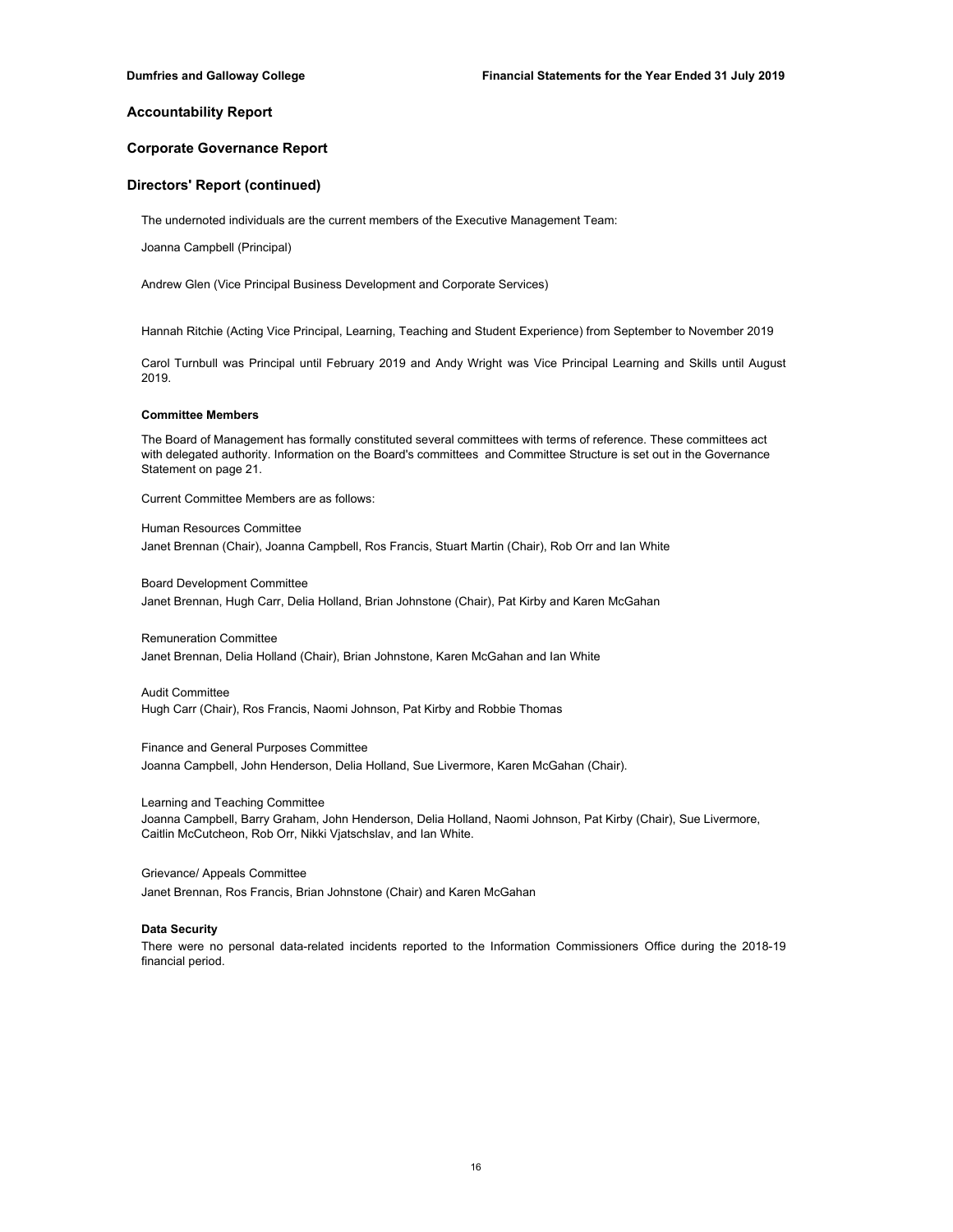## **Corporate Governance Report**

## **Statement of the Board of Management's Responsibilities**

The Board of Management is required to present audited financial statements for each year.

In accordance with the Further and Higher Education (Scotland) Act 1992, the Board of Management is responsible for the administration and management of the College's affairs, including ensuring an effective system of internal control, and is required to present audited financial statements for each financial year.

The Board of Management is responsible for keeping proper accounting records which disclose, with reasonable accuracy at any time, the financial position of the College and enable it to ensure that the financial statements are prepared in accordance with the Further and Higher Education (Scotland) Act 1992, the 2015 Statement of Recommended Practice Accounting for further and higher education, the 2015-16 Government Financial Reporting Manual (FReM) issued by the Scottish Government, and other relevant accounting standards. In addition, within the terms and conditions of a Financial Memorandum agreed between the Scottish Funding Council and the College's Board of Management, the Board of Management, through its designated office holder, is required to prepare financial statements for each financial year which give a true and fair view of the College's state of affairs and of the surplus or deficit and cash flows for that year.

In preparing the financial statements, the Board of Management has ensured that:

- Suitable accounting policies are selected and applied consistently;
- Judgements and estimates are made that are reasonable and prudent;
- Applicable accounting standards have been followed, subject to any material departures disclosed and explained in the financial statements;
- Financial statements are prepared on the going concern basis unless it is inappropriate to presume that the College will continue in operation. The Board of Management is satisfied that it has adequate resources to continue in operation for the foreseeable future and for this reason the going concern basis continues to be adopted in the preparation of the financial statements.

The Board of Management has taken reasonable steps to:

- Ensure that funds from the Scottish Funding Council are used only for the purposes for which they have been given and in accordance with the Financial Memorandum with the Funding Council and any other conditions which the Funding Council may from time to time prescribe;
- Ensure that there are appropriate financial and management controls in place to safeguard public funds and funds from other sources;
- Safeguard the assets of the College and prevent and detect fraud;
- Secure the economical, efficient and effective management of the College's resources and expenditure.

The key elements of the College's system of internal financial control, which is designed to discharge the responsibilities set out above, include the following:

- Clear definitions of the responsibilities of, and the authority delegated to, heads of academic and administrative departments;
- A comprehensive medium and short-term planning process, supplemented by detailed annual income, expenditure, capital and cash flow budgets;
- Regular reviews of key performance indicators and business risks and quarterly reviews of financial results involving variance reporting and updates of forecast outturns;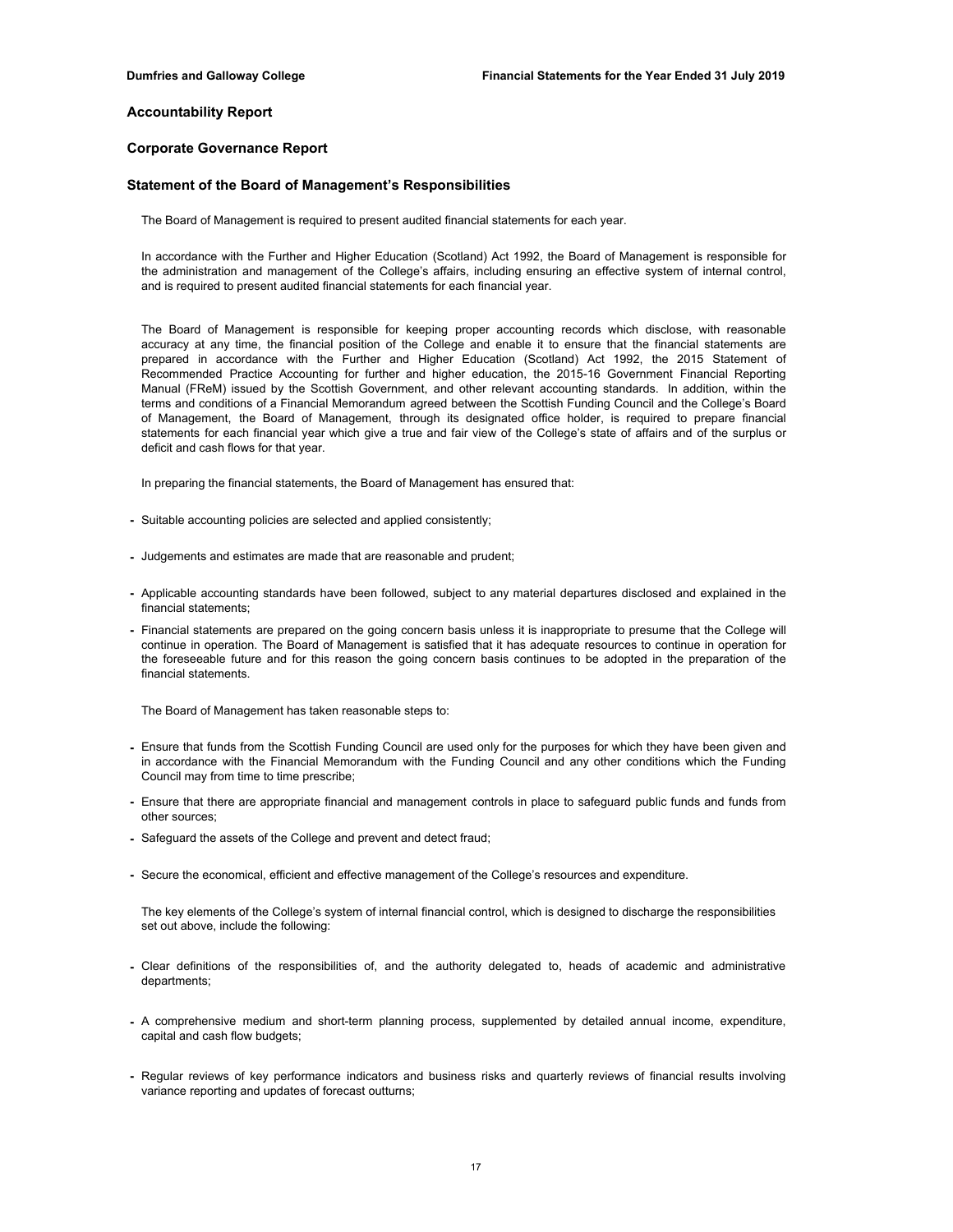## **Corporate Governance Report**

## **Statement of the Board of Management's Responsibilities (continued)**

- Clearly defined and formalised requirements for approval and control of expenditure, with investment decisions involving capital or revenue expenditure being subject to formal detailed appraisal and review according to approval levels set by the Board of Management;
- Comprehensive Financial Regulations, detailing financial controls and procedures, approved by the Audit Committee and the Finance and General Purposes Committee;
- Professional internal audit team whose annual programme is approved by the Audit Committee and endorsed by the Board of Management and whose head provides the Board of Management with a report on internal audit activity within the College and an opinion on the adequacy and effectiveness of the College's system of internal control, including internal financial control.

Any system of internal financial control can, however, only provide reasonable, but not absolute, assurance against material misstatement or loss.

Approved by order of the members of the Board on 10 December 2019 and signed on its behalf by:

**Brian Johnstone** Chairman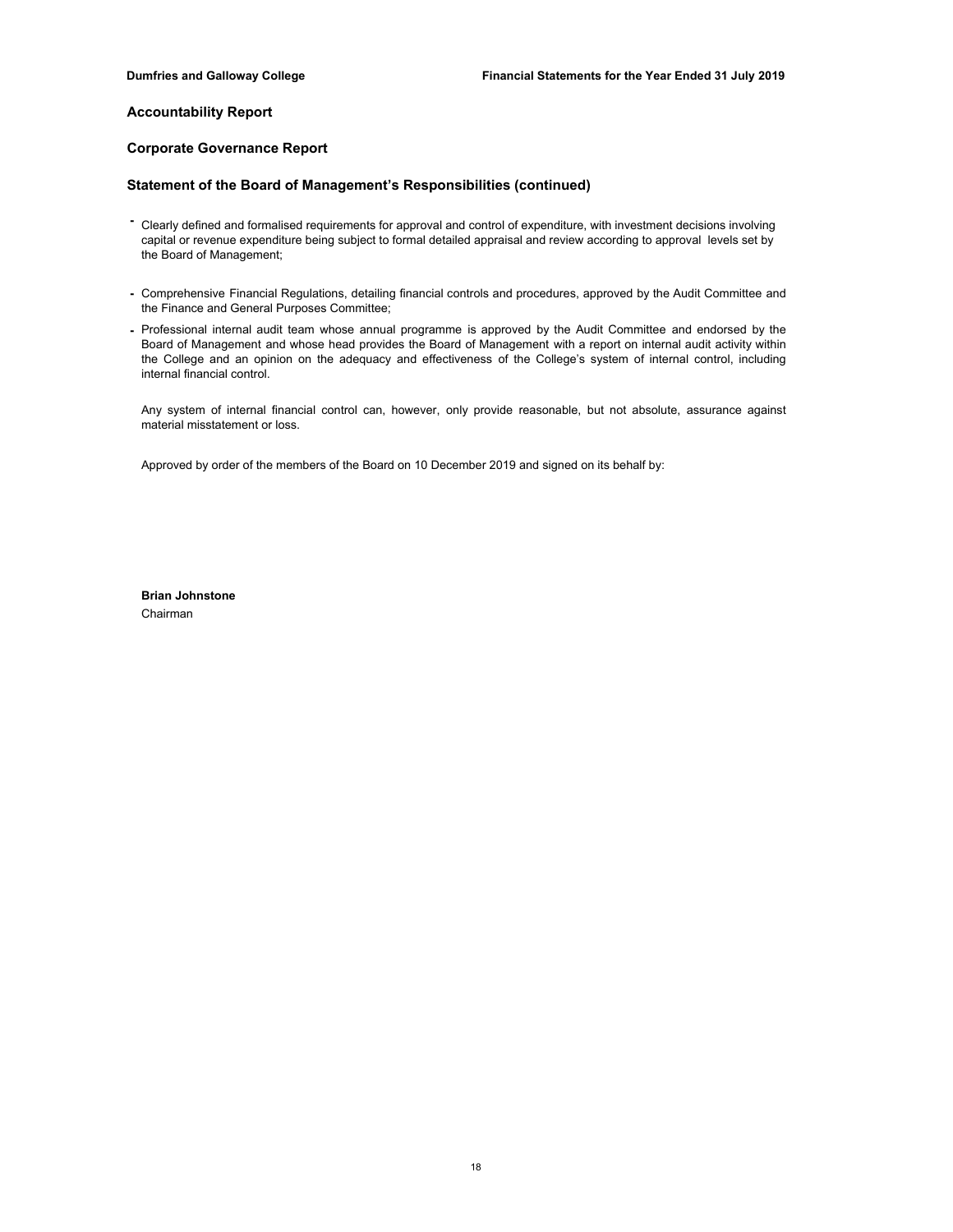## **Corporate Governance Report**

## **Governance Statement**

Dumfries and Galloway College is committed to exhibiting best practice in all aspects of corporate governance. This summary describes how the College has applied the Principles of the Code of Good Conduct for Members of the Board of Management and the 2016 Code of Good Governance for Scotland's Colleges. The Board also complies with the sector Board Development and Evaluation Framework.

This governance statement is designed to supplement the information provided in the financial statements by providing an overview of the College's governance structure, risk management and internal control processes for the year to 31 July 2019 and the Board's assessment of the effectiveness of those arrangements.

#### **Statement of full compliance with the Code of Good Governance for Scotland's Colleges**

In the opinion of the Board of Management, the College complies with all the principles of the 2016 Code of Good Governance for Scotland's Colleges, and it complied throughout the year ended 31 July 2019.

## **Governance Structure**

## **Board of Management**

Dumfries and Galloway College Board of Management was established under the provisions of the Further and Higher Education (Scotland) Act 1992, and became a regional college under the provisions of the 2013 Act. The College is also a charity registered in Scotland in terms of the Charities and Trustee Investment (Scotland) Act 2005 with registered number SC021189. The Constitution and Standing Orders of Dumfries and Galloway College Board of Management set out the Board's policy and practice on those issues which it has powers to determine

The Board of Management comprises of representatives from industry, commerce and education, and benefits greatly from Members' extensive expertise of business and public life together with practical experience in education and training. The private and public sectors are represented, as is the College's Executive Management Team (by the Principal), teaching and support staff and the student body.

The Board's key duties are to:

- Set the strategic direction and priorities of the College;
- Promote commitment to the values and ethos of the organisation, including equality and diversity;

- Ensure satisfactory delivery of the organisation's performance and financial objectives, high quality learning and outcomes, and a good learning experience;

- Be accountable to and maintain the trust of key stakeholders;
- Comply with relevant legal and financial requirements, including the Scottish Public Finance Manual;
- Ensure identification and control of the main risks to the organisation's responsibilities and business objectives;
- Adhere to the sector's Code of Good Governance and the organisation's Financial Memorandum.

The Regional Board for Dumfries and Galloway College comprises of the Chair, the Principal, two student members, two staff members and twelve non-executive members, one of which is the Vice Chair and Senior Independent Member. The College recognises the important role Board members have in acting as ambassadors for the College as well as providing a governance role.

The College's Regional Board is responsible for bringing independent judgement to bear on issues concerning the College's strategic direction, performance, resources and standards of conduct. In addition the Board is responsible for systems of internal control. The Board reviews its effectiveness on an annual basis through a robust self evaluation process. The members who served on the Board of Management during the year and up to the date of signature of this report are set out below.

The Board is provided with regular and timely information on the overall financial performance of the College together with other information such as performance against targets, capital expenditure, quality matters and personnel related matters such as health and safety and environmental issues. Agendas, minutes, papers and reports of all meetings are available on the College website: *www.dumgal.ac.uk*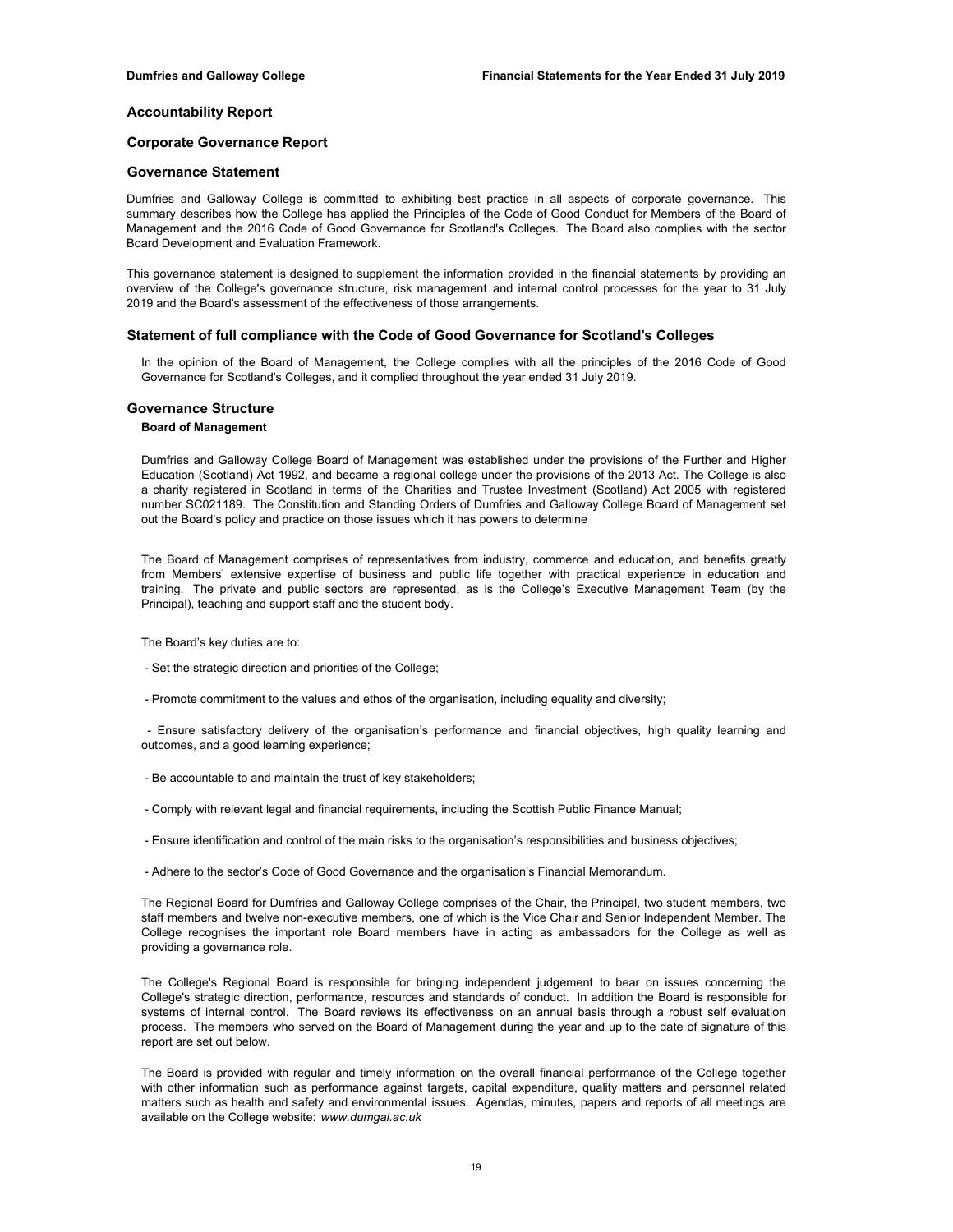## **Corporate Governance Report**

## **Governance Statement**

### **Governance Structure (continued)**

The Board of Management has a strong and independent non-executive element and no individual or group dominates its decision making process. The Board of Management considers that each of its non-executive members is independent of management and free from any business or other relationship, which could materially interfere with the exercise of their independent judgement.

The Board of Management of Dumfries and Galloway College adopted the 'Code of Conduct for Members' in June 2014. The Board also adopted the code of Good Governance for Scotland's Colleges in January 2015. The Regional Board complied with the 'College Sector Board Appointments: 2014 Ministerial Guidance' when appointing all non-executive board members.

The Board of Management supports the work being done by the College Sector Good Governance Steering Group.

Dumfries and Galloway College Board of Management met six times during the 2018-19 financial period and conducts its business through a number of committees. All of these committees are formally constituted with terms of reference approved by the Board of Management. The committees comprise non-executive members of the Board of Management and are all chaired by a Member of the Board. These committees include a Human Resources Committee, a Finance and General Purposes Committee, a Board Development Committee (includes appointments), a Remuneration Committee, a Learning and Teaching Committee, Audit Committee and a Grievance/ Appeals Committee. All committees are required to report back to the Board on their activities.

The Board considered the Risk Management Process during 2018-19. The Risk Register is now considered by all Committees to ensure that their collective expertise is focused on specific risks. The format of their Risk Register was updated during the year to highlight appropriateness of risks, risk measurement and controls. A summary of the current risks is set out on page 5 of the Performance Report.

The Board of Management recognise that the most significant risk to the College relates to financial sustainability. Whilst the risk has been present on the risk register previously, a number of challenges have arisen which have had a significant impact on the budget and cash flow for future years. Long term projections are currently being developed together with a Transformation Plan which will aim to address the challenges and achieve financial sustainability in future years.

The following key decisions and actions were made by the Board during 2018-19, following due consideration of reports presented:

 - a working group from the Board were delegated to oversee recruitment of new Principal. The recruitment process involved key stakeholders including student and staff members;

 - The Board reviewed and approved the draft Digital Skills Strategy, which supports the ambitions of the College and the strategic outcomes. The Digital Skills ambitions will be a key part of ensuring the SoSEP developments are as effective as possible.

Succession Planning continued to be a key feature of Board discussions, and there were changes in Committee Chairs and members during the year to enhance and develop skills;

The Board continue to pro-actively work with other partners across the South of Scotland. A Joint Board session was held with Borders College, which explored shared strategic ambitions, and ways to ensure the joint SoSEP project provides benefits across the region. Other partnership networking included the NHS Board, SoSEP and the Developing the Young Workforce Dumfries and Galloway.

A Board Development event took place in April 2019, which included a review of the future development objectives, and consideration of the Board Self Evaluation for 2018-19. A number of developments took place during 2018-19 as part of the Board Development Plan, including College Development Network 'Induction Training' for new Board members, access to on-line workshops and review and enhancement of Induction processes for new members, and revision of the Induction Checklists.

There is a clear division of responsibility in that the roles of the Chairman and Principal are separate.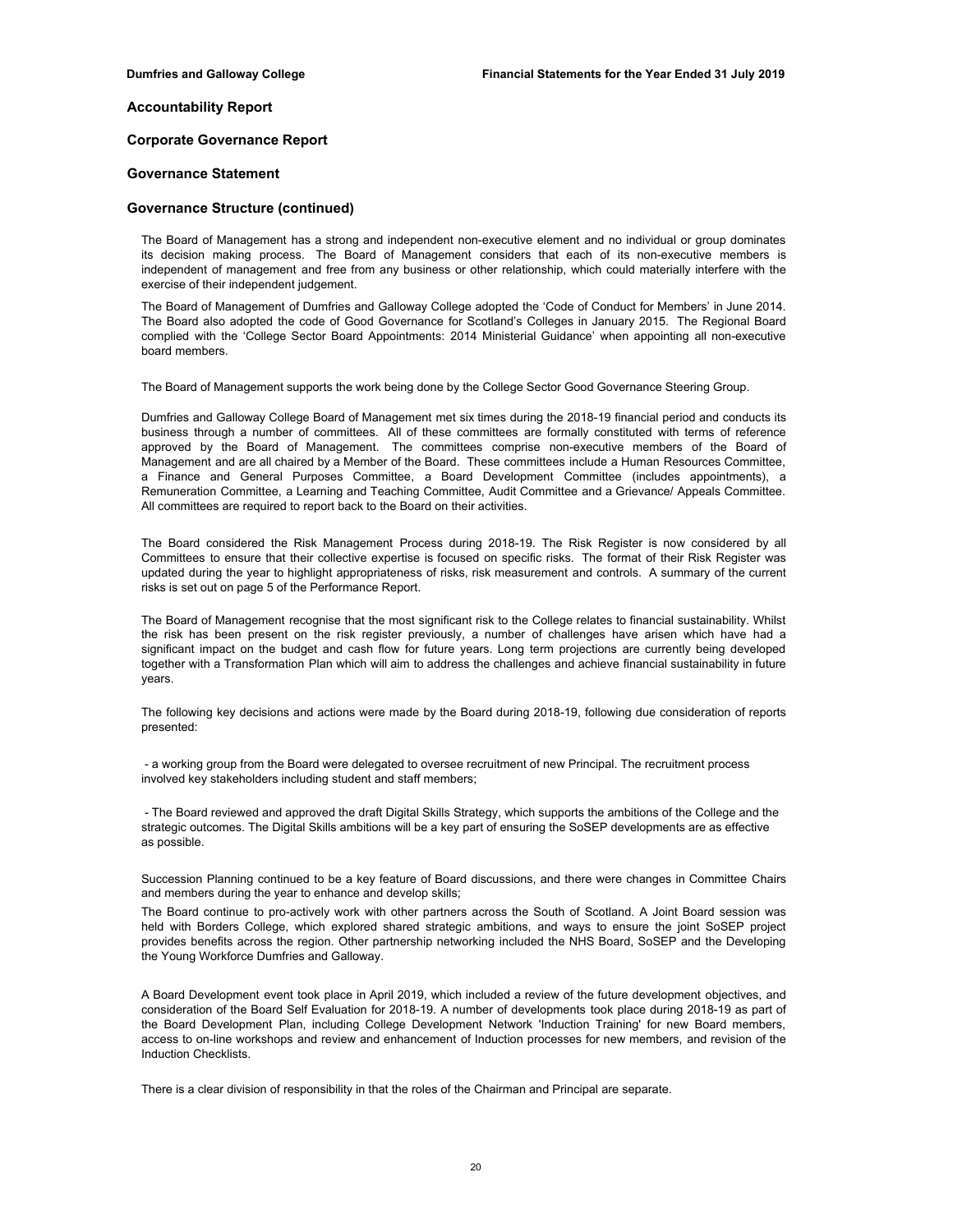## **Corporate Governance Report**

### **Governance Statement**

## **Governance Structure (continued)**

All Board Members are able to take independent professional advice in furtherance of their duties at the College's expense and have access to the Board Secretary, who is responsible for ensuring compliance with all applicable procedures and regulations. The appointment, evaluation and removal of the Board Secretary are matters for the Board of Management as a whole.

#### **Appointments to the Board of Management**

Following regionalisation of Scottish colleges and their designation as public bodies, Regional Chairs are appointed by the Scottish Ministers and are subject to the Public Appointments process.

Any new appointments to the Board of Management are a matter for consideration by the Board as a whole. The Board has a Board Development Committee, which is responsible for the selection and recommendation to appoint any new member for the Board's consideration. Any appointment is also subject to approval by the Cabinet Secretary for Education and Lifelong Learning.

As noted in the Director's Report at page 16, the Board of Management has formally constituted several committees to act with delegated authority and their own terms of reference. Current membership of the key committees is also set out in the Directors' Report.

The remit of each committee is set out below.

#### **Human Resources Committee**

The primary purpose of the Human Resources Committee is to ensure that the College is operating within all legal requirements relating to employment law and other legislation affecting employment. The committee also approves the HR strategy and monitors actual performance against KPI's to include staff welfare, staff establishment, turnover, sickness, and absence. The Committee meets once per year, with additional meetings as required.

#### **Board Development Committee**

The Board Development Committee was previously the Selection and Appointments Committee. The remit of this committee was revised and strengthened during 2015-16 to ensure compliance with the Code of Good Governance for Scotland's Colleges and the Board Development Framework. The Board Development Committee now has responsibility for advising the Board of Management on matters relating to members of the Board of Management, including Board Member appointment, balance of skills and experience, induction and training, balance in relation to equality as well as Board evaluation and development. The Committee meets at least once per year.

#### **Remuneration Committee**

The Remuneration Committee is responsible for making recommendations to the Board on the remuneration, terms and conditions (and, where appropriate severance payments) of the Principal, members of the Executive Management Team and the Secretary to the Board. The Committee meets at least once per year. Details of the remuneration of senior postholders for the period ended 31 July 2019 are set out in note 7 to these financial statements.

## **Audit Committee**

The Audit Committee comprises a minimum of three non-executive members of the Board of Management (excluding the Principal and Chair). The Committee operates in accordance with written terms of reference approved by the Board of Management.

The Audit Committee meets a minimum of four times a year, and provides a forum for reporting by the College's internal, regularity and financial statements auditors. The auditors have access to the Committee for independent discussion, without the presence of College management.

The College's internal auditors monitor the systems of internal control, risk management controls and governance processes in accordance with an agreed plan of input, and report their findings to management and the Audit Committee. Management is responsible for the implementation of agreed audit recommendations and internal auditors undertake periodic follow-up reviews to ensure such recommendations have been implemented.

The Audit Committee also advises the Board of Management on the appointment of internal, regularity and financial statements auditors and their remuneration for both audit and non-audit work.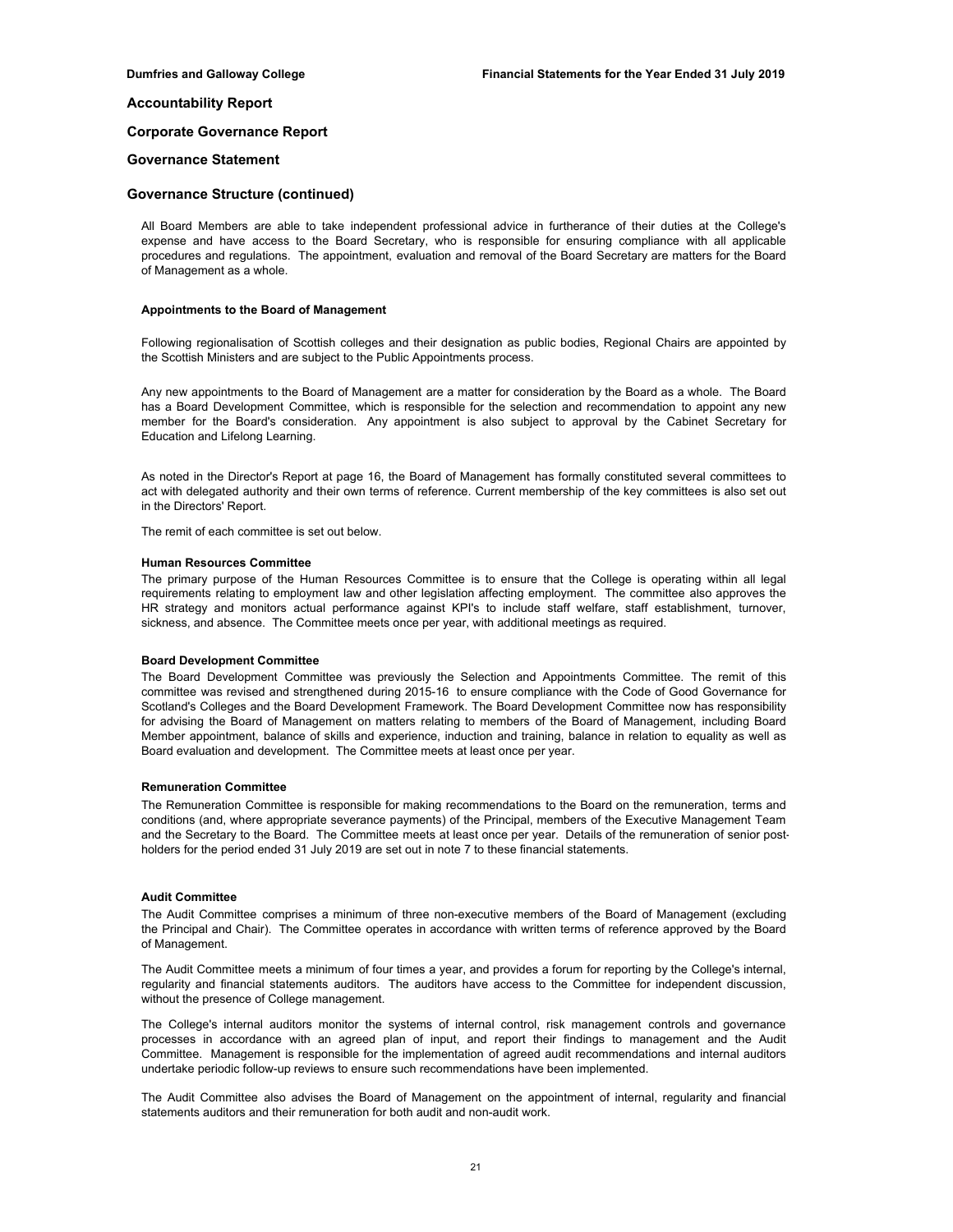## **Corporate Governance Report**

#### **Governance Statement**

## **Governance Structure (continued)**

### **Finance and General Purposes Committee**

The Finance and General Purposes Committee is responsible for ensuring compliance with the Financial Memorandum and Financial Regulations. It recommends the annual budget to the Board and monitors actual performance against budget. The Committee also makes recommendations to the Board on matters relating to the development and management of its property and facilities. The Committee meets fours times per year.

### **Learning and Teaching Committee**

The Learning and Teaching Committee has overall responsibility for monitoring the direction and performance of learning and teaching and the quality of the learners experience at the College. The Committee meets four times per year.

#### **Grievance/ Appeals Committee**

The Grievance and Appeals Committee's remit is to hear any grievance or appeal of decision made by the Principal in accordance with discipline, grievance and capability procedures.

## **Self Evaluation**

The Chair meets with each member of the Board on an annual basis as part of the Board's process of evaluating the effectiveness of board members. The evaluation of the Board Chair is undertaken by the Vice Chair. The performance of the Board Chair is also evaluated by the Scottish Government, as regional college chairs are appointed by the Scottish Ministers and are personally accountable to them.

An external Board Governance Effectiveness Review was undertaken in January 2017. The report in February 2017 concluded that 'the college meets its obligations under the Code of Good Governance and, in a number of areas, promotes highly effective governance'.

Self Evaluation of the Board was undertaken in January 2018. This happens each year, apart from the years for External Review which are planned for every third year.

The outcome of the Self Evaluation was very positive. Key areas identified for further improvement include:

- To develop a Board Links Scheme to facilitate improved organisational knowledge and the opportunity to understand staff views, culture and College business;

- Refining the organisation and content of Board and Board Committee meetings and communication - to continue to improve the effectiveness of the meetings structure and the facilitation of effective decision making;

- Continue to improve strategic knowledge and understanding of priorities in the sector;

- Stakeholders - promote College activities and get feedback on what they want from us;

- Review and further improve Induction Packs for new Board members;

- Continue with the good uptake of development/ learning opportunities including development of networking with other college Boards.

In addition to this, the Board will continue to review and refine the organisation of Board meetings and effectiveness of Board meetings.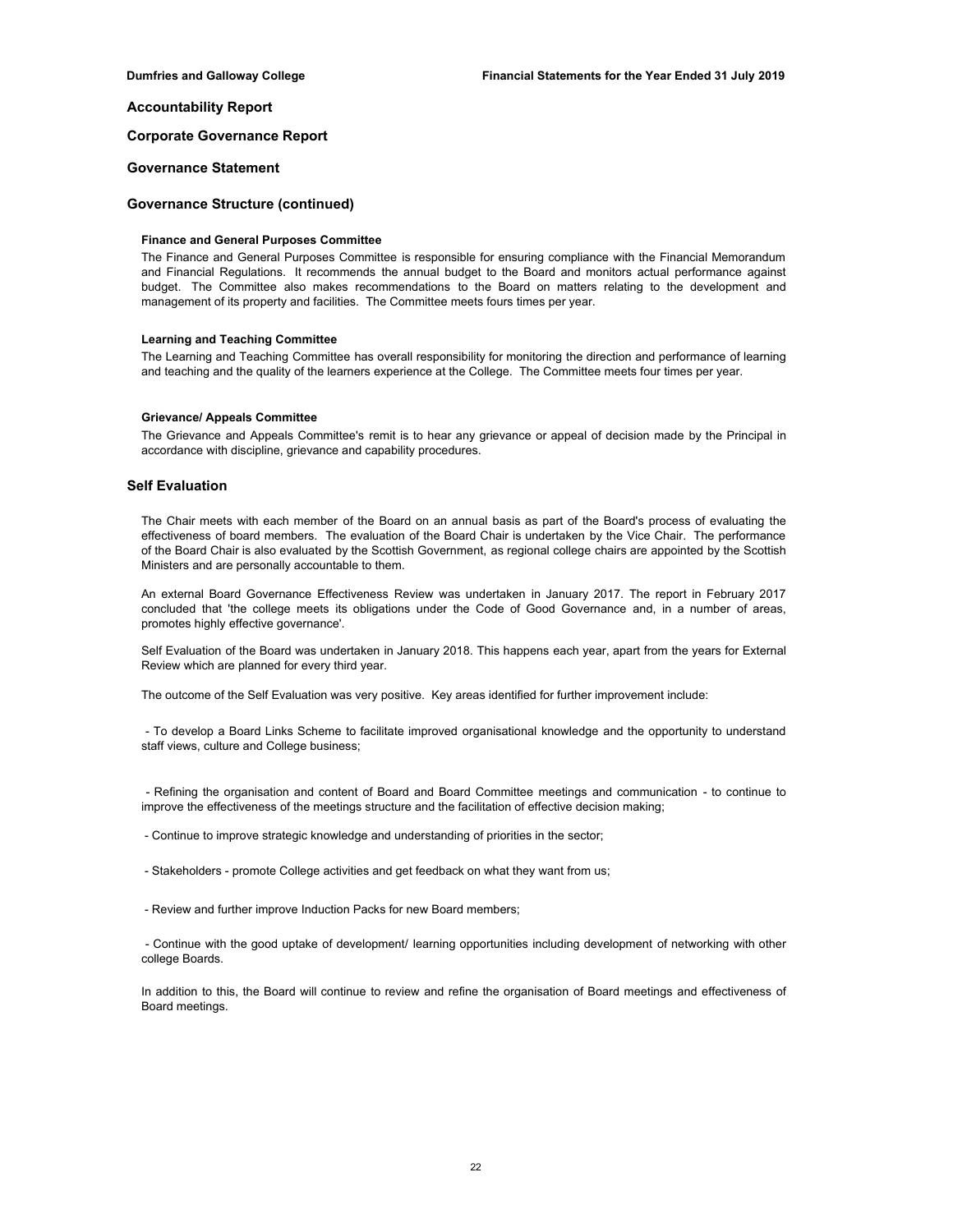## **Corporate Governance Report**

## **Governance Statement**

## **Corporate Strategy**

The Board of Management receives recommendations from its committees, the Principal and Executive Management Team to inform strategic developments. In addition to the scheduled Board meetings, Board Development sessions are held each year to provide an opportunity to focus discussions on the strategic direction for the College.

The Board are overseeing the development of a new Strategic Plan which will replace the current plan, Vision 2020. The plan will be ambitious for the region, but will ensure that the student experience remains at the core of the College's values and will focus on continuous improvements, and making a positive contribution to local and national priorities.

The Board of Management adopted the Code of Good Governance for Scotland's Colleges in January 2015. The remit of the Board Development Committee includes Board Member induction and training as well as Board Evaluation. An annual self-evaluation process has been established which includes a review of performance over the last 12 months, and an assessment of external and internal changes which are likely to impact on the Board in the next 12 months. Areas for development are identified and a Development Plan produced which is monitored throughout the year. Progress against the Development Plan is assessed as part of the following year's performance review.

#### **Estates Strategy**

The College has established an Estates Strategy for the period 2015-2020. The strategy provides a basis for developing and managing the estate to its maximum potential, to provide the College with a framework within which it can consider estates priorities in light of the College Strategic Plan and Regional Outcome Agreement.

Through the Estates Strategy the College aims to:

- provide flexible, fit for purpose accommodation to reflect modern curriculum delivery:
- continue to ensure efficient space utilisation;
- identify the need for rationalisation and disposal of assets which are surplus to requirements;
- maximise the value of the estate, looking at existing and alternative uses;
- establish and maintain clear routine, statutory and long term preventative maintenance plans;
- consider opportunities for effectiveness through shared services with our Crichton partners;
- ensure the space is fully accessible, meeting all ability needs;
- continue to reduce carbon emissions in line with the College's Climate Change Action Plan.

This strategy will be updated annually to reflect the development of the estate and to meet the changes in the wider environment.

#### **Human Resources Strategy**

The College has approved a five year human resources strategy to support the College's strategic plan Vision 2020. The strategy aims to achieve:

- an engaged, diverse, and high quality workforce;
- adaptable, flexible and innovative staff, teams and organisation;
- excellent leadership and management;
- a safe and healthy working environment.

## **Risk Management and Internal Control**

#### *Scope of Responsibility*

The Board of Management is ultimately responsible for the College's system of internal control and for reviewing its effectiveness. The Board determines the appropriate Risk Appetite for the College, sets the tone of risk management throughout the organisation, and approves Risk Management arrangements. However, such a system is designed to manage, rather than eliminate, the risk of failure to achieve business objectives and can provide only reasonable, and not absolute, assurance against material misstatement or loss.

The College maintains a corporate level Risk Register, which is under the ownership of the member of the Executive Management team responsible for planning. The register is intended to cover wide risks which are so significant or pervasive that they pose a risk to strategic objectives.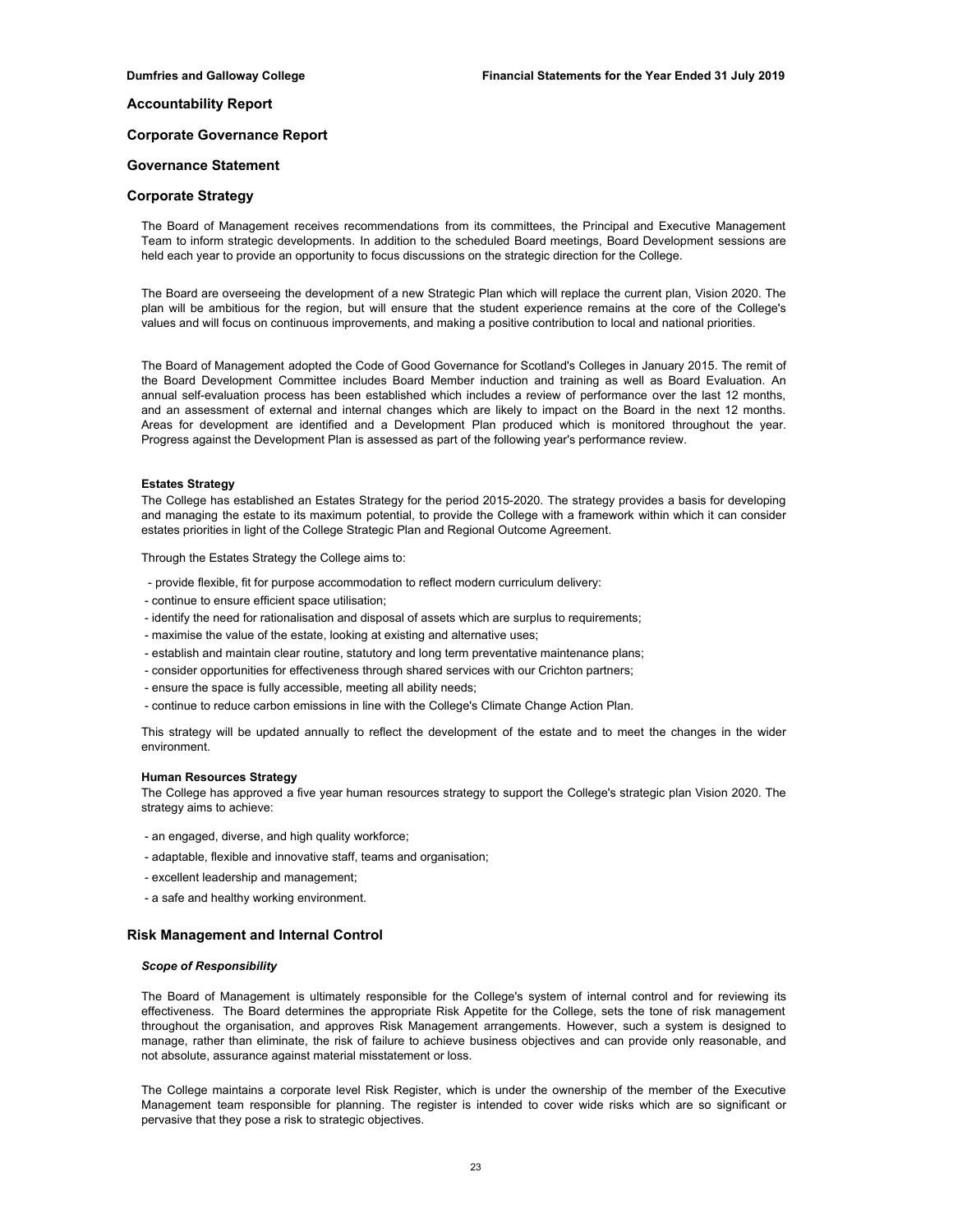## **Corporate Governance Report**

## **Governance Statement**

## **Risk Management and Internal Control (continued)**

The Board of Management has delegated the day-to-day responsibility to the Principal, as Accounting Officer, for maintaining a sound system of internal control that supports the achievement of the College's policies, aims and objectives, whilst safeguarding the public funds and assets for which she is personally responsible, in accordance with the responsibilities assigned to her in the Financial Memorandum between Dumfries and Galloway College and the SFC. She is also responsible for reporting to the Board of Management any material weaknesses or breakdowns in internal control.

### *Purpose of the system of internal control*

The system of internal control is designed to manage risk to a reasonable level rather than to eliminate all risk of failure to achieve policies, aims and objectives; it can therefore only provide reasonable and not absolute assurance of effectiveness. The system of internal control is based on an ongoing process designed to identify and prioritise the risks to the achievement of College policies, aims and objectives, to evaluate the likelihood of those risks being realised and the impact should they be realised, and to manage them efficiently, effectively and economically. The system of internal control has been in place in Dumfries and Galloway College for the period ended 31 July 2019 and up to the date of approval of the annual report and accounts.

### *Capacity to handle risk*

The Board of Management has reviewed the key risks to which the College is exposed together with the operating, financial and compliance controls that have been implemented to mitigate those risks. The Board of Management is of the view that there is a formal ongoing process for identifying, evaluating and managing the College's significant risks that has been in place for the period ending 31 July 2019 and up to the date of approval of the annual report and accounts. This process is regularly reviewed by the Board of Management.

### *Risk and control framework*

The system of internal control is based on a framework of regular management information, administrative procedures including the segregation of duties, and a system of delegation and accountability. In particular, it includes:

- regular reviews by the governing body of periodic and annual financial reports which indicate financial performance against forecasts;
- setting targets to measure financial and other performance;
- clearly defined capital investment control guidelines;
- the adoption of formal project management disciplines, where appropriate.

The College manages the risks faced by adopting robust management practices. The planning processes, selfevaluation and sector review, and audit processes are designed to identify and manage risks. A detailed risk register is maintained and updated on a regular basis. The risk register is discussed at each meeting of the Audit Committee.

Dumfries and Galloway College has an internal audit service, the work of which is informed by an analysis of the risks to which the College is exposed, and annual internal audit plans are based on this analysis. The analysis of risks and the internal audit plans are endorsed by the Board of Management on the recommendation of the Audit Committee. On an annual basis, a report is provided to the Board of Management detailing internal audit activity in the College. The report includes the internal auditors' independent opinion on the adequacy and effectiveness of the College's system of risk management, controls and governance processes.

The College's Internal Auditor has expressed the opinion that the College has an adequate and effective framework for risk management, governance, internal control and economy, efficiency and effectiveness. However, their work has identified further enhancements to the framework for risk management, governance, internal control and economy, efficiency and effectiveness to ensure that it remains adequate and effective.

The Audit Committee meets with internal and external auditors independently of College staff, to gain independent reassurance.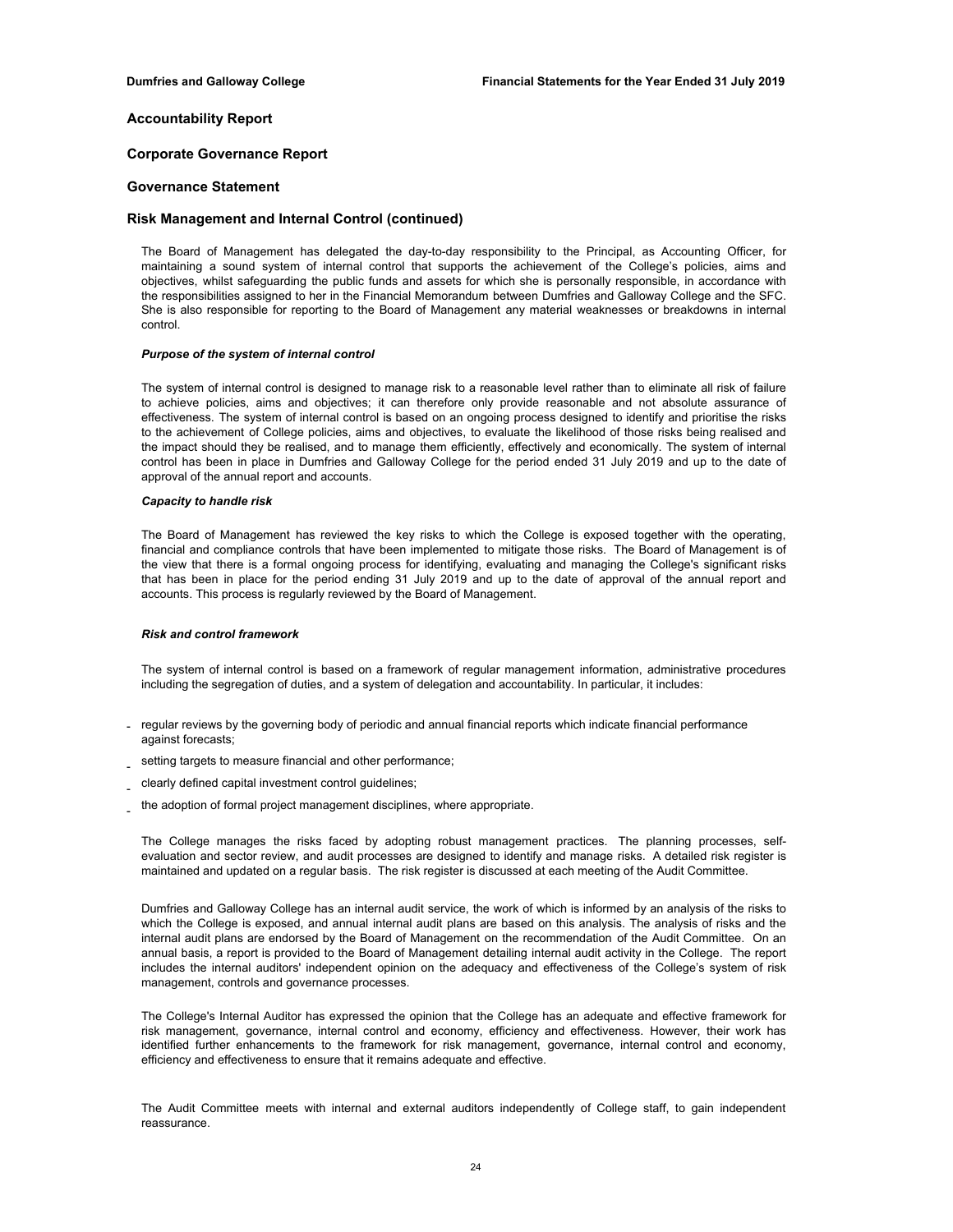#### **Corporate Governance Report**

### **Governance Statement**

### **Risk Management and Internal Control (continued)**

The College's Senior Leadership Team and Executive Management Team keep risk management under regular review, reporting into all Committee and the Board. Any urgent or escalating risks are also reported to the Chair in addition to this process.

Significant risks and management action that have been considered and agreed during 2018-19 are set out at page 5 of the Performance Report in these financial statements.

The Board of Management recognise that the most significant risks to the College relate to financial sustainability, together with salary pressures. The risk has increased due to the impact of salary levels and terms and conditions of service. A Transformation Plan is being developed which will take into account the refreshed Strategic Plan and ensure that the structure is in place to meet the challenges and developments planned for future years.

The Board have considered actions taken in respect of Cybersecurity, Prevent and implementation of GDPR. The Board has also considered actions being taken to help improve retention and attainment, and achievement of the College's credit target, including staff and Board training and approving revisions to policies and procedures. In addition, the Board continue to monitor external influences including Government Policies, employer engagement, and consider management actions to reduce risks.

#### *Review of effectiveness*

As described on Page 5 of the Performance Report, Risk Management is an integral part of the overall governance arrangements of the College, and as such there are specific responsibilities for people and groups undertaking different roles in the organisation.

As Accounting Officer, the Principal has responsibility for reviewing the effectiveness of the system of internal control. Her review of the effectiveness of the system of internal control is informed by:

- **-** the work of the internal auditors;
- **-** the work of the senior managers within the College who have responsibility for the development and maintenance of the internal control framework;
- **-** comments made by the College's financial statements auditors and the regularity auditors in their management letters and other reports.

The Principal has been advised on the implications of the results of her review of the effectiveness of the system of internal control by the Audit Committee, which oversees the work of the internal auditor, and a plan to address weaknesses and ensure continuous improvement of the system is in place.

The Executive Management Team receives reports setting out key performance and risk indicators and considers possible control issues brought to their attention by early warning mechanisms, which are embedded within the departments and reinforced by risk awareness training. The Executive Management Team and the Audit Committee also receive regular reports from the internal auditor, which include recommendations for improvement. The Audit Committee's role in this area is confined to a high-level review of the arrangements for internal control. The Board of Management's agenda includes a regular item for consideration of risk and control and receives reports thereon from the Executive Management Team and the Audit Committee. The emphasis is on obtaining the relevant degree of assurance and not merely reporting by exception. At its December 2019 meeting, the Board of Management carried out the annual assessment for the period ended 31 July 2019 by considering documentation from the Executive Management Team and internal audit, and taking account of events since 31 July 2019.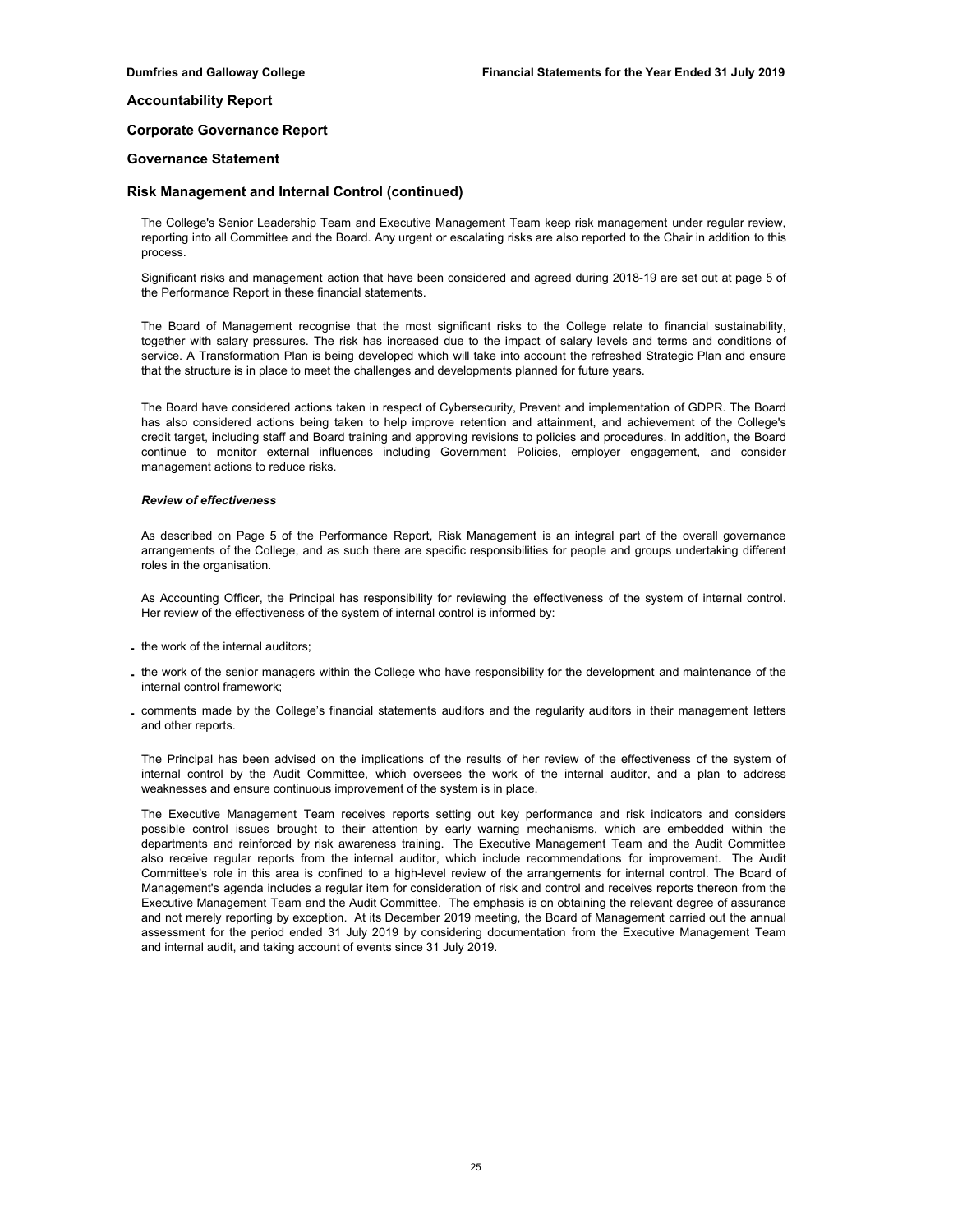# **Accountability Report (continued)**

## **Corporate Governance Report**

## **Governance Statement**

## **Going Concern**

As noted on Page 14 of the Performance Statement, the College continues to prepare budget forecasts to ensure that adequate resources are available for the foreseeable future. Medium-term financial forecasts and costs modelling have been prepared to inform strategies for future years, and a Transformation Plan is currently being prepared to address the increasing costs and to ensure the College is financially sustainable going forward. In order to reduce any potential overspend, a number of measures have been introduced which include robust workforce planning, and a full review of budgets to establish targets for savings. After making appropriate enquiries, the Board of Management considers that the College has adequate resources to continue in operational existence for the foreseeable future. For this reason, it continues to adopt the going concern basis in preparing the financial statements.

## **Conclusion**

In our opinion the College has an appropriate framework of internal control, and provides reasonable assurance regarding the effective and efficient deployment of resources to achieve the College aims.

Approved by order of the members of the Board on 10 December 2019 and signed on its behalf by:

Chairman Principal

**Brian Johnstone Joanna Campbell**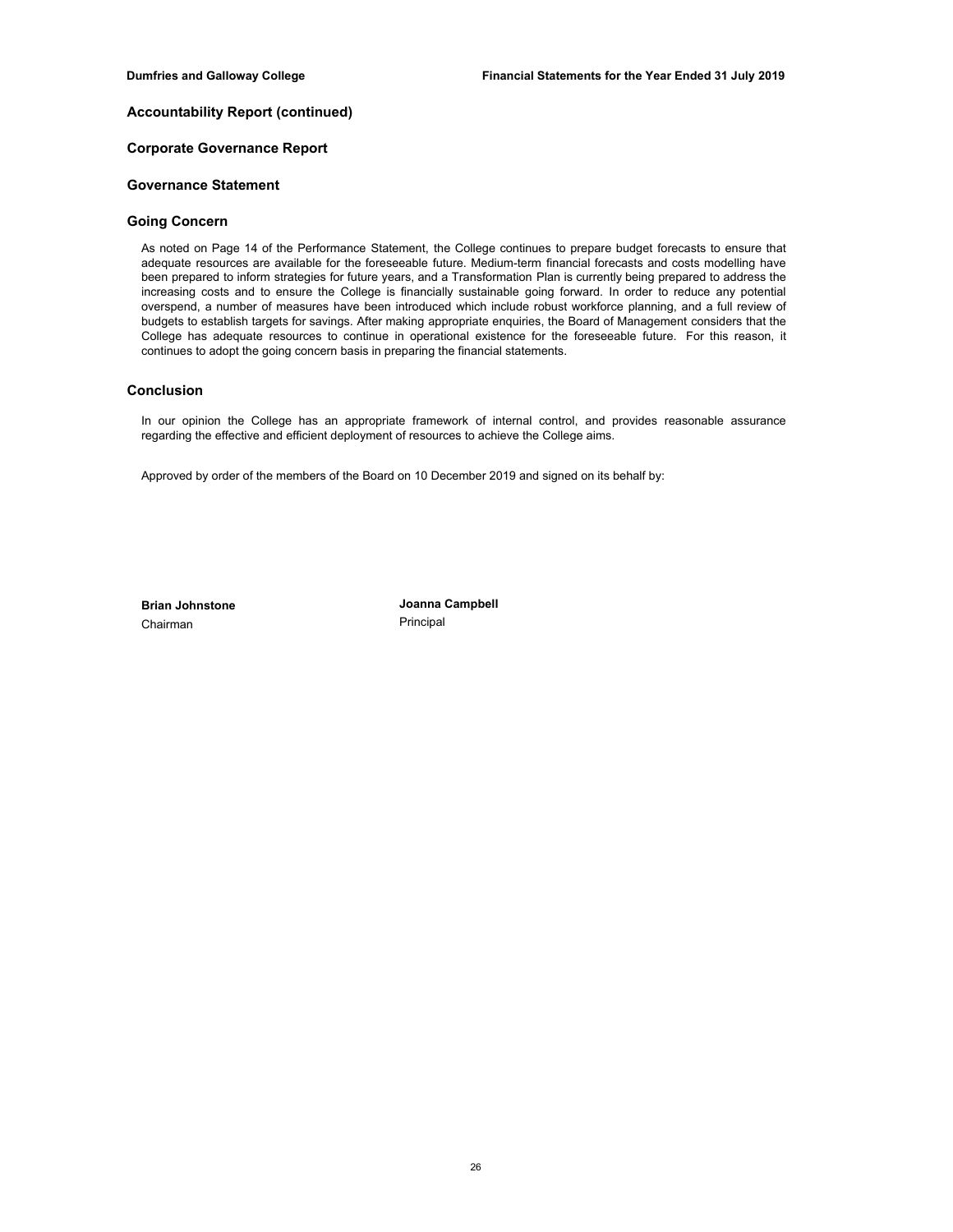## **Remuneration and Staff Report**

#### **Introduction**

The College is required to prepare and publish within its financial statements an annual Remuneration Report under the 2018-19 Government Financial Reporting Manual (FReM) issued by the Scottish Government, which is relevant for the financial period ending 31 July 2019.

The report sets out the remuneration and accrued pension benefits of the Senior College Executives, which comprises the Chairman of the Regional Board, College Principal and Executive Management Team. The Chairman of the Regional Board and College Principal are the only two members of the Regional Board who receive remuneration in respect of their post, and as Board members have responsibility for directing the major activities of the College during the period in accordance with the FReM.

The report also provides information on the number of College employees, including Executive Management Team members, whose total actual remuneration was £60,000 or more, this information being disclosed in salary bandings of £10,000 above £60,000. The following report has been prepared in accordance with the aforementioned Regulations.

The College's External Auditor is required to audit certain parts of the remuneration report and give a separate opinion in his report on the Statement of Accounts as to whether the Remuneration Report has been properly prepared in accordance with the Regulations. All the tables in this report are subject to audit except those relating to Staff Members Allowances and Expenses.

#### **Remuneration Policy**

The remuneration of the Regional College Chair is set by the Scottish Government, and is a non-pensionable post.

The Remuneration Committee is responsible for making recommendations to the Board on the remuneration, terms and conditions (and, where appropriate severance payments) of the Principal, members of the Executive Management Team and the Secretary to the Board. The Committee meets at least once per year. Details of the remuneration of senior postholders for the period ended 31 July 2019 are set out in note 7 to the financial statements.

#### **Remuneration including salary entitlements**

Remuneration of the Executive Management Team is set out in note 7 of the financial statements.

The College's employees receiving more than £60,000 remuneration during the period covered by the financial statements are shown below. This information is disclosed in salary bandings of £10,000 above £60,000 or more.

|                      |                                          | 12 Month period ended<br>31 July 2019 |  | 12 Month period ended 31 July<br>2018 |                       |
|----------------------|------------------------------------------|---------------------------------------|--|---------------------------------------|-----------------------|
|                      | <b>Number</b><br>senior post-<br>holders | <b>Number</b><br>other staff          |  | Number senior<br>post-holders         | Number<br>other staff |
| £60,001 to £70,000   |                                          |                                       |  |                                       |                       |
| £70,001 to £80,000   |                                          |                                       |  |                                       |                       |
| £80,001 to £90,000   |                                          |                                       |  |                                       |                       |
| £90,001 to £100,000  |                                          |                                       |  |                                       |                       |
| £100,001 to £110,000 |                                          |                                       |  |                                       |                       |
| £110,001 to £120,000 |                                          |                                       |  |                                       |                       |
| £120,001 to £130,000 |                                          |                                       |  |                                       |                       |
|                      |                                          |                                       |  | 2                                     |                       |
|                      |                                          |                                       |  |                                       |                       |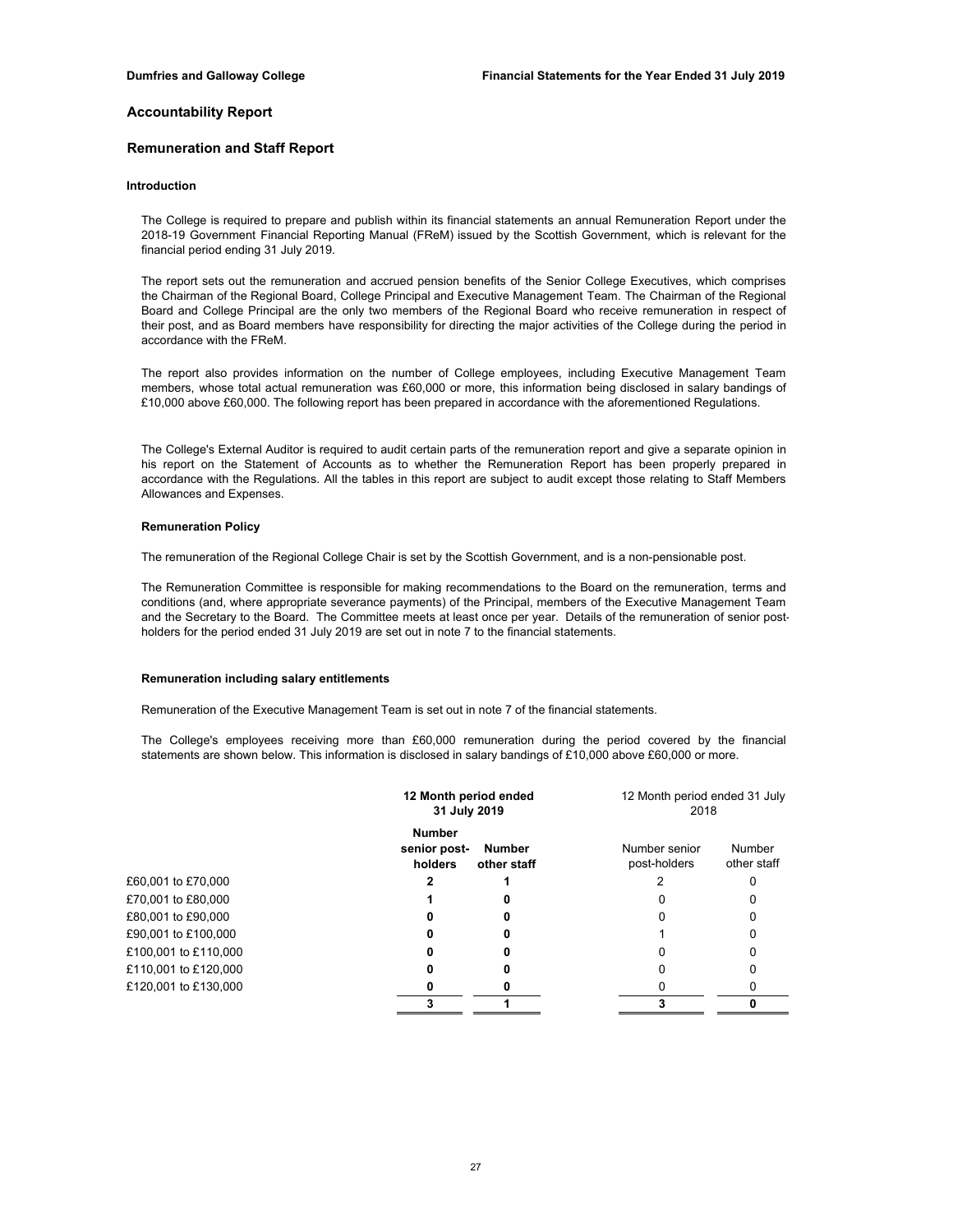## **Remuneration and Staff Report (continued)**

During the period, the College made no non-cash benefits available to staff (2017-18 - none).

### **Median Remuneration**

Based on the 12 month figures above, the banded remuneration of the highest paid official in the organisation during the financial year 2018-19 was £95,000 - £100,000. (2017-18 - £95,000 - £100,000). This was 3.7 times (2017-18 - 3.9 times) the median remuneration of the workforce which was £26,842 (2017-18 £25,301).

#### **Salary entitlements**

The following table provides detail of the remuneration and pension interests of Senior Executives.

|                 |                | 12 months ended 31 July 2019 |           | 12 months ended 31 July 2018 |                 |           |
|-----------------|----------------|------------------------------|-----------|------------------------------|-----------------|-----------|
|                 |                | <b>Actual</b>                |           |                              | Actual          |           |
|                 | <b>Pension</b> |                              |           |                              |                 |           |
|                 | Salary         | benefit *                    | Total     | Salary                       | Pension benefit | Total     |
| Name            | £'000          | £'000                        | £'000     | £'000                        | £'000           | £'000     |
| B. Johnstone    | $20 - 25$      | 0                            | $20 - 25$ | $20 - 25$                    | 0               | $20 - 25$ |
| C. Turnbull (1) | 55-60          | $15 - 20$                    | 75-80     | 95-100                       | 20-25           | 120-125   |
| J. Campbell (2) | $15 - 20$      | 25-30                        | 45-50     |                              |                 |           |
| A. Glen (3)     | 75-80          | 85-90                        | 160-165   | 60-65                        | 20-25           | 80-85     |
| S.A. Wright     | 65-70          | 40-45                        | 110-115   | 60-65                        | $0 - 5$         | 60-65     |

*\* Pension Benefits are calculated as real increase in pension multiplied by 20 plus the real increase in any lump sum less the contributions made by the individual.*

(1) C Turnbull left the Executive Management Team on 28.02.19. Her full time equivalent salary was in the £95-100k band.

(2) J Campbell commenced employment as a member of the Executive Management team on 01.06.19. Her full time equivalent salary was in the £95-£100k band.

(3) A Glen received an uplift in salary during the period in his capacity as Acting Principal.

The salary and pension benefits above are shown in bands of £5,000 in accordance with the 2018-19 Government Financial Reporting Manual.

Pension benefits for all College employees are provided through the Scottish Teacher's Superannuation Scheme (STSS), a defined benefit scheme which is externally funded and contracted-out of State Earnings-Related Pension Scheme and the Local Government Pension Scheme (LGPS) Dumfries and Galloway Pension Fund.

The Pension Benefits noted above include benefits from the Local Government Pension Scheme for two Senior Executives, and the Scottish Teachers Superannuation Scheme for two Senior Executives.

Contribution rates for both pension schemes are set annually for all employees, as set out at note 20.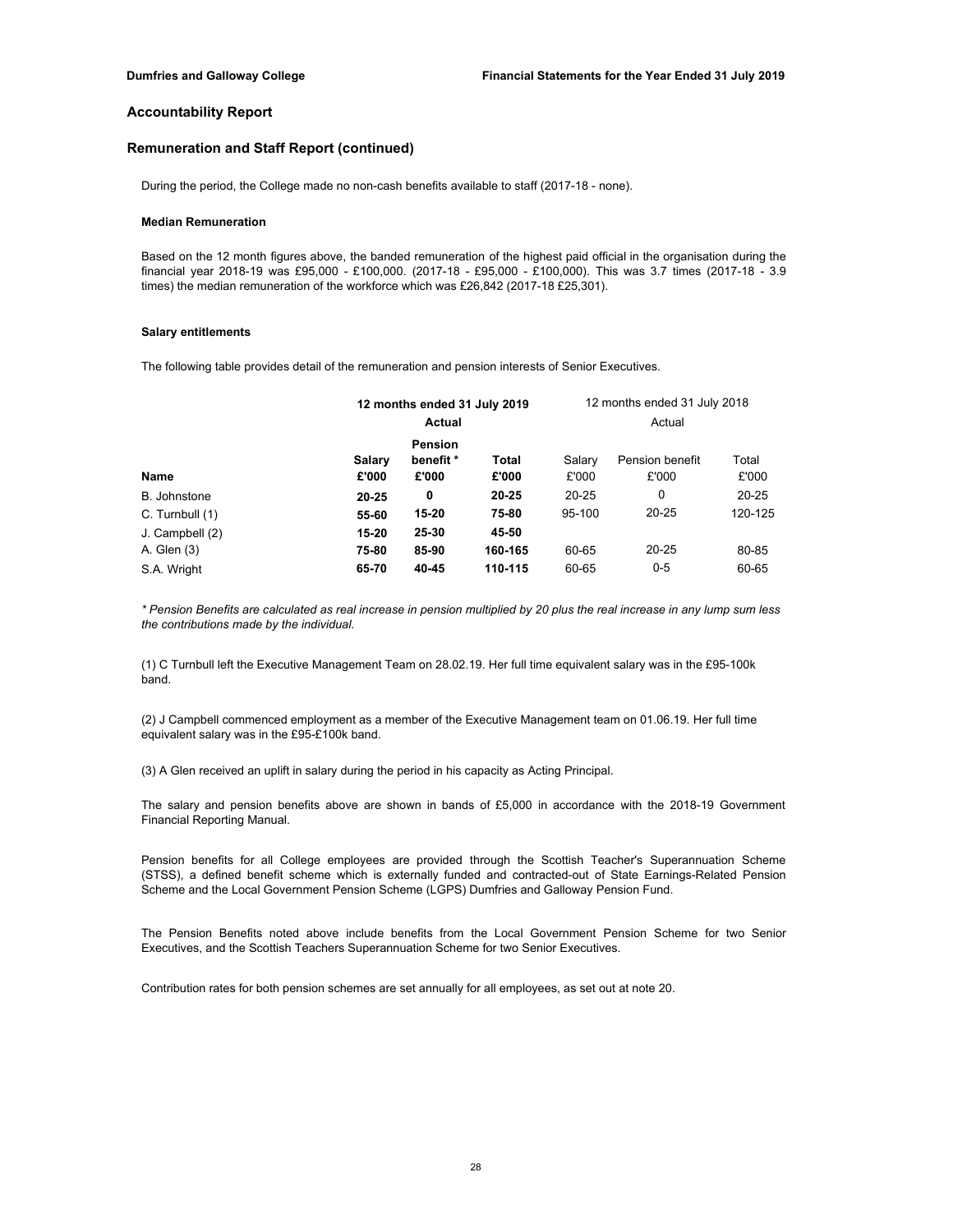## **Remuneration and Staff Report (continued)**

## **Changes to the Local Government Pension Scheme**

Changes were made to the LGPS scheme from 1 April 2015. The pension after that date for members will be calculated on a career average basis, and the pension age will align with the state retirement age.

Scheme members will be able to choose to leave the scheme and draw their pension from state retirement age, or choose to work longer. Pension benefits would be reduced if the member retires before the state retirement age, and increased if they choose to work longer.

There is no automatic entitlement to a lump sum for LGPS scheme members. Members may opt to give up (commute) a pension for lump sum up to the limit set up by the Finance Act 2004. The actual rate guarantees a pension based on the pensionable salary and years of pensionable service.

Pension benefits built up by members in the scheme up to 31 March 2015 are protected, and will still be based on their final salary on leaving and the state retirement age in the current scheme. Member benefits build up in the new way from April 2015.

## **Senior Executives Pension**

Pension benefits are provided to Senior Executives on the same basis as all other staff. The accrued pension benefits for senior officials are set out in the table below, together with pension contributions made by the College.

|                     | Accrued<br>at<br>pension<br>age at 31<br><b>July 2019</b> | <b>Accrued lump</b><br>pension sum at pension increase in increase in<br>age at 31 July<br>2019 | Real<br>pension 1<br>August 2018<br>to 31 July<br>2019 | Real<br>lump sum 1<br>August<br>2018 to 31<br><b>July 2019</b> | CETV at 31<br><b>July 2019</b> | CETV at 31<br><b>July 2018</b> | Real<br>increase in<br><b>CETV</b> |
|---------------------|-----------------------------------------------------------|-------------------------------------------------------------------------------------------------|--------------------------------------------------------|----------------------------------------------------------------|--------------------------------|--------------------------------|------------------------------------|
| Name                | £'000                                                     | £'000                                                                                           | £'000                                                  | £'000                                                          | £'000                          | £'000                          | £'000                              |
| <b>B.</b> Johnstone | 0                                                         | 0                                                                                               | 0                                                      | 0                                                              | 0                              | 0                              | $\Omega$                           |
| C. Turnbull         | 40-45                                                     | 75-80                                                                                           | $0 - 5$                                                | 0                                                              | 985-1000                       | 910                            | 50-55                              |
| J. Campbell         | 15-20                                                     | 35-40                                                                                           | $0 - 5$                                                | $0 - 5$                                                        | 280-285                        | 0                              | $20 - 25$                          |
| A. Glen             | $5 - 10$                                                  | 0                                                                                               | $0 - 5$                                                | $\Omega$                                                       | 75-80                          | 17                             | 55-60                              |
| S.A. Wright         | 25-30                                                     | 80-85                                                                                           | $0 - 5$                                                | $5 - 10$                                                       | 580-585                        | 520                            | 55-60                              |

#### **Cash Equivalent Transfer Value**

A Cash Equivalent Transfer Value (CETV) is the actuarially assessed capitalised value of the pension scheme benefits accrued by a member at a particular point in time.

The value of the accrued pension benefits has been calculated on the basis of the age at which the person will first become entitled to receive a pension on retirement without reduction on account of its payment at that age; without exercising any option to commute pension entitlement into a lump sum; and without any adjustment for the effects of future inflation. The pension figures shown relate to the benefits that the person has accrued as a consequence of their total service and not just their current appointment.

In considering the accrued pension benefits figures the following contextual information should be taken into account:

- The figures for pension and lump sum are illustrative only in light of the assumptions set out above and do not necessarily reflect the actual benefits that any individual may receive upon retirement:

- The accrued benefits figures are reflective of the pension contributions that both the employer and scheme member have made over a period of time.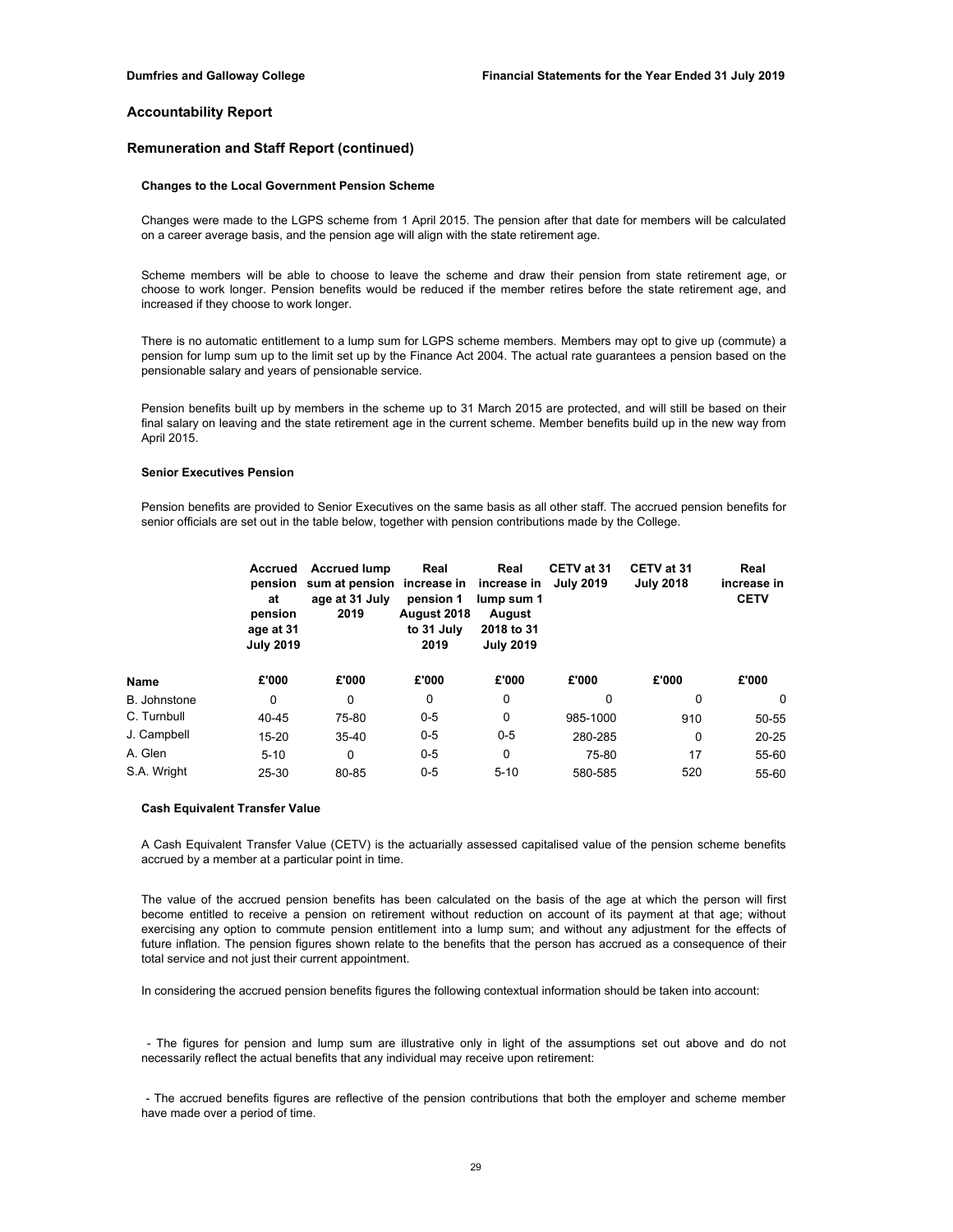# **Remuneration and Staff Report (continued)**

## **Real increase in CETV**

This reflects the increase in CETV that is funded by the employer. It does not include the increase in accrued pension due to inflation, contributions paid by the employee (including the value of any benefits transferred from another pension scheme or arrangement) and uses common market valuation factors for the start and end of the period.

## **Compensation for loss of office**

No employees left under voluntary exit/ early retirement terms during the year (2017-18 - no employees).

#### **Exit packages**

No Board member or senior manager left under voluntary or compulsory exit schemes in 2018-19 (2017-18 - none)

## **Staff Report**

The Staff Report contains information relating to staff costs and staff numbers.

## **Staff Costs**

Staff costs for the year were as follows:

|                       | <b>Directly</b><br>employ<br>ed staff<br>£'000 | Seconded<br>and agency<br>staff<br>£'000 | 2018-19<br>Total<br>£'000 | Directly<br>employed<br>staff<br>£'000 | Seconded and<br>agency staff<br>£'000 | 2017-18<br>Total<br>£'000 |
|-----------------------|------------------------------------------------|------------------------------------------|---------------------------|----------------------------------------|---------------------------------------|---------------------------|
| Wages and salaries    | 7,666                                          | 2                                        | 7,668                     | 6,621                                  | 24                                    | 6,645                     |
| Social security costs | 675                                            | $\overline{\phantom{0}}$                 | 675                       | 591                                    |                                       | 591                       |
| Other pension costs   | 2.165                                          |                                          | 2,165                     | 1.739                                  |                                       | 1,739                     |
| Total                 | 10.506                                         | $\overline{2}$                           | 10.508                    | 8.951                                  | 24                                    | 8.975                     |
| Average number of FTE | 236                                            | 0.04                                     | 236.04                    | 218                                    |                                       | 219                       |

The College employed 229 females and 129 males as at 31 July 2019. Of the three College Senior Executives at July 2019, two are male and one is female.

## **Sickness Absence**

The total number of days lost per full-time equivalent (FTE) to sickness absence during 2018-19 was 8 days, which was in line with 2017-18.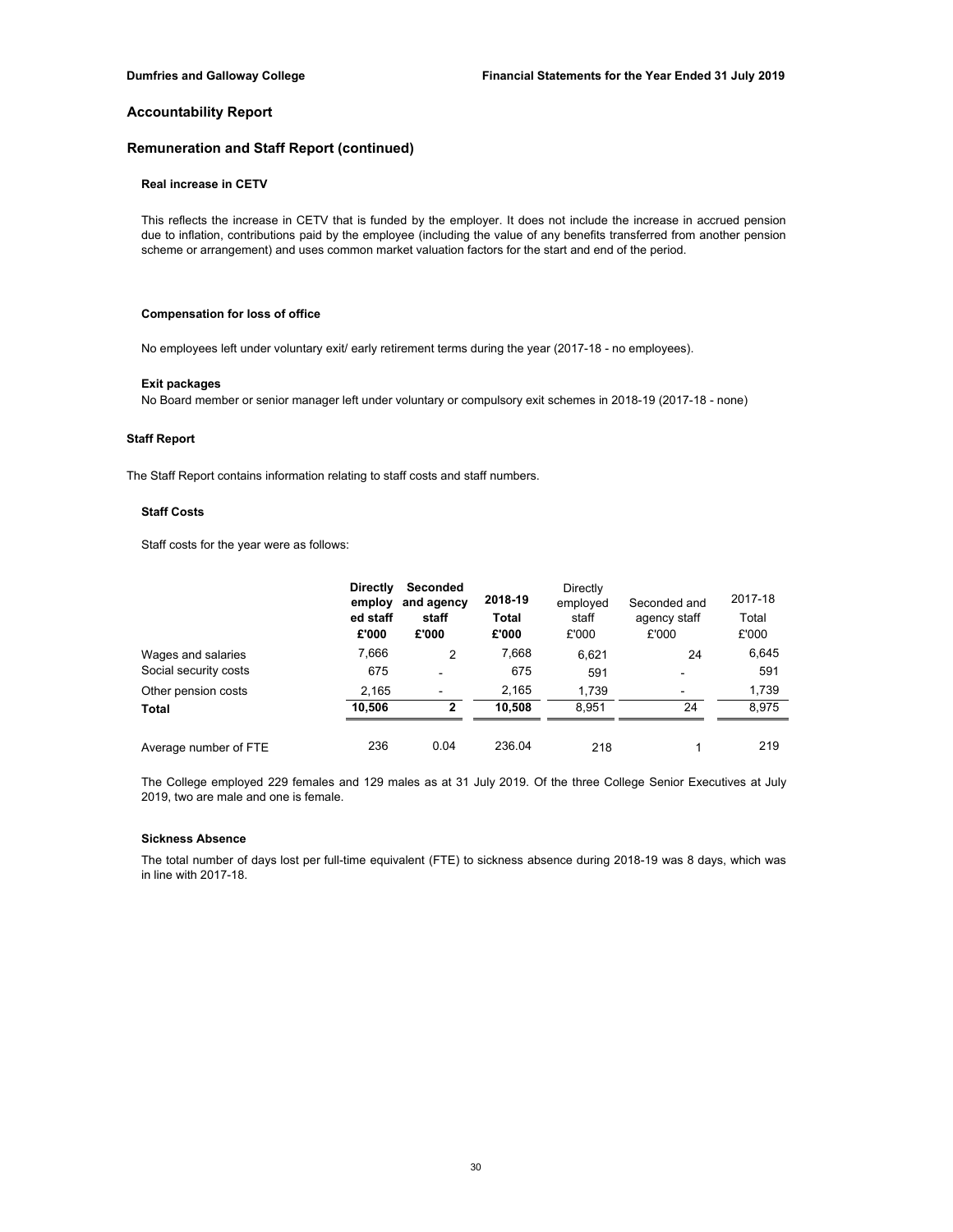## **Remuneration and Staff Report (continued)**

#### **Social Matters, Respect for Human Rights**

The College's Equality Impact Assessment template requires consideration of Human Rights as a mandatory step in the policy approval process. Assessments are completed for all new or reviewed policies, procedures, strategies or plans. This ensures that all our activities support the human rights of our staff, students and stakeholders. Copies of the assessments can be requested by members of the public through our Equality and Diversity Officer, and are available to our staff through our intranet website. Assessments completed this year have found no detriment to Human Rights through College activity and considerable positive impact in terms of strengthening rights to education, employment, privacy and family life.

#### **Equality, Diversity and Inclusion**

Dumfries and Galloway College is committed to promoting equality of opportunity, celebrating and valuing diversity, eliminating unlawful discrimination, harassment and victimisation and promoting good relations for all our staff, students, visitors and partners.

We aim to achieve equality for all regardless of age, disability, gender, gender identity, marriage and civil partnership, pregnancy and maternity, race, religion or belief and sexual orientation. In addition, we recognise and prioritise equality for those who are carers, care experienced, veterans of the armed services or those who are disadvantaged socioeconomically. By fostering a culture of dignity and respect, we will ensure that everyone across our College family achieves their full potential. This year, we achieved a rating of 'Substantial Assurance' for our equality work through our internal audit programme.

Our work towards equality and diversity is structured and tracked through a continuous improvement system, our Equality and Diversity Framework. This is underpinned by a clear Equality and Diversity Policy, and tracked through an annual Equality Report which meets the reporting requirements of the Equality Act (21010) Specific Duties (Scotland) (2012), the SFC and Scottish Government. A tabular action plan is used to track outputs. Accountability is assured through submission of all annual documents to the Board, College Leadership Team and cross-College Equality and Diversity Committee (which includes as members the President and Vice-President of the Students' Association, staff from across all functions of our service, managers from all levels and our Board Equality Champion). Transparency is assured through publication on our website.

Our annual plan includes actions to support other government initiatives, such as the Race Equality Framework and the Disability in Recruitment and Employment project. IN addition, we operate annually reviewed and updated action plans for British Sign Language promotion and addressing gender inequality. The Gender Action Plan 2017-20 (due to be reviewed and replaced this year with the plan for 2021-25) incorporates actions to progress the Equally Safe national project for eliminating gender based violence.

Our Board currently has a 50:50 gender split (55:45 if executive members are included) and BME representation exceeds our local population demographic percentage. In terms of staff gender equality, while our overall gender pay gap stands at 9.1%, analysis reveals that there is only a 1.3% pay gap at management level, and the overall pay gap is attributable to the preponderance of female staff who are undertaking cleaning and entry-level administrative jobs. If these posts are eliminated from the calculation, our pay gap stands at 0.67%. We measure pay gaps for all protected characteristics and report on these within our annual report.

We are committed to partnership working, and are an active member of Dumfries and Galloway Strategic partnership's Equality and Diversity Working Group. This group includes representatives from all local public sector agencies, and a range of third sector organisations representing people from across the protected characteristics, such as Dumfries and Galloway Multicultural Association, DGVoice (representing people with a range of disabilities), LGBT Youth, D&G LGBT+ and Interfaith (D&G). The group operates an annual action plan and reporting schedule with clear output targets.

#### **Employment issues including employee consultation and or participation**

A Staff Survey was held this year. Results have been analysed and shared with the College leadership team, Board and the wider staff group, with the proposal that the survey be repeated in March of each calendar year. Results suggested that staff have a high level of pride in the College and respect for their colleagues and managers. Key areas for improvement included communication and involvement in setting strategic direction.

Pilot Staff Wellbeing Days run last autumn were well received, resulting in plans to hold a Staff Wellbeing Week at each campus in winter of this coming year. Sessions on mindfulness, meditation, yoga, mindful movement, wellbeing walks, board games, resilience and qi gong were amongst the sessions on offer. Feedback from the evaluation survey was positive.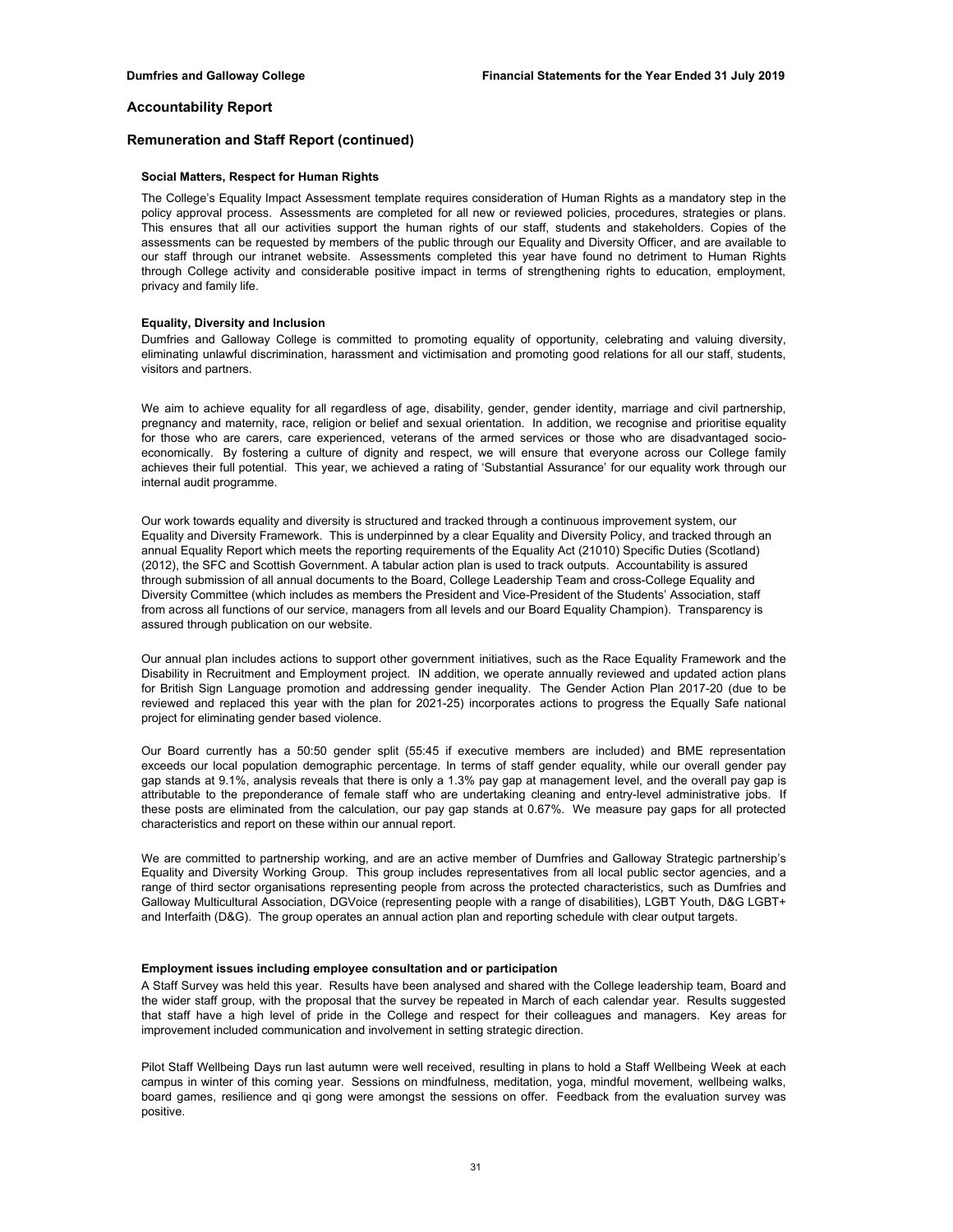## **Remuneration and Staff Report (continued)**

#### **Policies in relation to disabled persons**

As outlined in our Equality, Diversity and Inclusion section, we operate an Equality and Diversity framework which includes disability. We are a Disability Confident employer. We operate an Equality Impact Assessment system which ensures that every strategy, plan, policy and procedure we have is checked for barriers or negative impacts for people with disabilities.

The College is a key partner in the local region's joint British Sign Language Plan 2017-21, and has arrangements in place with Access to Work to ensure appropriate BSL support for employees, through online support or through face to face interpreters. Our declaration rate for staff with disabilities is 5.6%, but it is likely that the true figure is around double this percentage. We will be investigating how to raise this declaration rate as part of our work towards the Fairer Scotland for Disabled People staff profile targets set by Scottish Government.

For students, we aim to create an environment which enables everyone to participate fully in their chosen subject and in College life. We aim to design our curriculum to be as accessible as possible and to provide extra support where it is needed. This includes provision of alternative formats for curriculum material, physical access and financial assistance where students are eligible for additional support such as scribes or signers.

## **Health & Safety at Work**

Dumfries and Galloway College is committed to continuous improvement in health, safety and safety performance. It recognises its duty of care to employees, students, members of the public and employees of sub-contractors in all college situations. A number of processes and procedures are in place in order to comply with statutory responsibilities, which are set out in our Health and Safety Policy which is reviewed and updated regularly. The College provides information, instruction, training and supervision for all individuals, as well as maintaining suitable reporting lines and implementing corrective measures where appropriate.

#### **Trade Union Relationships**

Dumfries and Galloway College recognises the Trades Unions listed in the National Recognition Procedures Agreement (NRPA). Locally our staff are represented by EIS/FELA and Unison who attend our Local Joint Negotiating Committee (LJNC). Staff who are elected representatives of the trade unions are provided support through paid facility time, and those details are set out on page 31.

#### **Staff Development and Workforce Planning**

As our most valuable resource, the College recognises the importance of investing in and developing our staff to support the strategic objectives set out the Vision 2020 Strategy. The College believes that all employees have the potential to grow, both in their work role and personally, and endeavours to provide opportunities for this growth. A number of mechanisms are in place in order to help with this aim, including providing a broad range of development opportunities for staff. The College has processes and procedures in place to ensure that recruitment is carried out effectively and appropriate complaints processes are in place to encourage free communication between employees and their managers, and resolve any potential problems quickly and satisfactorily. Disciplinary, Attendance Management and Capability processes have been designed to help and encourage all employees to achieve and maintain standards of conduct, attendance and performance and consistent and fair treatment for all staff.

#### **Facility Time**

In accordance with the Trade Union (Time Facility Publication Requirements) Regulations 2017, the College provided the following support through paid facility time for union officials working at the College during the period April 2018 to March 2019:

### **Relevant Union Officials**

| Number of employees who were relevant union officials Full-time equivalent employee number: |                     |
|---------------------------------------------------------------------------------------------|---------------------|
| during the relevant period:                                                                 |                     |
|                                                                                             | 4.8                 |
| Percentage of time spent on facility time                                                   |                     |
| Percentage of time                                                                          | Number of employees |
| 0%                                                                                          | υ                   |
| 1-50%                                                                                       |                     |
| 51-99%                                                                                      |                     |
| 100%                                                                                        | 0                   |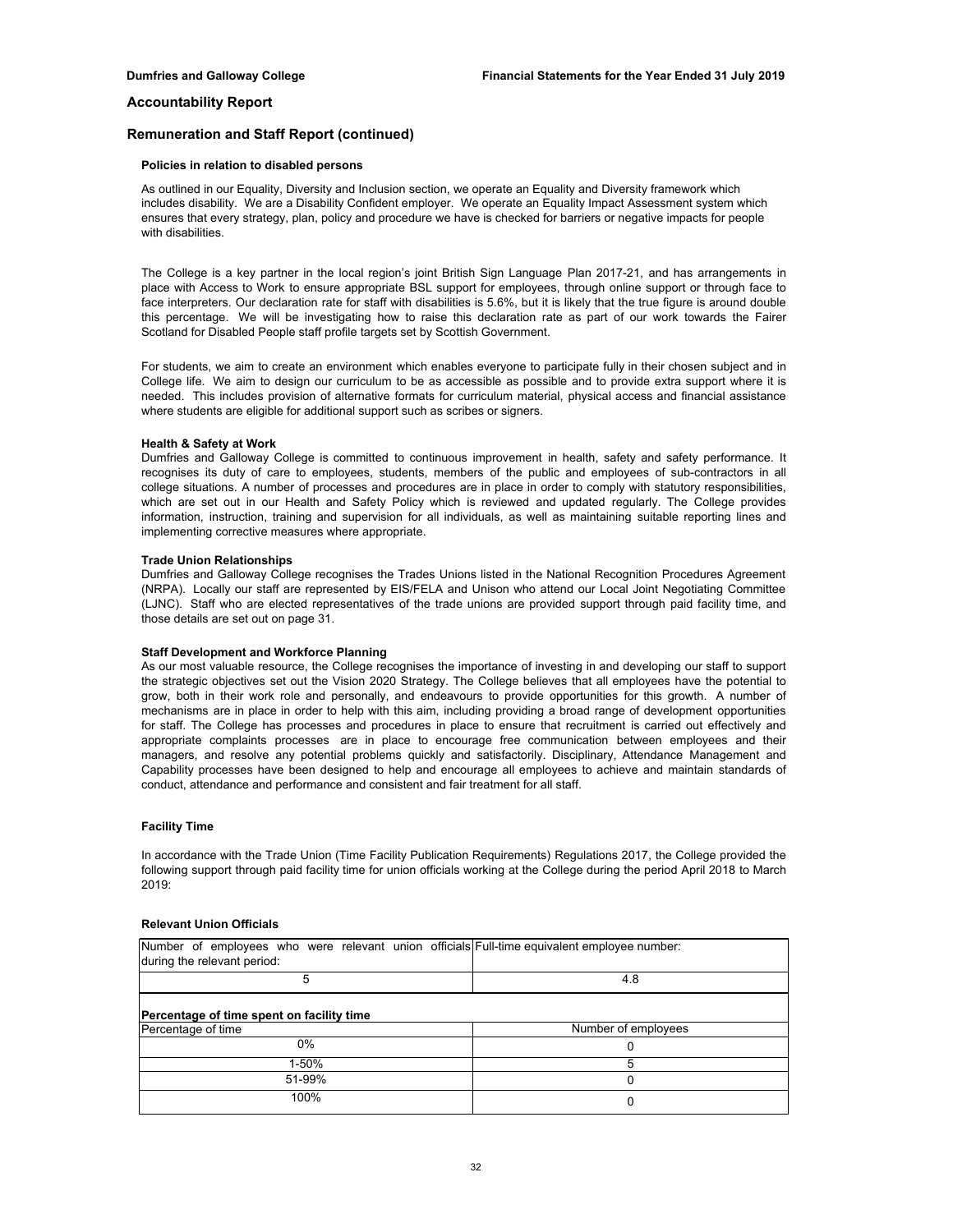# **Remuneration and Staff Report (continued)**

# **Percentage of pay bill spent on facility time**

| Total cost of facility time:                         | £8.447.64  |
|------------------------------------------------------|------------|
| Total pay bill:                                      | £9.517.198 |
| Percentage of total pay bill spent on facility time: | 0.09%      |

## **Paid trade union activities**

| Time spent on trade union activities as a percentage of total | 12% |
|---------------------------------------------------------------|-----|
| paid facility hours:                                          |     |

Approved by order of the members of the Board on 10 December 2019 and signed on its behalf by:

Chairman **Principal** 

**Brian Johnstone Joanna Campbell**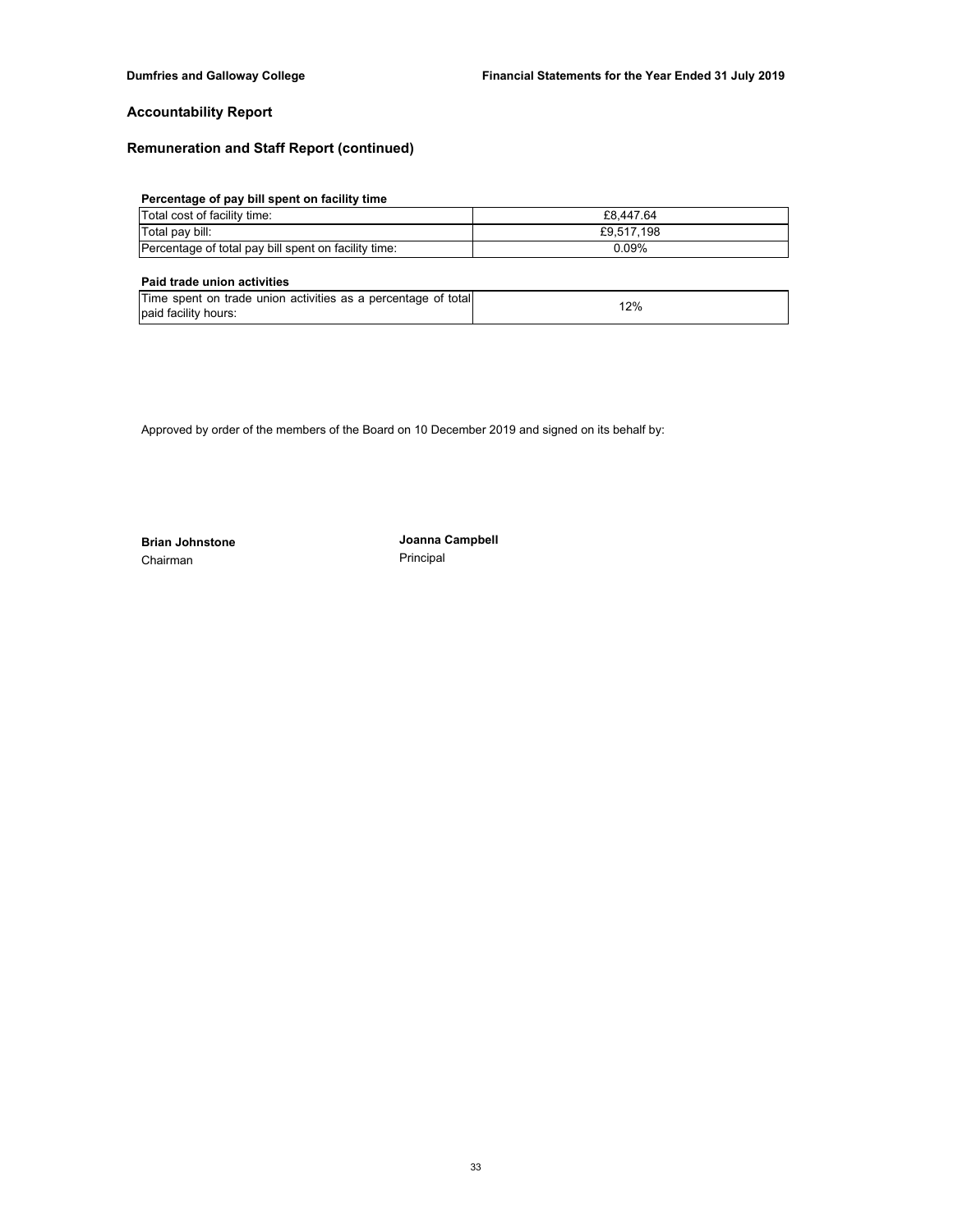## **Independent auditor's report to the members of the Board of Management of Dumfries and Galloway College the Auditor General for Scotland and the Scottish Parliament**

## **Report on the audit of the financial statements**

### **Opinion on financial statements**

We have audited the financial statements in the annual report and accounts of Dumfries and Galloway College for the year ended 31 July 2019 under the Further and Higher Education (Scotland) Act 1992 and section 44(1)(c) of the Charities and Trustee Investment (Scotland) Act 2005. The financial statements comprise the Statement of Comprehensive Income, Statement of Changes in Reserves, Balance Sheet, Statement of Cash Flows and notes to the financial statements, including a summary of significant accounting policies. The financial reporting framework that has been applied in their preparation is applicable law and United Kingdom Accounting Standards, including Financial Reporting Standard 102 The Financial Reporting Standard applicable in the UK and Republic of Ireland (United Kingdom Generally Accepted Accounting Practice).

In our opinion the accompanying financial statements:

- **∙** give a true and fair view in accordance with the Further and Higher Education (Scotland) Act 1992 and directions made thereunder by the Scottish Funding Council of the state of the affairs of the college as at 31 July 2019 and of the deficit for the year then ended;
- **∙** have been properly prepared in accordance with United Kingdom Generally Accepted Accounting Practice; and
- **∙** have been prepared in accordance with the requirements of the Further and Higher Education (Scotland) Act 1992 and directions made thereunder by the Scottish Funding Council, the Charities and Trustee Investment (Scotland) Act 2005, and regulation 14 of The Charities Accounts (Scotland) Regulations 2006 (as amended).

### **Basis of opinion**

We conducted our audit in accordance with applicable law and International Standards on Auditing (UK) (ISAs (UK)), as required by the Code of Audit Practice approved by the Auditor General for Scotland. Our responsibilities under those standards are further described in the auditor's responsibilities for the audit of the financial statements section of our report. We were appointed by the Auditor General on 31 May 2016. The period of total uninterrupted appointment is 3 years. We are independent of the college in accordance with the ethical requirements that are relevant to our audit of the financial statements in the UK including the Financial Reporting Council's Ethical Standard, and we have fulfilled our other ethical responsibilities in accordance with these requirements. Non-audit services prohibited by the Ethical Standard were not provided to the board. We believe that the audit evidence we have obtained is sufficient and appropriate to provide a basis for our opinion.

## **Conclusions relating to going concern basis of accounting**

We have nothing to report in respect of the following matters in relation to which the ISAs (UK) require us to report to you where:

- **∙** the use of the going concern basis of accounting in the preparation of the financial statements is not appropriate; or
- **∙** the college has not disclosed in the financial statements any identified material uncertainties that may cast significant doubt about its ability to continue to adopt the going concern basis of accounting for a period of at least twelve months from the date when the financial statements are authorised for issue.

## **Risks of material misstatement**

We have reported in a separate Annual Audit Report, which is available from the Audit Scotland website, the most significant assessed risks of material misstatement that we identified and our conclusions thereon.

#### **Responsibilities of the Board of Management for the financial statements**

As explained more fully in the Statement of the Board of Management's Responsibilities, the Board of Management is responsible for the preparation of financial statements that give a true and fair view in accordance with the financial reporting framework, and for such internal control as the Board of Management determines is necessary to enable the preparation of financial statements that are free from material misstatement, whether due to fraud or error.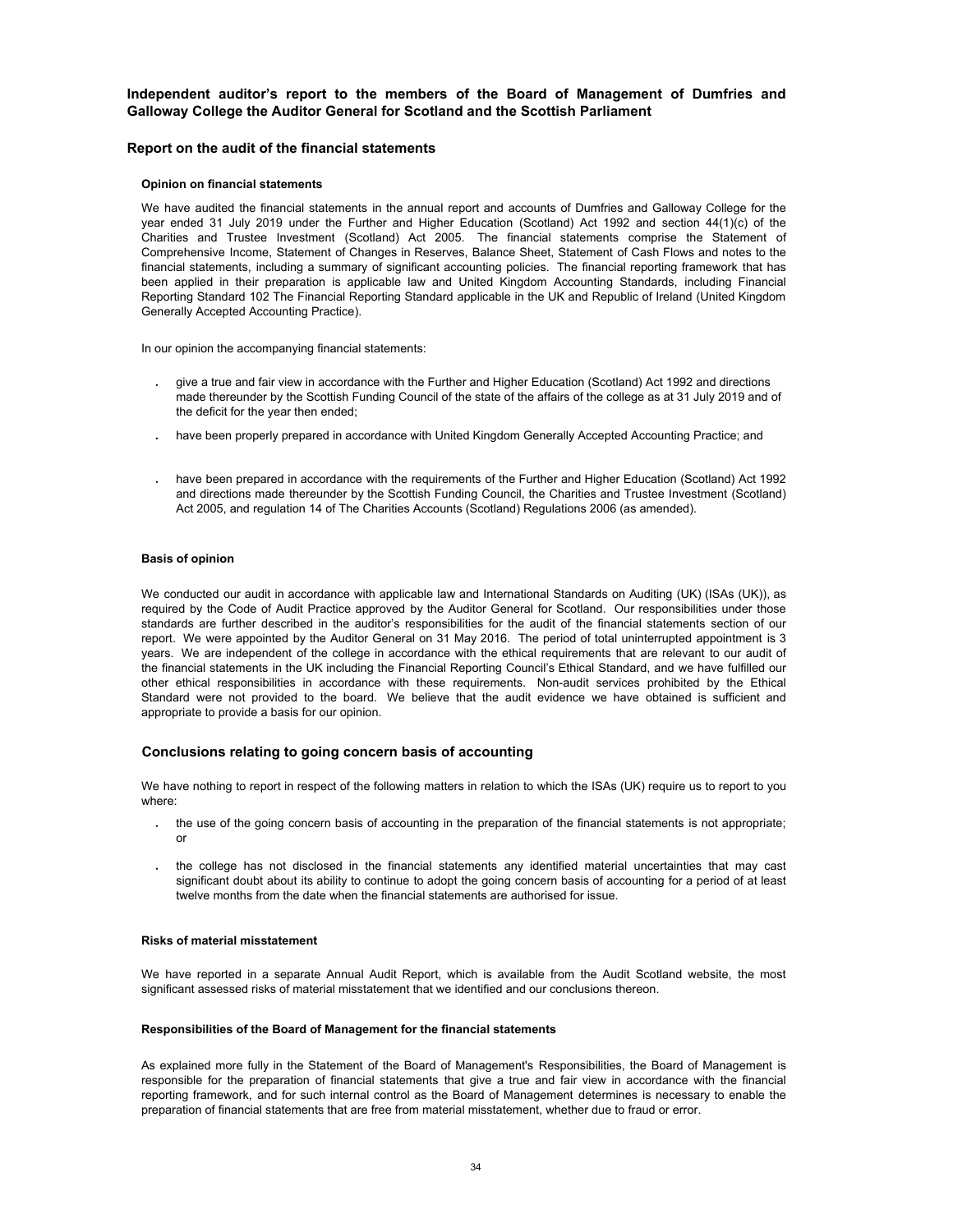In preparing the financial statements, the Board of Management is responsible for assessing the college's ability to continue as a going concern, disclosing, as applicable, matters related to going concern and using the going concern basis of accounting unless deemed inappropriate.

## **Auditor's responsibilities for the audit of the financial statements**

Our objectives are to obtain reasonable assurance about whether the financial statements as a whole are free from material misstatement, whether due to fraud or error, and to issue an auditor's report that includes our opinion. Reasonable assurance is a high level of assurance, but is not a guarantee that an audit conducted in accordance with ISAs (UK) will always detect a material misstatement when it exists. Misstatements can arise from fraud or error and are considered material if, individually or in the aggregate, they could reasonably be expected to influence the economic decisions of users taken on the basis of these financial statements.

The risk of not detecting a material misstatement resulting from fraud is higher than for one resulting from error, as fraud may involve collusion, intentional omissions, misrepresentations, or the override of internal control. The capability of the audit to detect fraud and other irregularities depends on factors such as the skilfulness of the perpetrator, the frequency and extent of manipulation, the degree of collusion involved, the relative size of individual amounts manipulated, and the seniority of those individuals involved. We therefore design and perform audit procedures which respond to the assessed risks of material misstatement due to fraud.

A further description of the auditor's responsibilities for the audit of the financial statements is located on the Financial Reporting Council's website www.frc.org.uk/auditorsresponsibilities. This description forms part of our auditor's report.

### Other information in the annual report and accounts

The Board of Management is responsible for the other information in the annual report and accounts. The other information comprises the information other than the financial statements, the audited part of the Remuneration and Staff Report, and our independent auditor's report. Our opinion on the financial statements does not cover the other information and we do not express any form of assurance conclusion thereon except on matters prescribed by the Auditor General for Scotland to the extent explicitly stated later in this report.

In connection with our audit of the financial statements, our responsibility is to read all the other information in the annual report and accounts and, in doing so, consider whether the other information is materially inconsistent with the financial statements or our knowledge obtained in the audit or otherwise appears to be materially misstated. If we identify such material inconsistencies or apparent material misstatements, we are required to determine whether there is a material misstatement in the financial statements or a material misstatement of the other information. If, based on the work we have performed, we conclude that there is a material misstatement of this other information, we are required to report that fact. We have nothing to report in this regard.

### **Report on regularity of expenditure and income**

### **Opinion on regularity**

In our opinion in all material respects the expenditure and income in the financial statements were incurred or applied in accordance with any applicable enactments and guidance issued by the Scottish Ministers.

### **Responsibilities for regularity**

The Board of Management is responsible for ensuring the regularity of expenditure and income. We are responsible for expressing an opinion on the regularity of expenditure and income in accordance with the Public Finance and Accountability (Scotland) Act 2000.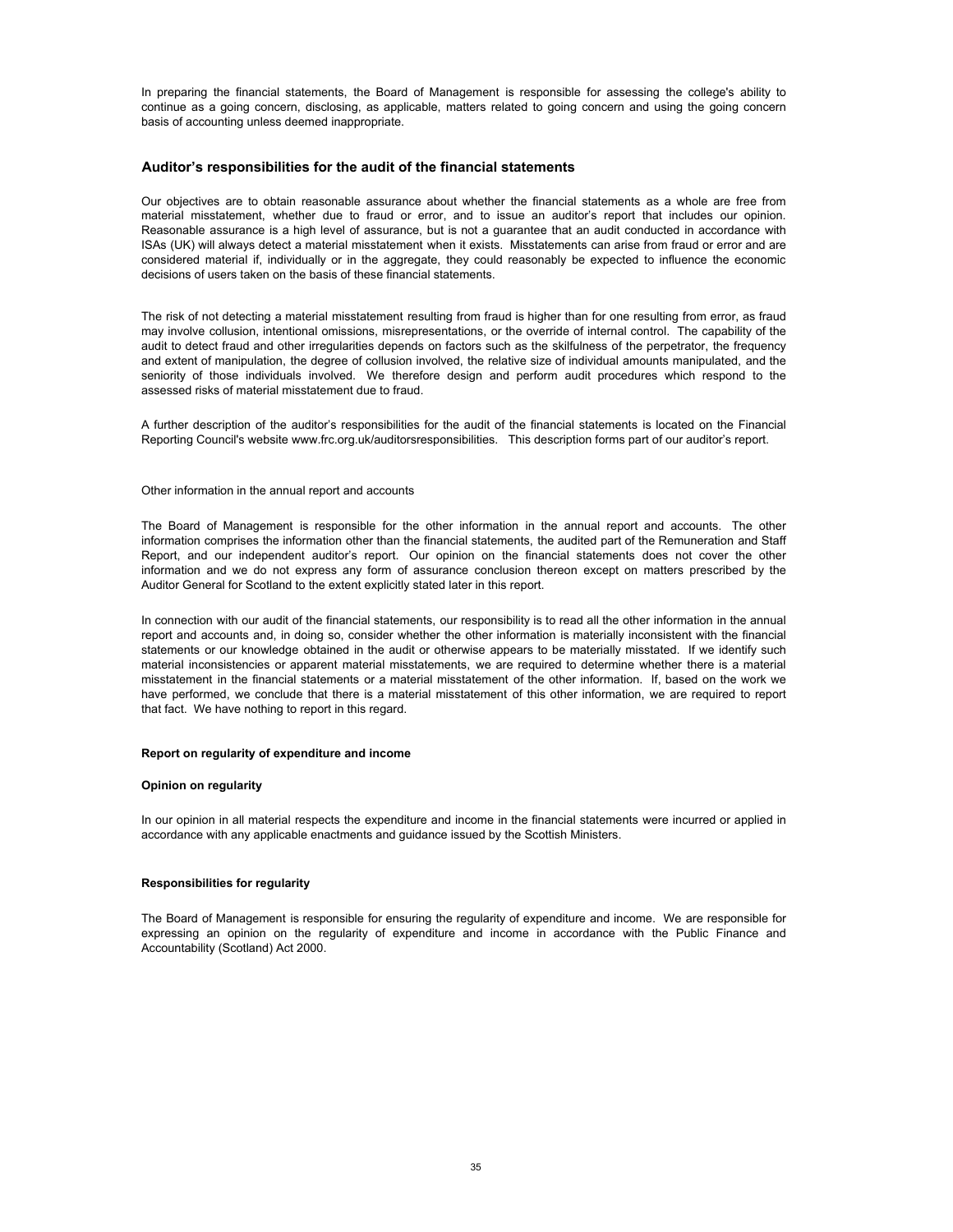#### **Report on other requirements**

#### **Opinions on matters prescribed by the Auditor General for Scotland**

In our opinion, the audited part of the Remuneration and Staff Report has been properly prepared in accordance with the Further and Higher Education (Scotland) Act 1992 and directions made thereunder by the Scottish Funding Council.

In our opinion, based on the work undertaken in the course of the audit

- **∙** the information given in the Performance Report for the financial year for which the financial statements are prepared is consistent with the financial statements and that report has been prepared in accordance with the Further and Higher Education (Scotland) Act 1992 and directions made thereunder by the Scottish Funding Council; and
- **∙** the information given in the Governance Statement for the financial year for which the financial statements are prepared is consistent with the financial statements and that report has been prepared in accordance with the Further and Higher Education (Scotland) Act 1992 and directions made thereunder by the Scottish Funding Council.

#### **Matters on which we are required to report by exception**

We are required by the Auditor General for Scotland to report to you if, in our opinion:

- **∙** adequate accounting records have not been kept; or
- **∙** the financial statements and the audited part of the Remuneration and Staff Report are not in agreement with the accounting records; or
- **∙** We have not received all the information and explanations we require for our audit.

We have nothing to report in respect of these matters.

#### **Conclusions on wider scope responsibilities**

In addition to our responsibilities for the annual report and accounts, our conclusions on the wider scope responsibilities specified in the Code of Audit Practice are set out in our Annual Audit Report.

### **Use of our report**

This report is made solely to the parties to whom it is addressed in accordance with the Public Finance and Accountability (Scotland) Act 2000 and for no other purpose. In accordance with paragraph 120 of the Code of Audit Practice, we do not undertake to have responsibilities to members or officers, in their individual capacities, or to third parties.

EH3 8BL Semple Street David Eardley (for and on behalf of Scott Moncrieff Audit Services) **Edinburgh** Exchange Place 3

16 December 2019

David Eardley is eligible to act as an auditor in terms of section 21 of the Public Finance and Accountability (Scotland) Act 2000.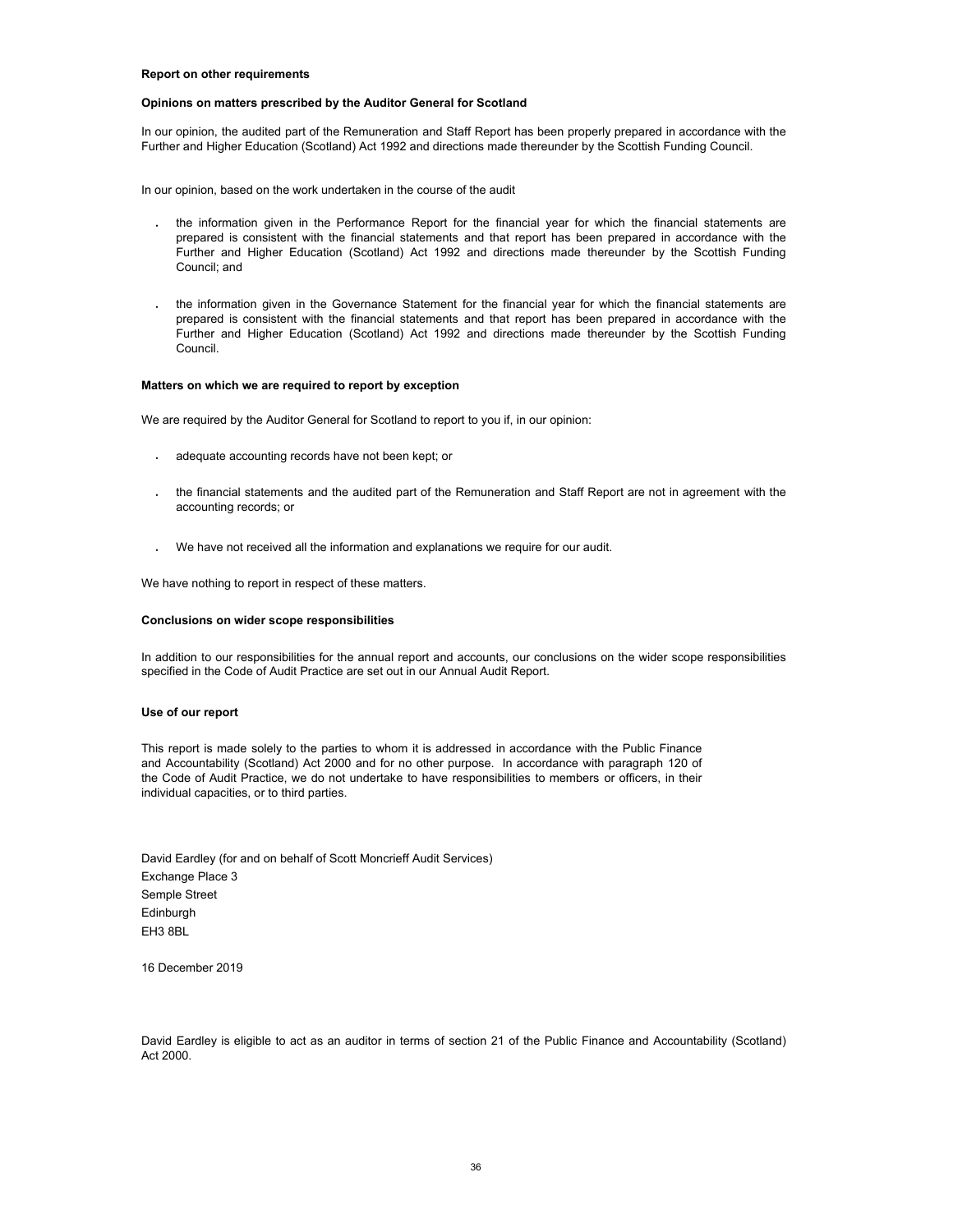## **Statement of Comprehensive Income**

|                                                         |                | Year ended<br>31 July | Year ended<br>31 July |
|---------------------------------------------------------|----------------|-----------------------|-----------------------|
|                                                         | <b>Note</b>    | 2019                  | 2018                  |
|                                                         |                | £000                  | £000                  |
| <b>INCOME</b>                                           |                |                       |                       |
| SFC grants                                              | $\overline{2}$ | 11,733                | 10,146                |
| Tuition fees and education contracts                    | 3              | 1,613                 | 1,448                 |
| Other grant income                                      | 4              | 318                   | 356                   |
| Other operating income                                  | 5              | 452                   | 386                   |
| Endowment and investment income                         |                | 0                     | $\Omega$              |
| <b>Total Income</b>                                     |                | 14,116                | 12,336                |
| <b>EXPENDITURE</b>                                      |                |                       |                       |
| Staff costs excluding exceptional costs                 | 6              | 10,732                | 9,067                 |
| Fundamental restructuring costs                         |                | 0                     | 0                     |
| Other operating expenses                                | 8              | 3,378                 | 2,922                 |
| Depreciation                                            | 12             | 1,449                 | 1,203                 |
| Interest and other finance costs                        | 11             | 70                    | 230                   |
| <b>Total Expenditure</b>                                |                | 15,629                | 13,422                |
| (Deficit)/ Surplus before other gains and losses        |                | (1, 513)              | (1,086)               |
| Gain/ (Loss) on disposal of fixed assets                |                | 4                     | 18                    |
| (Deficit)/ Surplus for the year                         |                | (1,509)               | (1,068)               |
| Unrealised surplus on revaluation of land and buildings | 12             | 0                     | 2,099                 |
| Actuarial gain/ (loss) in respect of pension schemes    | 20             | (3,802)               | 6,919                 |
| Total comprehensive income for the year                 |                | (5, 311)              | 7,950                 |
| <b>Represented by:</b>                                  |                |                       |                       |
| Unrestricted comprehensive income for the year          |                | (5, 311)              | 7,950                 |

All items of income and expenditure relate to continuing activities.

The Statement of Comprehensive Income is prepared under the FE/ HE SORP. The SORP does not permit colleges to reflect the non-cash budget for depreciation in the Statement of Comprehensive Income. Note 10 provides details of the adjusted operating position on a Central Government accounting basis.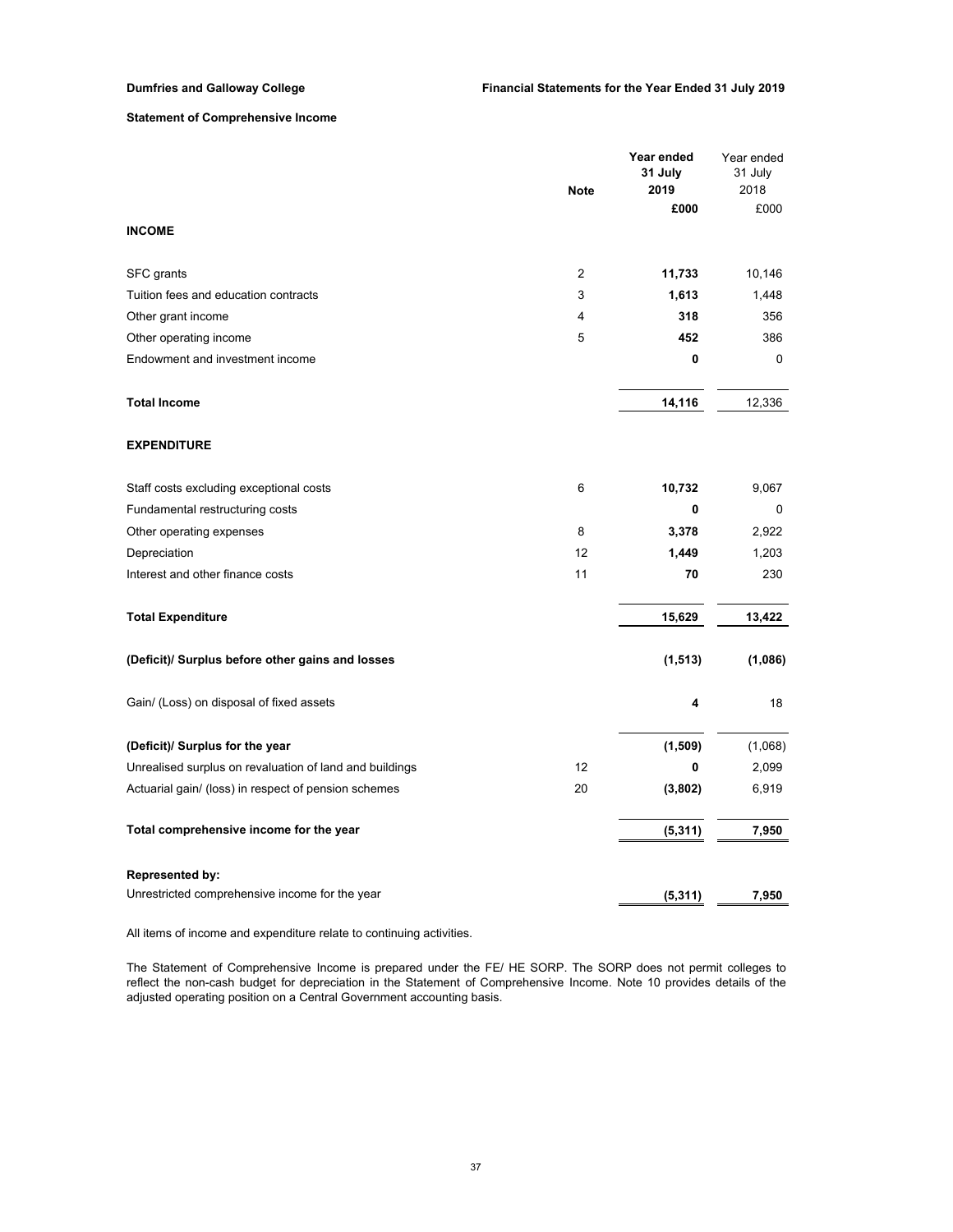# **Statement of Changes in Reserves for the year ended 31 July 2019**

|                                                                  | Income and<br>expenditure<br>reserve | <b>Revaluation</b><br>reserve | <b>Total</b> |
|------------------------------------------------------------------|--------------------------------------|-------------------------------|--------------|
|                                                                  | £000                                 | £000                          | £000         |
| Balance at 1 August 2017                                         | (996)                                | 4,144                         | 3,148        |
| Surplus/ (Deficit) from the income and expenditure statement     | (1,068)                              | 0                             | (1,068)      |
| Other comprehensive income                                       | 6,919                                | 2,099                         | 9,018        |
| Transfers between revaluation and income and expenditure reserve | 141                                  | (141)                         | 0            |
|                                                                  | 5,992                                | 1,958                         | 7,950        |
| Balance at 1 August 2018                                         | 4,996                                | 6,102                         | 11,098       |
| Surplus/ (Deficit) from the income and expenditure statement     | (1,509)                              | 0                             | (1, 509)     |
| Other comprehensive income                                       | (3,802)                              | 0                             | (3,802)      |
| Transfers between revaluation and income and expenditure reserve | 225                                  | (225)                         | 0            |
| Total comprehensive income for the year                          | (5,086)                              | (225)                         | (5,311)      |
| Balance at 31 July 2019                                          | (90)                                 | 5,877                         | 5,787        |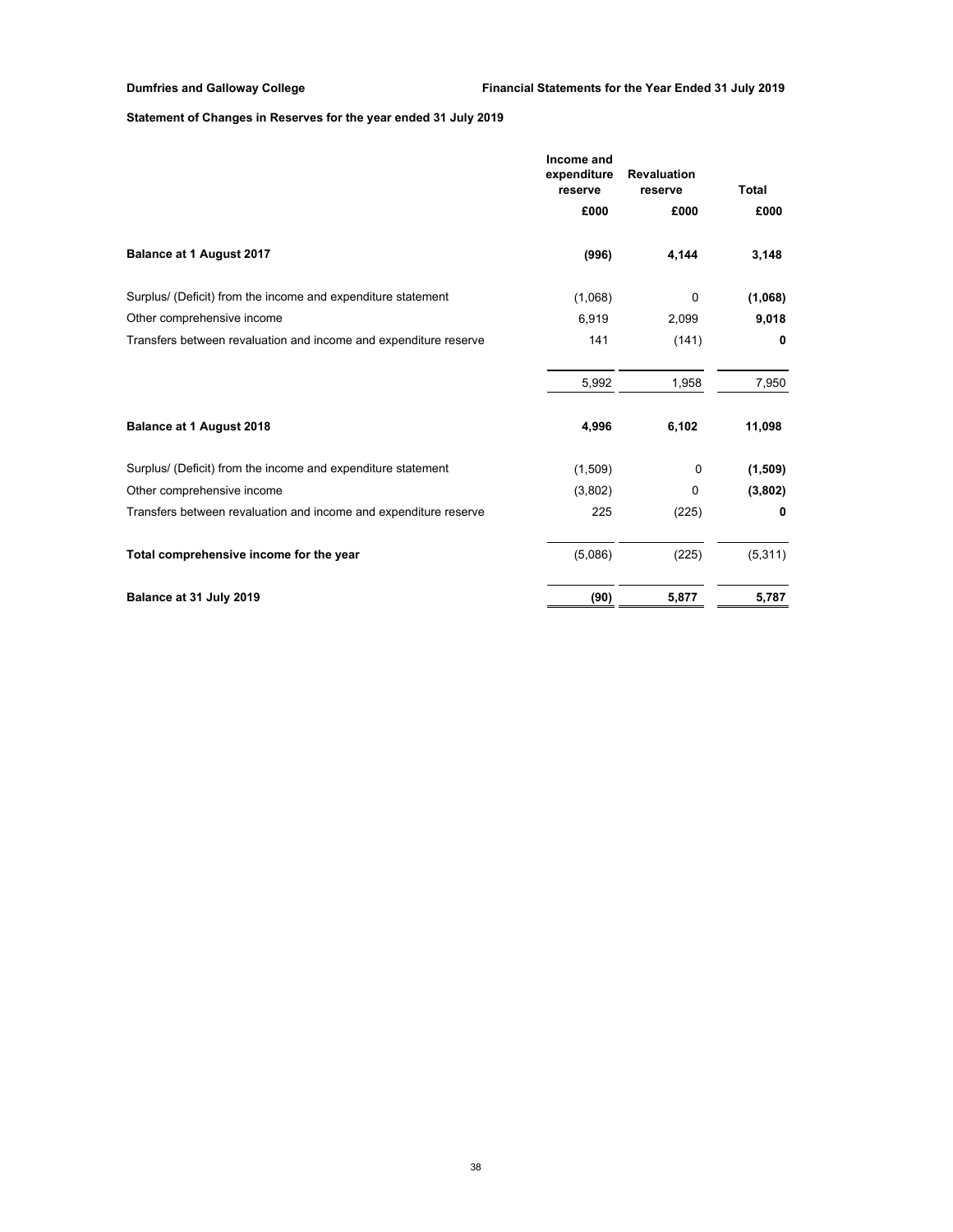# **Balance Sheet as at 31 July 2019**

|                                                                |             | Year ended<br>31 July | Year ended<br>31 July |
|----------------------------------------------------------------|-------------|-----------------------|-----------------------|
|                                                                | <b>Note</b> | 2019                  | 2018                  |
|                                                                |             | £000                  | £000                  |
| <b>Non-current assets</b>                                      |             |                       |                       |
| <b>Fixed assets</b>                                            | 12          | 36,697                | 36,706                |
| <b>Current Assets</b>                                          |             |                       |                       |
| Trade and other receivables                                    | 13          | 699                   | 327                   |
| Cash and cash equivalents                                      | 14          | 3,660                 | 744                   |
| Total current assets                                           |             | 4,359                 | 1,071                 |
| Less: Creditors - amounts falling due within one year          | 15          | (2,669)               | (1, 972)              |
| Net Current Assets/ (Liabilities)                              |             | 1,690                 | (901)                 |
| <b>Total Assets less Current Liabilities</b>                   |             | 38,387                | 35,805                |
| Less: Creditors - amounts falling due after more than one year | 16          | (25, 101)             | (21, 901)             |
| <b>Provisions</b>                                              |             |                       |                       |
| Pension provisions                                             | 17          | (7, 499)              | (2,806)               |
| <b>Total net assets</b>                                        |             | 5,787                 | 11,098                |
| <b>Unrestricted Reserves</b>                                   |             |                       |                       |
| Income and expenditure reserve - unrestricted                  |             | (90)                  | 4,996                 |
| <b>Revaluation reserve</b>                                     |             | 5,877                 | 6,102                 |
| <b>Total reserves</b>                                          |             | 5,787                 | 11,098                |

The financial statements on pages 37 to 59 were approved by the Board of Management on 10 December 2019 and were signed on its behalf by:

Chairman **Principal Brian Johnstone**

**Joanna Campbell**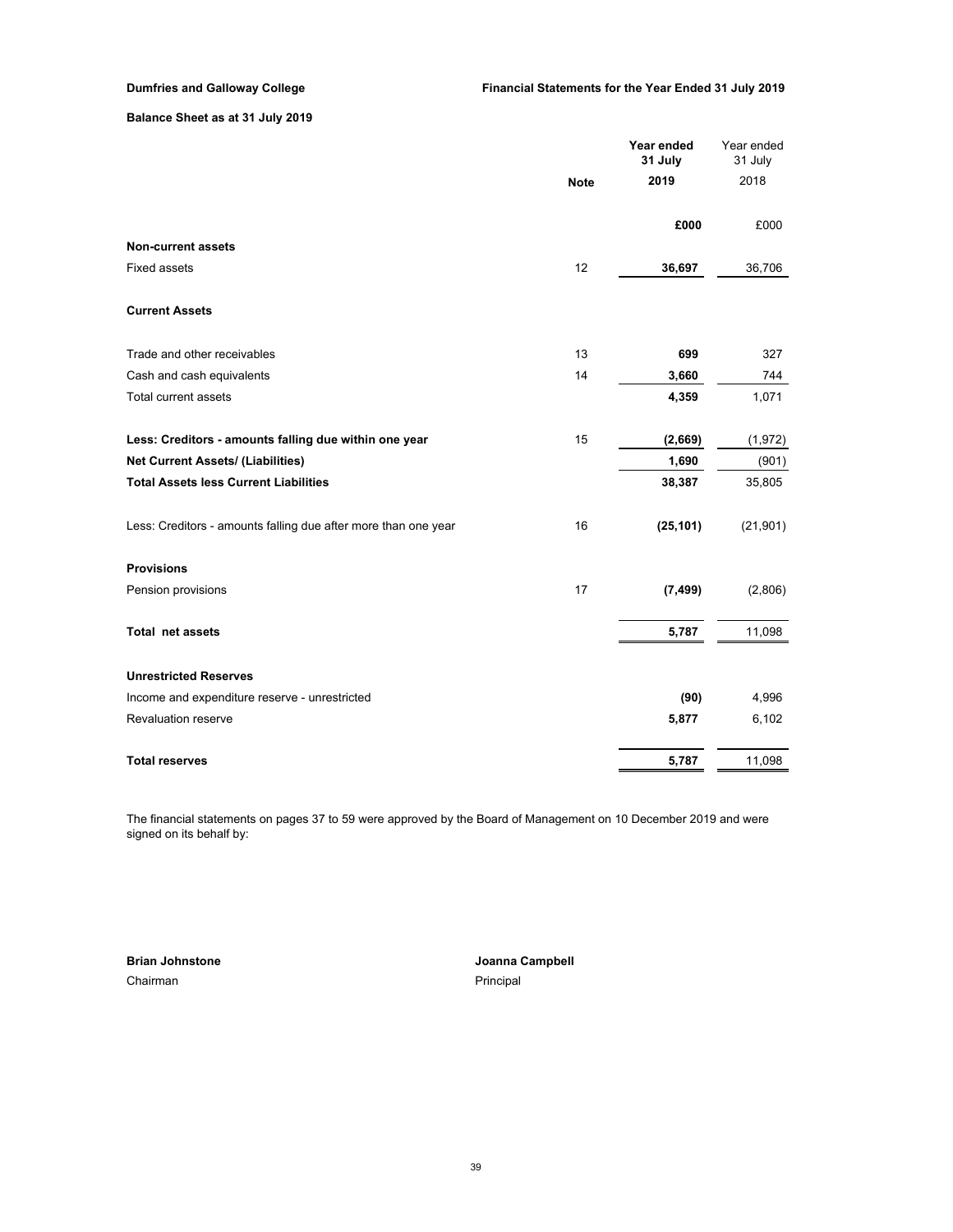# **Statement of Cash Flows for the year ended 31 July 2019**

|                                                                 |             | Year ended<br>31 July | Year ended<br>31 July |
|-----------------------------------------------------------------|-------------|-----------------------|-----------------------|
|                                                                 | <b>Note</b> | 2019                  | 2018                  |
|                                                                 |             | £000                  | £000                  |
| Cash flow from operating activities                             |             |                       |                       |
| (Deficit)/ Surplus for the period                               |             | (1,509)               | (1,068)               |
| Adjustment for non-cash items                                   |             |                       |                       |
| Depreciation                                                    | 12          | 1,449                 | 1,203                 |
| Decrease/ (increase) in debtors                                 |             | (372)                 | 59                    |
| (Decrease)/ increase in creditors                               | 15,16       | 3,889                 | (1,763)               |
| Increase/ (decrease) in pension provision                       | 17          | 891                   | 687                   |
| Increase/ (decrease) in other provisions                        |             | 0                     | $\mathbf 0$           |
| Adjustment for investing or financing activities                |             |                       |                       |
| Investment income                                               |             | 0                     | $\pmb{0}$             |
| Gain/ (loss) on sale of fixed assets                            | 12          | 4                     | 18                    |
| Net cash (Outflow)/ Inflow from operating activities            |             | 4,352                 | (864)                 |
| Cash flows from investing activities                            |             |                       |                       |
| Proceeds from sales of fixed assets                             | 12          | 4                     | 19                    |
| Payments to acquire fixed assets                                | 12          | (1,440)               | (44)                  |
|                                                                 |             | (1, 436)              | (25)                  |
| (Decrease)/ increase in cash and cash equivalents in the period |             | 2,916                 | (889)                 |
| Cash and cash equivalents at beginning of the period            |             | 744                   | 1,633                 |
| Cash and cash equivalents at end of the period                  |             | 3,660                 | 744                   |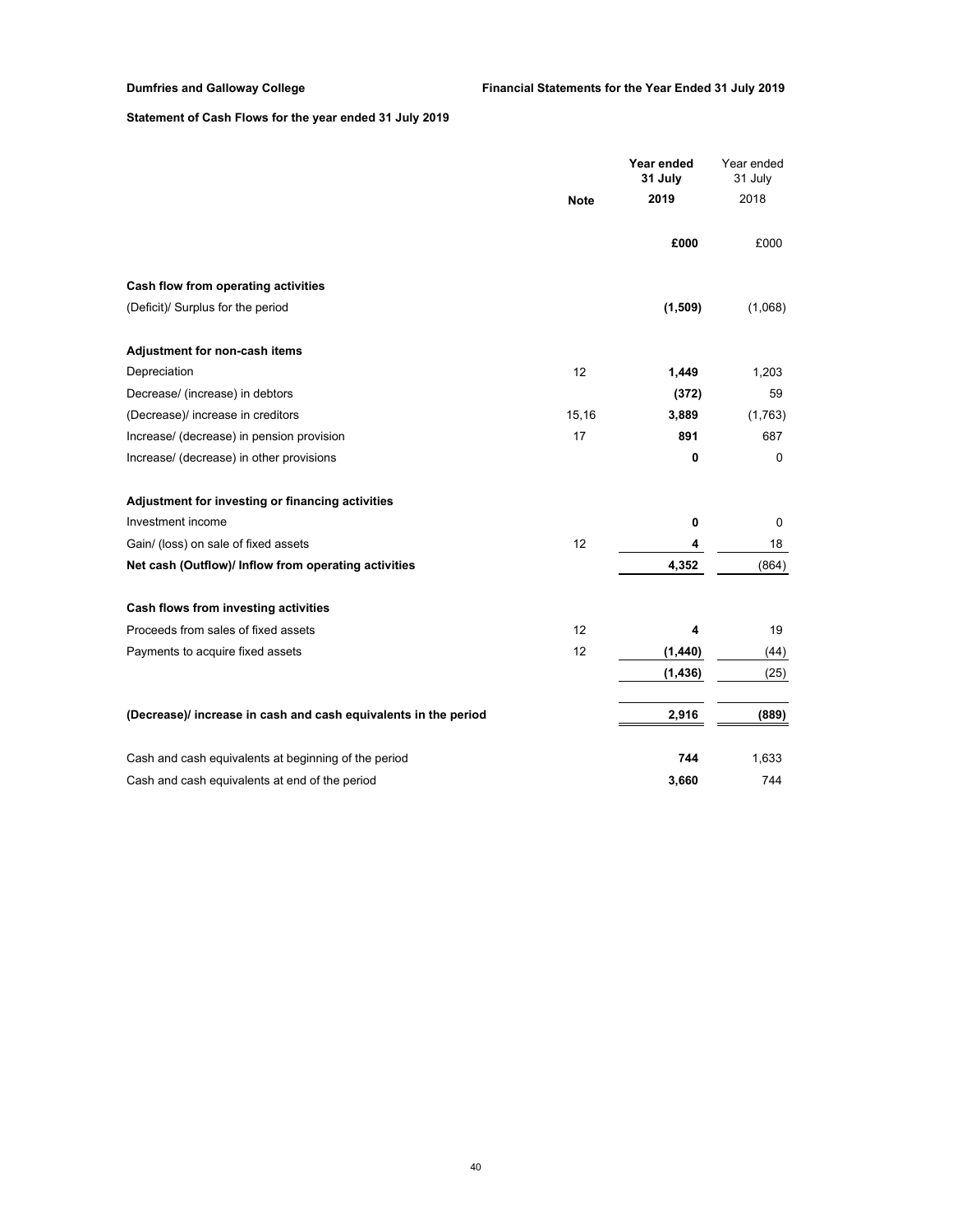## **Notes to the Financial Statements**

### **1. Statement of Accounting Policies**

The following accounting policies have been applied consistently in dealing with items which are considered material in relation to the financial statements.

## **1.1 Basis of preparation**

These financial statements have been prepared in accordance with the Statement of Recommended Accounting Practice (SORP) 2015: 'Accounting in Further and Higher Education'; the Financial Reporting Standards FRS 102 and the 2018-19 Government Financial Reporting Model (FReM) issued by the Scottish Government and in accordance with applicable Accounting Standards. They conform to the Accounts Direction and other guidance issued by the Scottish Funding Council.

The College is a public benefit entity and therefore has applied the relevant public benefit requirement of FRS 102.

The financial statements are prepared under the historical cost convention, modified by the revaluation of certain fixed assets.

The accounting policies contained in the FReM apply International Reporting Standards as adapted or interpreted for the public sector context. Where the FReM permits a choice of accounting policy, the accounting policy which is judged to be most appropriate to the College for the purposes of giving a true and fair view has been selected. The particular policies adopted by the College in dealing with items that are considered material to the financial statements are set out below.

### **1.2 Basis of accounting**

In preparing the financial statements, the College is required to make estimates and assumptions which affect reported income, expenses, assets and liabilities. Use of available information and application of judgement are inherent in the formation of estimates, together with past experience and expectations of future events that are believed to be reasonable under the circumstances. Actual results in the future could differ from such estimates.

The accounting policies have been approved by the Board of Management, and are consistent with previous years. The key areas where judgement and estimation have been applied are as follows:

| <b>Estimate</b>                                              | <b>Basis of Estimation</b>                                                                                                                                                                                                                                                                                                                                                    |
|--------------------------------------------------------------|-------------------------------------------------------------------------------------------------------------------------------------------------------------------------------------------------------------------------------------------------------------------------------------------------------------------------------------------------------------------------------|
| Valuation of buildings                                       | College buildings are of a specialist nature and are valued on the depreciated<br>replacement cost basis.                                                                                                                                                                                                                                                                     |
| Useful<br>economic<br>lives<br>Ωf<br>buildings and equipment | Buildings are depreciated over their useful economic lives as assessed by an<br>independent, qualified valuer. The useful life of each item of equipment is<br>assessed by appropriately experienced senior College staff, and is based on<br>previous experience, taking into account changes in how the asset will be used<br>and technological advancement where relevant. |
| Recoverable amount of trade<br>debtors                       | Trade debtors are reviewed by appropriately experienced senior College staff,<br>with appropriate provision for potential irrecoverable balances being charged to<br>the financial statements as required.                                                                                                                                                                    |
| Obligations under the Local<br>Government Pension Scheme     | The College has relied on the assumptions made by suitably qualified Pension<br>Scheme Actuaries, which have been reviewed and are considered to be<br>reasonable and appropriate.                                                                                                                                                                                            |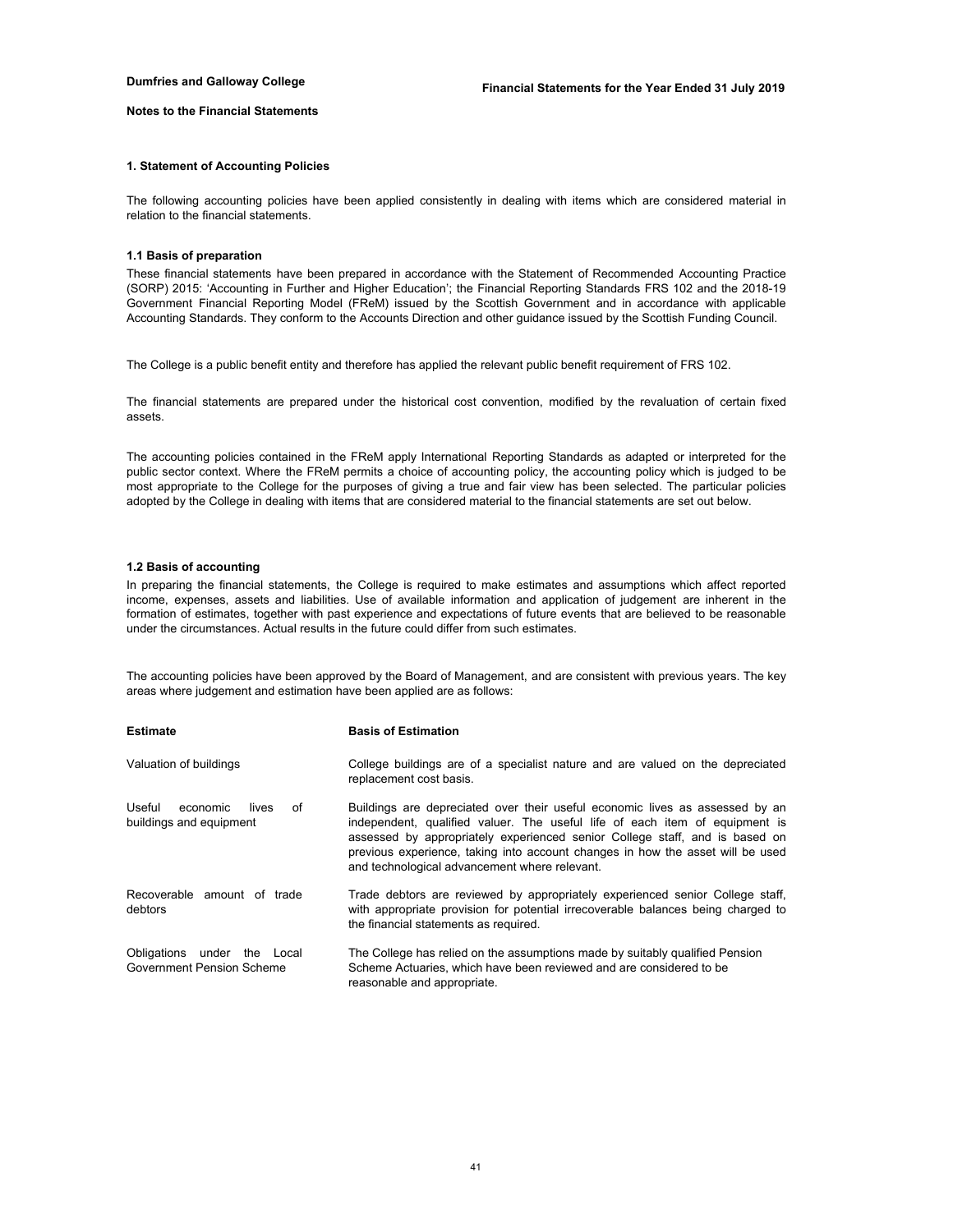#### **1. Statement of Accounting Policies (continued)**

#### **1.3 Recognition of income**

Income from the sale of goods or services is credited to the Statement of Comprehensive Income and Expenditure when the goods or services are supplied to the external customers or the terms of the contract have been satisfied.

Fee income is stated gross of any expenditure which is not a discount and credited to the Statement of Comprehensive Income and Expenditure over the period in which students are studying. Where the amount of the tuition fee is reduced, by a discount for prompt payment, income receivable is shown net of the discount.

All income from short-term deposits and investment income is credited to the statement of income and expenditure on a receivable basis.

The College acts as paying agent on behalf of two funding bodies - the Scottish Funding Council and the Student Awards Agency for Scotland - in the collection and payment of certain Student Support Funds. Where the College is exposed to minimal risk or enjoys minimal economic benefit related to the transaction, those funds are excluded from the income and expenditure of the College.

Where the College has more discretion in the manner in which specific funds are disbursed, and those funds do not meet the definition of agency funds, those funds are shown as College income and expenditure.

## *Grant funding*

Government revenue grants including the recurrent grants from the Scottish Funding Council (SFC) are recognised in income over the periods in which the College recognises the related costs for which the grant is intended to compensate. Where part of a government grant is deferred it is recognised as deferred income within creditors and allocated between creditors due within one year and due after more than one year as appropriate.

Grants from non government sources are recognised in income when the College is entitled to the income and performance related conditions have been met. Income received in advance of performance related conditions being met is recognised as deferred income within creditors on the balance sheet and released to income as the conditions are met.

### *Donations and endowments*

Non exchange transactions without performance related conditions are donations and endowments. Donations and endowments with donor imposed restrictions are recognised in income when the College is entitled to the funds. Income is retained within the restricted reserve until such time that it is utilised in line with such restrictions at which point the income is released to general reserves through a reserve transfer.

Donations with no restrictions are recognised in income when the College is entitled to the funds.

Investment income and appreciation of endowments is recorded in income in the year in which it arises and as either restricted or unrestricted income according to the terms of the restriction applied to the individual endowment fund.

Four main types of donations and endowments are identified within reserves:

1. Restricted donations - the donor has specified that the donation must be used for a particular objective.

2. Unrestricted permanent endowments - the donor has specified that the fund is to be permanently invested to generate an income stream for the general benefit of the College.

3. Restricted expendable endowments - the donor has specified a particular objective other than the purchase or construction of tangible fixed assets, and the College has the power to use the capital.

4. Restricted permanent endowments - the donor has specified that the fund is to be permanently invested to generate an income stream to be applied to a particular objective.

### *Capital grants*

Government capital grants are recognised in income over the expected useful life of the asset. Other capital grants are recognised in income when the College is entitled to the funds subject to any performance related conditions being met.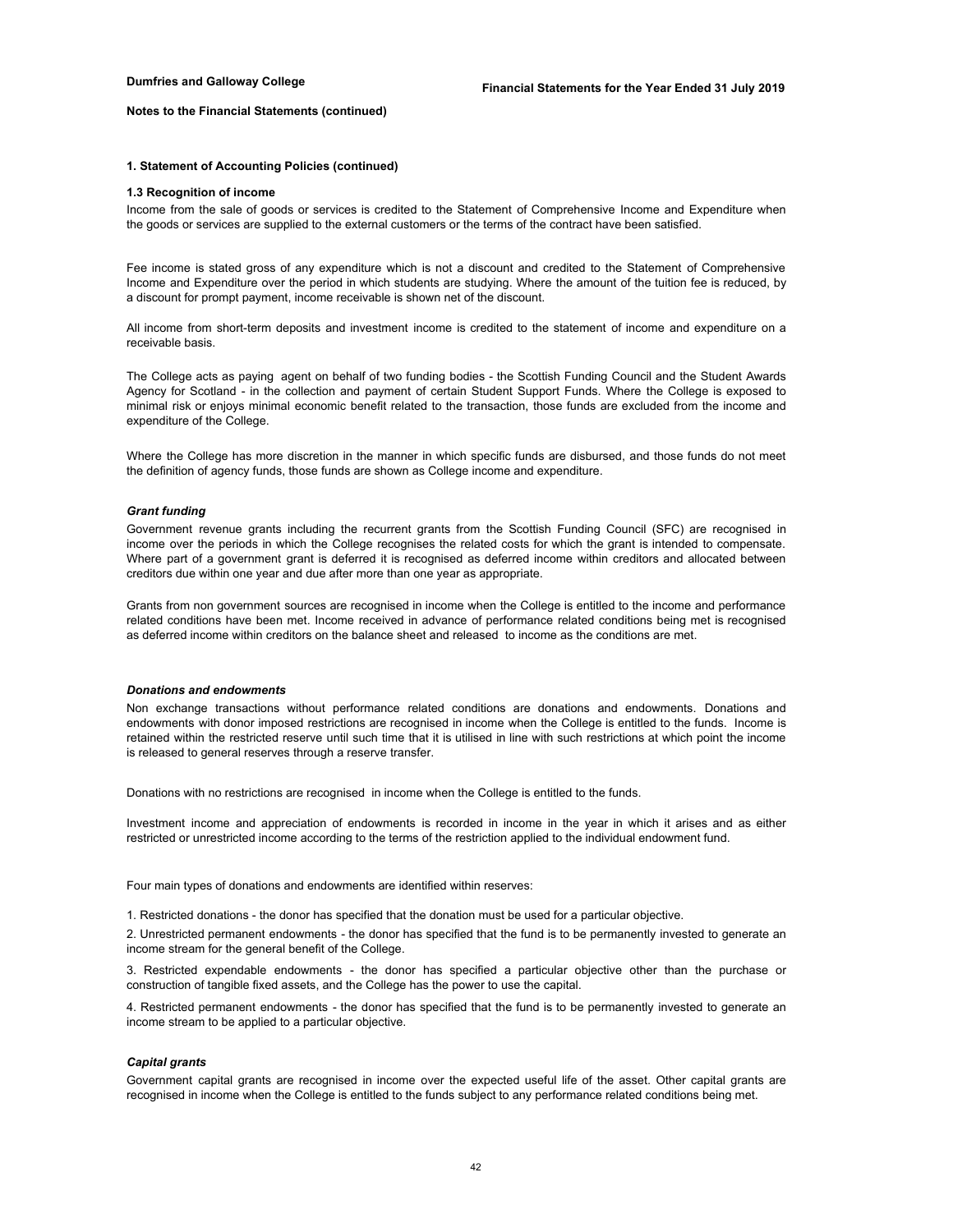## **1. Statement of Accounting Policies (continued)**

### **1.4 Fixed assets**

In line with FReM all tangible assets must be carried at fair value. Where parts of a fixed asset have different useful lives, they are accounted for as separate items of fixed assets.

#### *Land and buildings*

Land and buildings are measured using the revaluation model. Under the revaluation model, assets are revalued to fair value. Where appropriate Depreciated Replacement cost has been used as a measure of fair value for land and buildings otherwise Market Value will be used. The College has a policy of ensuring a full revaluation takes place at least every 5 years such that the fair value is not materially different to the current value. Depreciation and impairment losses are subsequently charged on the revalued amount.

Finance costs, which are directly attributable to the construction of land and buildings, are not capitalised as part of the cost of those assets.

Costs incurred in relation to land and buildings after initial purchase or construction, and prior to valuation, are capitalised to the extent that they increase the expected future benefits to the College.

If a building is brought into use mid-way through a year the depreciation charge in the first year will be pro-rated to reflect the number of months that the asset was in use.

A review for impairment of a fixed asset is carried out if events or changes in circumstances indicate that the carrying amount of any fixed asset may not be recoverable.

Assets under construction are accounted for at cost, based on the value of architects' certificates and other direct costs, incurred to 31 July 2019. They are not depreciated until they are brought into use.

Freehold land is not depreciated as it is considered to have an indefinite useful life. Freehold buildings are depreciated on a straight line basis over their expected useful lives.

The expected useful life of buildings can vary from 10 to 50 years as determined by professional opinion and valuation.

#### *Equipment*

Equipment, including computers and software, costing less than £10,000 per individual item and motor vehicles costing less than £5,000 are recognised as expenditure. All other equipment is capitalised and depreciated in accordance with the depreciation policy.

Capitalised equipment is depreciated over its useful economic life as follows:

| Buildings             | 10 to 50 years |
|-----------------------|----------------|
| Fixtures and fittings | 10 years       |
| Computer equipment    | 3 years        |
| Other equipment       | 5 years        |
| Motor vehicles        | 5 years        |

Where equipment is brought into use mid-way through a year the depreciation charge in the first year will be prorated to reflect the number of months that the asset was in use.

Depreciation methods, useful lives and residual values are reviewed at the date of preparation of each Balance Sheet.

#### *Borrowing costs*

Borrowing costs are recognised as expenditure in the period in which they are incurred.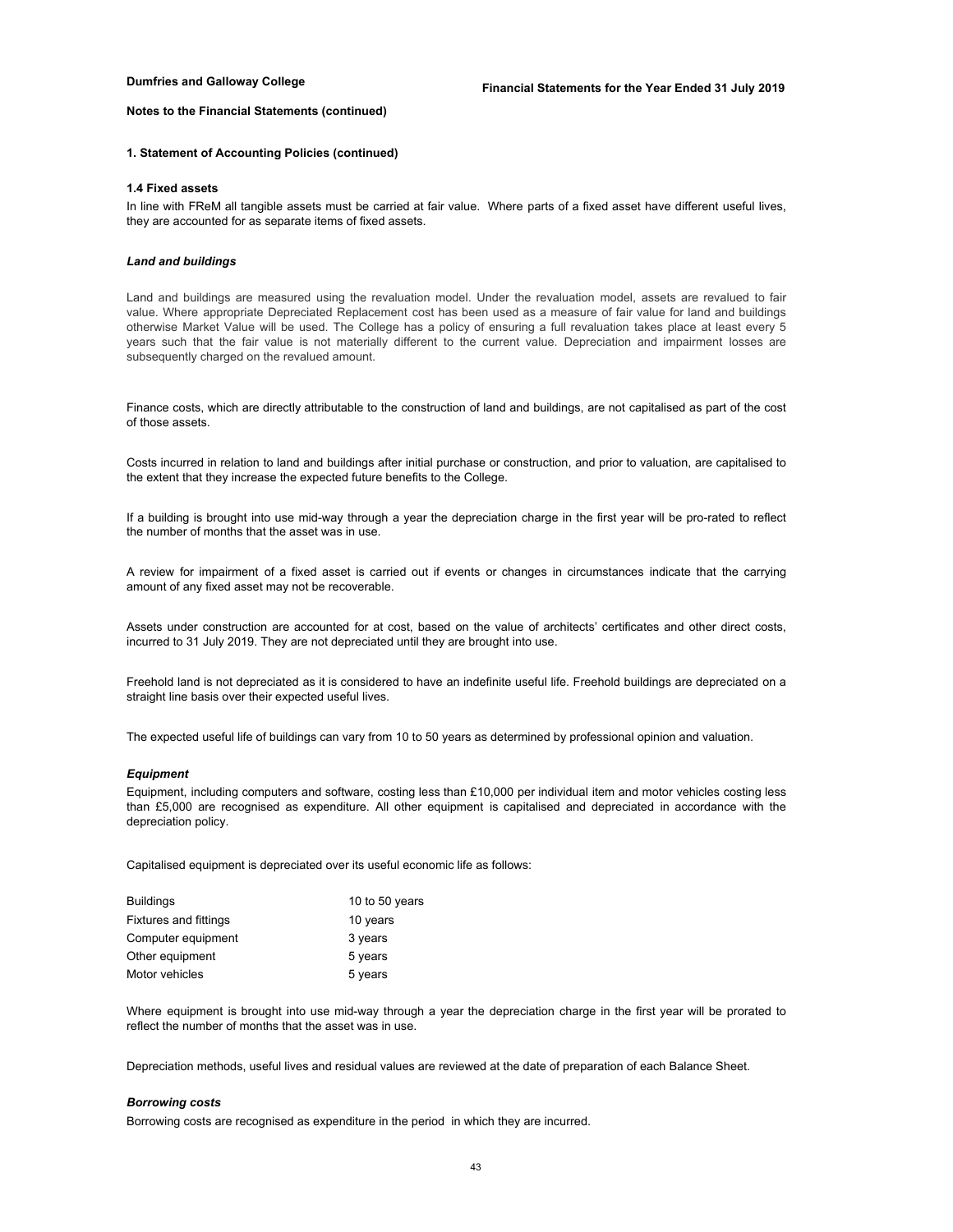### **1. Statement of Accounting Policies (continued)**

#### **1.5 Finance leases**

Leases in which the College assumes substantially all the risks and rewards of ownership of the leased asset are classified as finance leases. Leased assets acquired by way of finance lease and the corresponding lease liabilities are initially recognised at an amount equal to the lower of their fair value and the present value of the minimum lease payments at inception of the lease.

Minimum lease payments are apportioned between the finance charge and the reduction of the outstanding liability. The finance charge is allocated to each period during the lease term so as to produce a constant periodic rate of interest on the remaining balance of the liability.

#### **1.6 Operating leases**

Costs in respect of operating leases are charged on a straight-line basis over the lease term. Any lease premiums or incentives are spread over the minimum lease term.

#### **1.7 Cash and cash equivalents**

Cash includes cash in hand, deposits repayable on demand and overdrafts. Deposits are repayable on demand if they are in practice available within 24 hours without penalty.

Cash equivalents are short term, highly liquid investments that are readily convertible to known amounts of cash with insignificant risk of change in value.

#### **1.8 Taxation**

The College is an exempt charity within the meaning of the Trustee Investment and Charities (Scotland) Act 2005 and as such, is a charity within the meaning of Section 506 (1) of the Income and Corporation Taxes Act 1988. The College is recognised as a charity by HM Revenue and Customs and is recorded on the index of charities maintained by the Office of Scottish Charity Regulator. It is therefore a charity within the meaning of Para 1 of schedule 6 to the Finance Act 2010 and accordingly, the College is potentially exempt from taxation in respect of income or capital gains received within categories covered by section 478-488 of the Corporation Tax Act 2010 (CTA 2010) or section 256 of the Taxation of Chargeable Gains Act 1992, to the extent that such income or gains are applied to exclusively charitable purposes.

The College receives no similar exemption in respect of Value Added Tax (VAT). Irrecoverable VAT on inputs is included in costs of such inputs. Any irrecoverable VAT allocated to fixed assets is included in their cost.

#### **1.9 Accounting for retirement benefits**

All new College employees have the option of joining a pension scheme. The schemes currently open to new members are the Scottish Teachers' Superannuation Scheme and the Dumfries and Galloway Council Pension Fund. Both of the schemes are defined benefit schemes, which are externally funded and contracted out of the State Second Pension (S2P).

#### *Scottish Teachers' Superannuation Scheme*

The Scottish Teachers' Superannuation Scheme (STSS) pension scheme provides benefits based on career average salaries. The assets of the scheme are held separately from those of the College. The STSS is a multi-employer scheme for which it is not possible to identify the assets and liabilities to College members due to the mutual nature of the scheme and therefore this scheme is accounted for as a defined contribution retirement benefit scheme.

#### *Dumfries and Galloway Council Pension Fund*

The Dumfries and Galloway Council Pension Fund is a pension scheme providing benefits based on career average salaries. The assets and liabilities of the scheme are held separately from those of the College.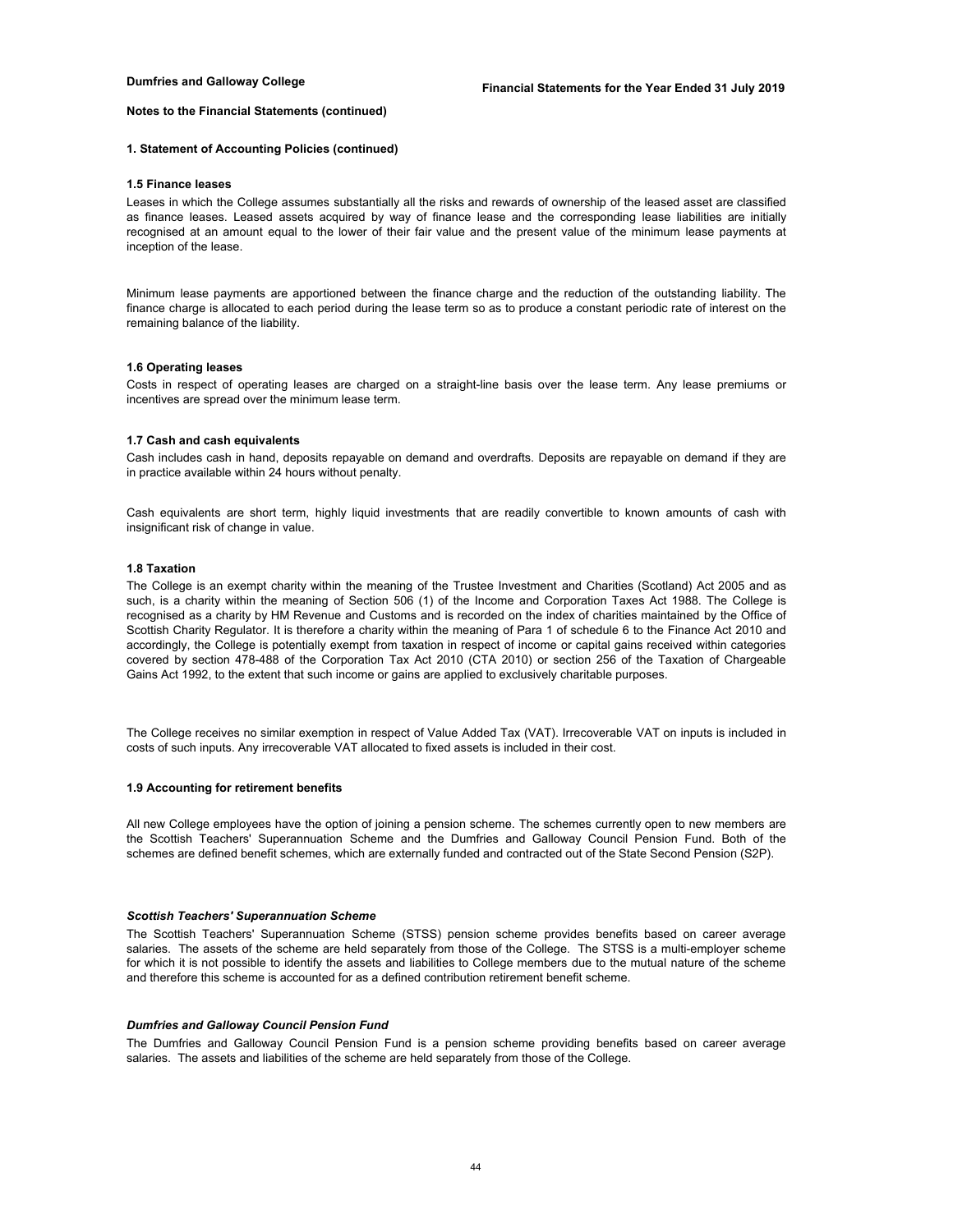#### **1. Statement of Accounting Policies (continued)**

#### *Defined Contribution Plan*

A defined contribution plan is a post-employment benefit plan under which the company pays fixed contributions into a separate entity and will have no legal or constructive obligation to pay further amounts. Obligations for contributions to defined contribution pension plans are recognised as an expense in the income statement in the periods during which services are rendered by employees.

#### *Defined Benefit Plan*

Defined benefit plans are post-employment benefit plans other than defined contribution plans. Under defined benefit plans, the College's obligation is to provide the agreed benefits to current and former employees, and actuarial risk (that benefits will cost more or less than expected) and investment risk (that returns on assets set aside to fund the benefits will differ from expectations) are borne, in substance, by the College. The College should recognise a liability for its obligations under defined benefit plans net of plan assets. This net defined benefit liability is measured as the estimated amount of benefit that employees have earned in return for their service in the current and prior periods, discounted to determine its present value, less the fair value (at bid price) of plan assets. The calculation is performed by a qualified actuary using the projected unit credit method. Where the calculation results in a net asset, recognition of the asset is limited to the extent to which the College is able to recover the surplus either through reduced contributions in the future or through refunds to the extent to which the College is able to recover the surplus either through reduced contributions in the future or through refunds.

#### **1.10 Employment benefits**

Short term employment benefits such as salaries and compensated absences are recognised as an expense in the year in which the employees render service to the College. Any unused benefits are accrued and measured as the additional amount the College expects to pay as a result of the unused entitlement.

### **1.11 Financial Instruments**

The College does not hold any complex financial instruments. The only financial instruments included in the financial statements are financial assets in the form of cash and cash equivalents as well as trade receivables and other current assets and financial liabilities in the form of trade receivables and other current liabilities.

All material amounts of trade receivables and other current assets due at 31 July 2019 have been brought into the Statement of Comprehensive Income irrespective of when actual payments were received.

All material amounts of trade payables and other current liabilities outstanding at 31 July 2019 have been brought into the Statement of Comprehensive Income irrespective of when actual payments were made.

## **1.12 Provisions, contingent liabilities and contingent assets**

Provisions are recognised in the financial statements when:

(a) the College has a present obligation (legal or constructive) as a result of a past event;

- (b) it is probable that an outflow of economic benefits will be required to settle the obligation; and
- (c) a reliable estimate can be made of the amount of the obligation.

The amount recognised as a provision is determined by discounting the expected future cash flows at a pre-tax rate that reflects risks specific to the liability.

A contingent liability arises from a past event that gives the College a possible obligation whose existence will only be confirmed by the occurrence or otherwise of uncertain future events not wholly within the control of the College. Contingent liabilities also arise in circumstances where a provision would otherwise be made but either it is not probable that an outflow of resources will be required or the amount of the obligation cannot be measured reliably.

A contingent asset arises where an event has taken place that gives the College a possible asset whose existence will only be confirmed by the occurrence or otherwise of uncertain future events not wholly within the control of the College.

Contingent assets and liabilities are not recognised in the Balance Sheet but are disclosed in the notes.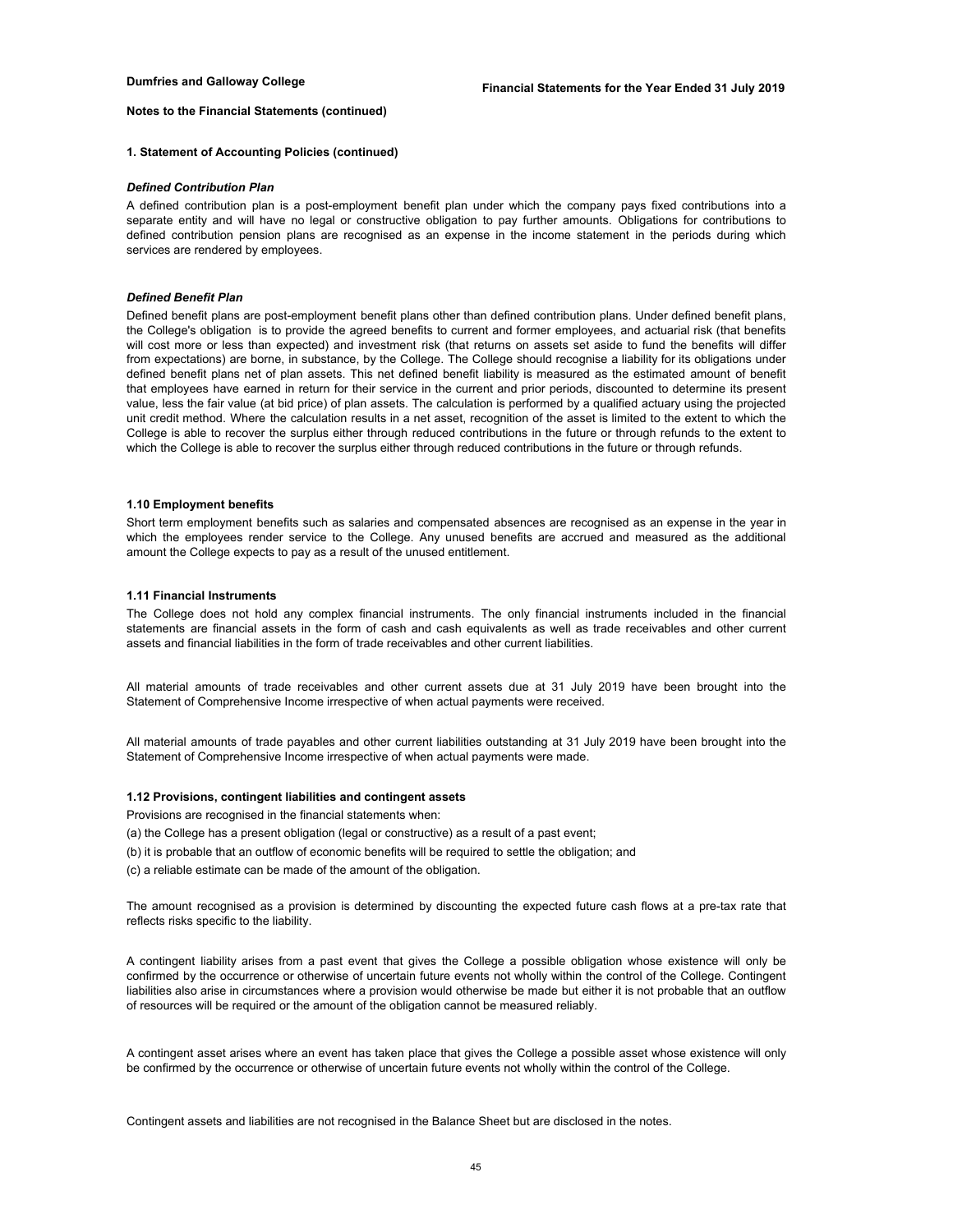## **1. Statement of Accounting Policies (continued)**

## **1.13 Reserves**

Reserves are classified as restricted or unrestricted. Restricted endowment reserves include balances which, through endowment to the College, are held as a permanently restricted fund which the college must hold in perpetuity.

Other restricted reserves include balances where the donor has designated a specific purpose and therefore the college is restricted in the use of these funds.

|                                                        | Year ended 31<br>July | Year ended<br>31 July |
|--------------------------------------------------------|-----------------------|-----------------------|
|                                                        | 2019                  | 2018                  |
|                                                        | £000                  | £000                  |
| 2 SFC Grants                                           |                       |                       |
| SFC FE recurrent grant (including fee waiver)          | 9,911                 | 8,794                 |
| FE and HE childcare funds                              | 181                   | 257                   |
| Release of deferred capital grants                     | 675                   | 673                   |
| Infrastructure grant                                   | 368                   | 334                   |
| South of Scotland Skills and Learning Network project  | 458                   | 0                     |
| Other SFC grants - FE provision                        | 140                   | 88                    |
| <b>Total</b>                                           | 11,733                | 10,146                |
| 3 Tuition Fees and education contracts                 |                       |                       |
| FE fees - UK                                           | 441                   | 417                   |
| <b>HE</b> fees                                         | 698                   | 722                   |
| SDS contracts                                          | 333                   | 208                   |
| <b>Education contracts</b>                             | 141                   | 101                   |
| Other contracts                                        |                       | 0                     |
| <b>Total</b>                                           | 1,613                 | 1,448                 |
| 4 Other grant income                                   |                       |                       |
| Release of deferred capital grants                     | 87                    | 87                    |
| Scottish Colleges Foundation - Revenue grant           | 44                    | 0                     |
| Scottish Colleges Foundation - Capital grant (Note 10) |                       | 211                   |
| Other capital grants                                   | 61                    |                       |
| Other grants                                           | 126                   | 58                    |
| <b>Total</b>                                           | 318                   | 356                   |
| 5 Other operating income                               |                       |                       |
| Residences and catering                                | 405                   | 355                   |
| Other income-generating activities                     | 10                    | 8                     |

Other income **37** 23 **Total 452** 386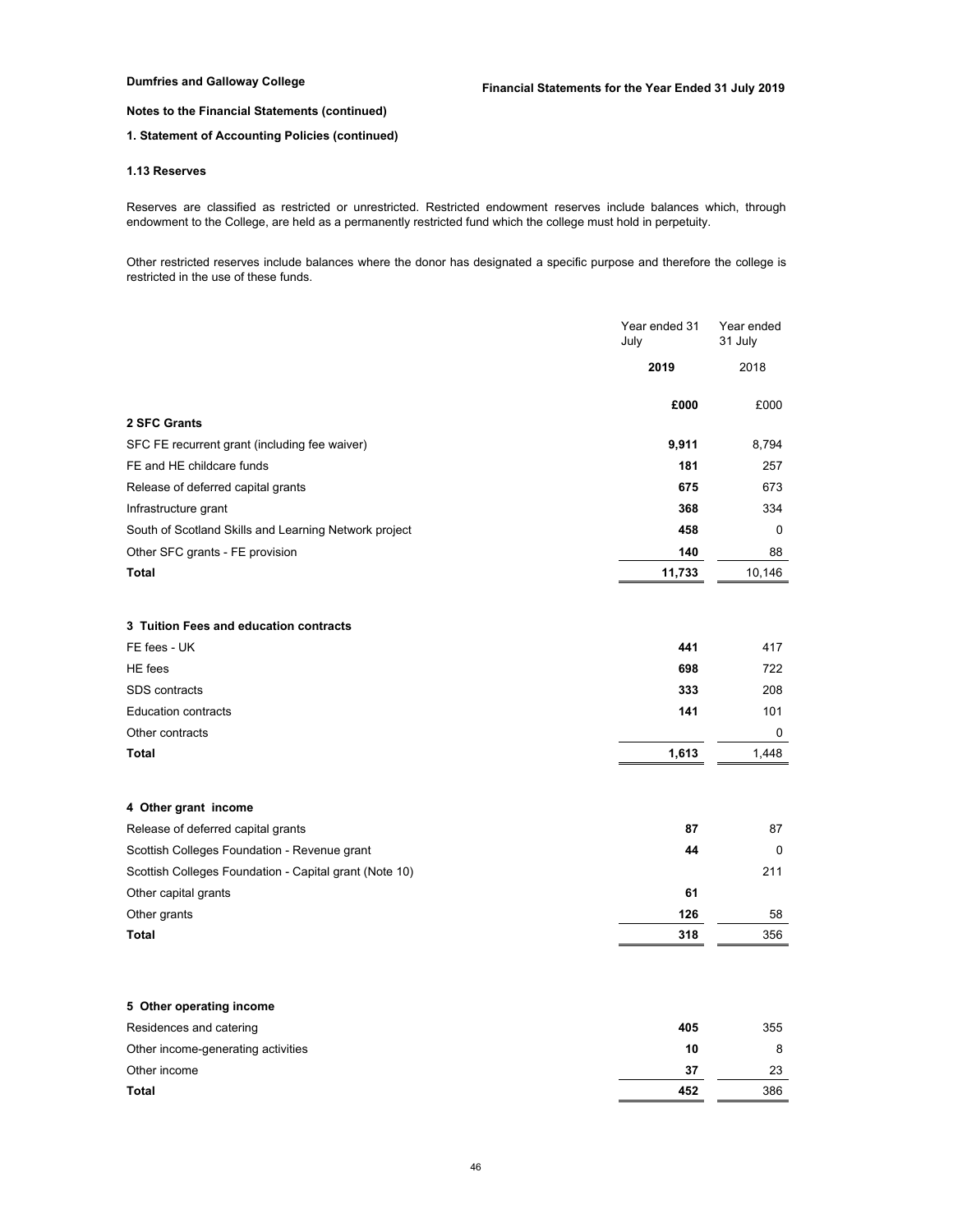|                                                                                    | Year ended<br>31 July<br>2019 | Year ended<br>31 July<br>2018 |
|------------------------------------------------------------------------------------|-------------------------------|-------------------------------|
| 6 Staff costs                                                                      | £000                          | £000                          |
|                                                                                    |                               |                               |
| Wages and salaries                                                                 | 7,666                         | 6,621                         |
| Social security costs                                                              | 675                           | 591                           |
| Other pension costs (including IAS 19 adjustments of £532k (2017 - £455k) note 20) | 2,165                         | 1,739                         |
| Total pay costs                                                                    | 10,506                        | 8,951                         |
| Other employee related non-pay costs                                               | 226                           | 116                           |
| Total staff costs excluding exceptional costs                                      | 10,732                        | 9,067                         |
| Exceptional costs - severance costs                                                |                               | 0                             |
| Staff costs including exceptional costs                                            | 10,732                        | 9,067                         |
| Academic/ Teaching departments                                                     | 5,186                         | 4,411                         |
|                                                                                    | 1,407                         | 1,078                         |
| Academic/ Teaching services                                                        |                               |                               |
| Administration and central services                                                | 3,287                         | 2,836                         |
| Premises                                                                           | 475                           | 486                           |
| Other expenditure                                                                  | 151                           | 140                           |
| Catering and residences                                                            | 0                             | $\mathbf 0$                   |
| Other employee related non-pay costs                                               | 226                           | 116                           |
| <b>Total</b>                                                                       | 10,732                        | 9,067                         |

The average number of full-time equivalent employees, including higher paid employees, during the year was:

|                                     | No. | No.      |
|-------------------------------------|-----|----------|
| Academic/ Teaching departments      | 93  | 88       |
| Academic/ Teaching services         | 31  | 24       |
| Administration and central services | 95  | 88       |
| Premises                            | 14  | 15       |
| Other expenditure                   | 3   | 3        |
| Catering and residences             | 0   | $\Omega$ |
| <b>Total</b>                        | 236 | 218      |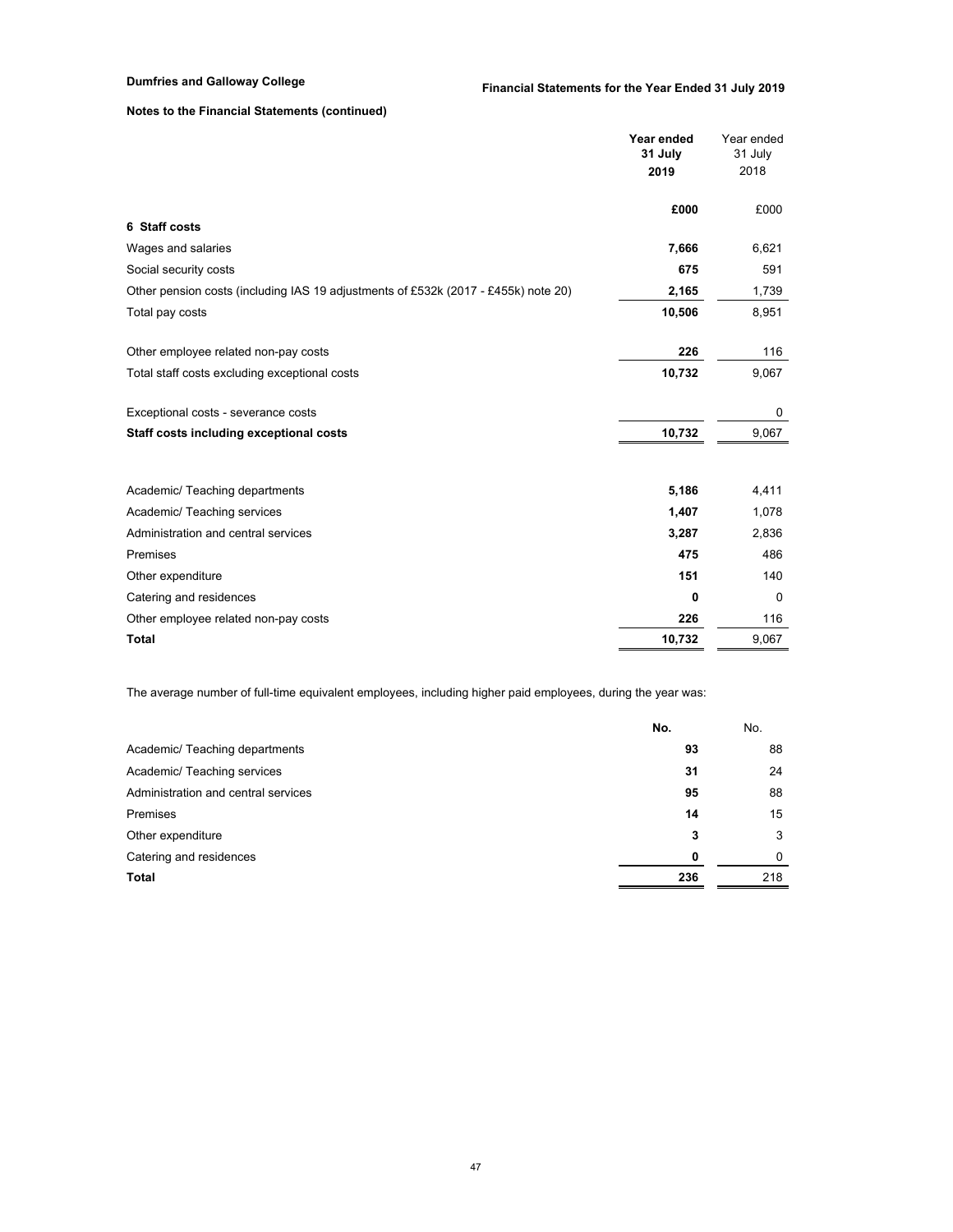## **6 Staff costs (continued)**

The number of staff, including senior post-holders and the Principal, who received total annual emoluments (excluding pension contributions and compensation for loss of office) in the following ranges were:

|                               | Year ended<br>31 July 2019<br>Number<br>senior post-<br>holders | Year ended 31<br><b>July 2018</b><br>Number<br>senior post-<br>holders |
|-------------------------------|-----------------------------------------------------------------|------------------------------------------------------------------------|
| £60,001 to £70,000 per annum  |                                                                 | 2                                                                      |
| £70,001 to £80,000 per annum  | 2                                                               | 0                                                                      |
| £80,001 to £90,000 per annum  | $\Omega$                                                        | 0                                                                      |
| £90,001 to £100,000 per annum |                                                                 |                                                                        |
|                               |                                                                 |                                                                        |
|                               |                                                                 |                                                                        |

| 7 Senior post-holders' emoluments                               | 2019<br>No. | 2018<br>No. |
|-----------------------------------------------------------------|-------------|-------------|
| The number of senior post-holders, including the Principal was: |             |             |

|                                                         | Year ended<br>31 July | Year ended<br>31 July |
|---------------------------------------------------------|-----------------------|-----------------------|
| Senior post-holders' emoluments are made up as follows: | 2019                  | 2018                  |
|                                                         | £                     | £                     |
| Salaries                                                | 222,938               | 252,838               |
| Pension contributions                                   | 87,463                | 50,074                |
| Total emoluments                                        | 310.401               | 302.912               |

The above emoluments include amounts payable to the Principal(s) and Acting Principal who were also the highest paid senior post-holder(s), of:

| Salary (including holiday pay) | 103,489 | 97,533 |
|--------------------------------|---------|--------|
| Pension contributions          | 15,368  | 20,089 |

The Principal and one other senior post-holder were members of the Local Government Pension Scheme and one senior post-holder was a member of the Scottish Teachers' Superannuation Scheme. All pension contributions were paid at the same rate as for other members of staff.

The members of the Board of Management, other than the Principal, Regional Chairman, and staff members, did not receive any payment from the College other than the reimbursement of travel and subsistence expenses incurred in the course of their duties. Travel expenses reimbursed to four members of the Board of Management during the year amounted to £1,259.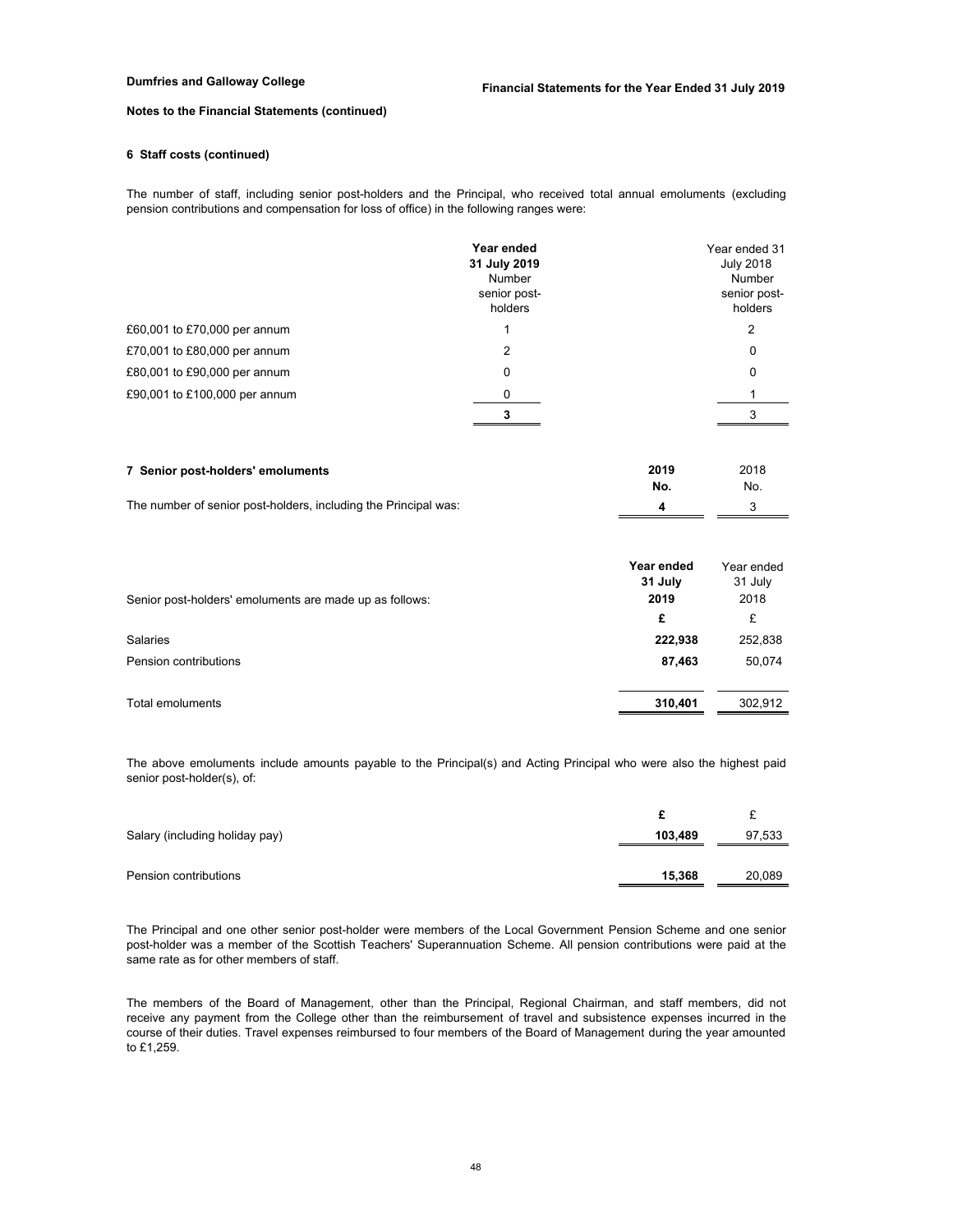| 8 Other operating expenses                     |                                                                             | Year ended<br>31 July<br>2019 | Year ended<br>31 July<br>2018 |
|------------------------------------------------|-----------------------------------------------------------------------------|-------------------------------|-------------------------------|
|                                                |                                                                             | £000                          | £000                          |
| Teaching departments                           |                                                                             | 742                           | 850                           |
| Administration and central services            |                                                                             | 1,154                         | 958                           |
|                                                | Premises costs (including additional Lennartz charge £26,000. 2018 - credit |                               |                               |
| of £22,000)                                    |                                                                             | 731                           | 559                           |
| Planned maintenance                            |                                                                             | 317                           | 165                           |
| <b>Agency Staff Costs</b>                      |                                                                             | 2                             | 24                            |
| Residences and catering                        |                                                                             | 432                           | 366                           |
|                                                |                                                                             | 3,378                         | 2,922                         |
| Transfer to Arms Length Foundation             |                                                                             | 0                             | 0                             |
| <b>Total</b>                                   |                                                                             | 3,378                         | 2,922                         |
| Other operating costs include:                 |                                                                             |                               |                               |
| Auditors' remuneration                         | - external audit of these financial statements                              | 18                            | 16                            |
|                                                | -internal audit services *                                                  | 17                            | 23                            |
|                                                | - other services                                                            | 5                             | 5                             |
| Hire of plant and machinery - operating leases |                                                                             | 99                            | 95                            |

*\* Two different professional firms provide External Audit and Internal Audit services.*

#### **9. Impact of Depreciation Budget on Statement of Comprehensive Income**

Following reclassification, colleges received a non-cash budget to cover depreciation but this additional budget is not recognised under the FE/HE SORP accounting rules. Colleges may show a deficit equivalent to net depreciation as a result of having to meet Government accounting rules and the requirement to spend the cash allocation.

Under the FE/ HE SORP, the College recorded an operating deficit of £1,513,000 for the year ended 31 July 2019. After taking account of the Government non-cash budget and non-cash pension adjustments, the College shows an 'adjusted' deficit of £1,123,000 on a Central Government accounting basis. The deficit is attributed to other factors reflected in the adjusted operating table at Note 10, and the College is therefore operating sustainably within its funding allocation.

|                                                                                                            | Year ended<br>31 July<br>2019 | Year ended<br>31 July<br>2018 |
|------------------------------------------------------------------------------------------------------------|-------------------------------|-------------------------------|
|                                                                                                            | £000                          | £000                          |
| (Deficit) before other gains and losses (FE/HE SORP basis) for academic year                               | (1,513)                       | (1,086)                       |
| Add: Depreciation budget for government funded assets (net of deferred capital grant) for<br>academic year |                               |                               |
|                                                                                                            | 390                           | 390                           |
| Operating (deficit) on Central Government accounting basis for academic year                               | (1, 123)                      | (696)                         |

## **10. Adjusted Operating Position**

The Statement of Comprehensive Income presents the financial performance during the accounting period in accordance with the FE/ HE SORP. The adjusted operating position is intended to reflect the financial performance of the College after allowing for non-cash adjustments and other material on-off or distorting items required by the SORP. The adjusted operating position is therefore designed to smooth any volatility in reported results arising from FRS102 and also to recognise that some of the reported costs do not have an immediate cash impact on the College. This should give a better indication of the College's cash generative capacity.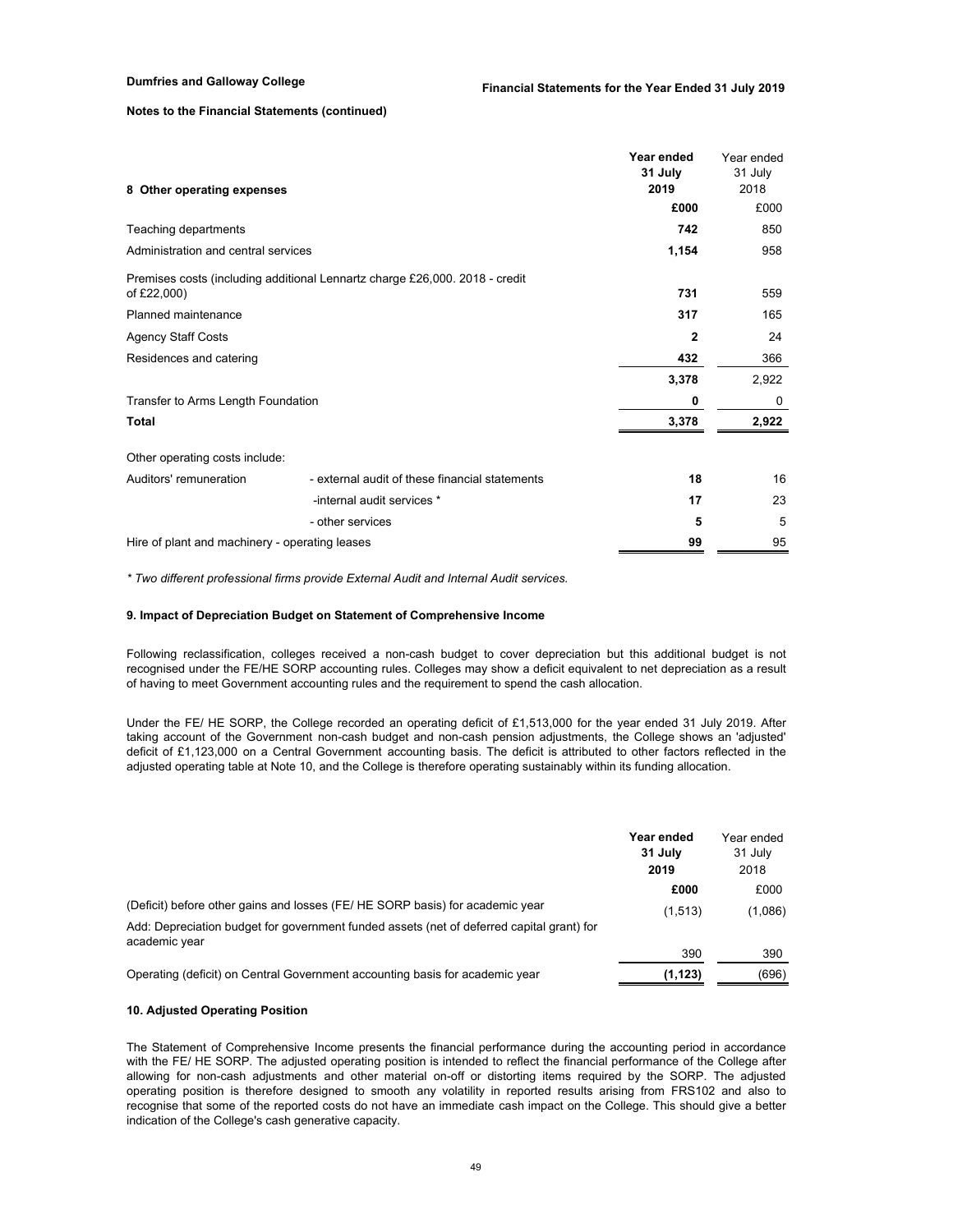## **10. Adjusted Operating Position (continued)**

| (Deficit) before other gains and losses (FE/HE SORP basis)<br>Add Back:                                                                                                            | Year ended<br>31 July<br>2019<br>£000<br>(1, 513) | Year ended<br>31 July<br>2018 *<br>£000<br>(1,086) |
|------------------------------------------------------------------------------------------------------------------------------------------------------------------------------------|---------------------------------------------------|----------------------------------------------------|
| - Depreciation (net of deferred grant release) on both government funded and privately<br>funded assets (1)                                                                        | 687                                               | 443                                                |
| - Non-cash pension adjustments - Net service cost (2)<br>- Non-cash pension adjustments - Net interest cost (3)<br>- Non-cash pension adjustments - early retirement provision (4) | 808<br>70<br>63                                   | 532<br>230<br>23                                   |
| Deduct:<br>- Non-government capital grant (ALF grant) (5)                                                                                                                          | (61)                                              | (211)                                              |
| Adjusted operating (deficit)/ surplus                                                                                                                                              | 54                                                | (69)                                               |

*\* 2018 figures have been restated in agreement with SFC*

(1) Depreciation is a non-cash item and is therefore excluded when calculating the adjusted operating position.

(2) The adjustments to the pensions charge represents the non-cash element of service cost (i.e. including the present value of projected benefits resulting from employee service in the current year) less cash contributions paid.

(3) The net interest cost is the interest accumulated on the pension liability and this is offset against the current year's interest earned on pension assets. These are non-cash adjustments.

(4) The adjustment for early retirement provision represents the non-cash movement in the provision for unfunded pensions for the year.

(5) Grants have been received from non-government sources for equipment. This income is not matched by expenditure as it has been used to fund capital assets which will be depreciated over the life of the asset.

|                                                  | Year ended | Year ended |
|--------------------------------------------------|------------|------------|
|                                                  | 31 July    | 31 July    |
| 11 Interest payable                              | 2019       | 2018       |
|                                                  | £000       | £000       |
| Net interest cost on pension liability (note 20) | 70         | 230        |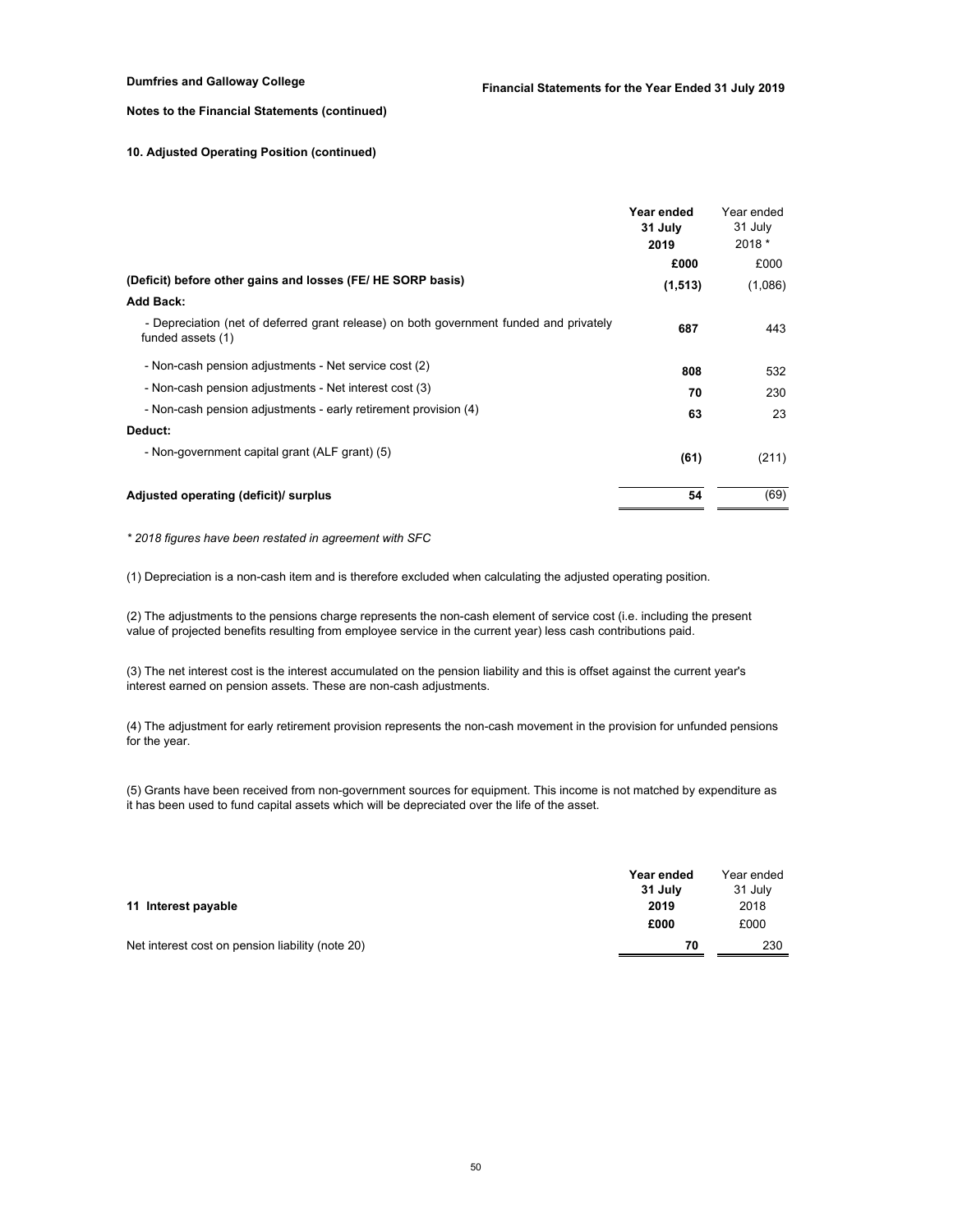# **12 Tangible Fixed Assets**

|                             | <b>Land and</b>  | <b>Fittings and</b> | <b>Motor</b>    | <b>Course of</b>    |              |
|-----------------------------|------------------|---------------------|-----------------|---------------------|--------------|
|                             | <b>Buildings</b> | Equipment           | <b>Vehicles</b> | <b>Construction</b> | <b>Total</b> |
|                             | £000             | £000                | £000            | £000                | £000         |
| <b>Cost or valuation</b>    |                  |                     |                 |                     |              |
| At 1 August 2018            | 36,980           | 585                 | 155             | $\mathbf 0$         | 37,720       |
| <b>Additions</b>            | $\pmb{0}$        | 152                 | 0               | 1,288               | 1,440        |
| Disposals                   | 0                | $\mathbf 0$         | (61)            |                     | (61)         |
| <b>Transfers</b>            | $\mathbf 0$      | $\mathbf 0$         | $\mathbf 0$     | 0                   | 0            |
| Surplus on revaluation      | 0                | 0                   | $\pmb{0}$       | $\pmb{0}$           | $\pmb{0}$    |
| At 31 July 2019             | 36,980           | 737                 | 94              | 1,288               | 39,099       |
| Depreciation                |                  |                     |                 |                     |              |
| At 1 August 2018            | 562              | 327                 | 125             | 0                   | 1,014        |
| Provided during period      | 1,400            | 32                  | 17              | 0                   | 1,449        |
| On disposals                |                  |                     | (61)            | 0                   | (61)         |
| Written-back on revaluation | $\mathbf 0$      | $\mathbf 0$         | $\pmb{0}$       | $\pmb{0}$           | $\mathbf 0$  |
| At 31 July 2019             | 1,962            | 359                 | 81              | 0                   | 2,402        |
| NBV at 1 August 2018        | 36,418           | 258                 | 30              | 0                   | 36,706       |
| NBV at 31 July 2019         | 35,018           | 378                 | 13              | 1,288               | 36,697       |
| Inherited                   | 3,318            | $\mathbf 0$         | $\pmb{0}$       | $\pmb{0}$           | 3,318        |
| Financed by capital grant   | 31,700           | 378                 | 13              | 1,288               | 33,379       |
| Other                       | $\pmb{0}$        | $\pmb{0}$           | $\pmb{0}$       | $\pmb{0}$           | 0            |
| At 31 July 2019             | 35,018           | 378                 | 13              | 1,288               | 36,697       |

Land and buildings were revalued at 31st July 2018 by DM Hall, Chartered Surveyors in the capacity of independent valuer. The basis of valuation adopted was depreciated replacement cost and the valuation was made in accordance with the Royal Institution of Chartered Surveyors' Appraisal and Valuation Manual.

Inherited Land and Buildings with a net book value of £3,318,000 have been partially financed by exchequer funds. Should these assets be sold, the College may be liable, under the terms of the Financial Memorandum with the Council, to surrender the proceeds.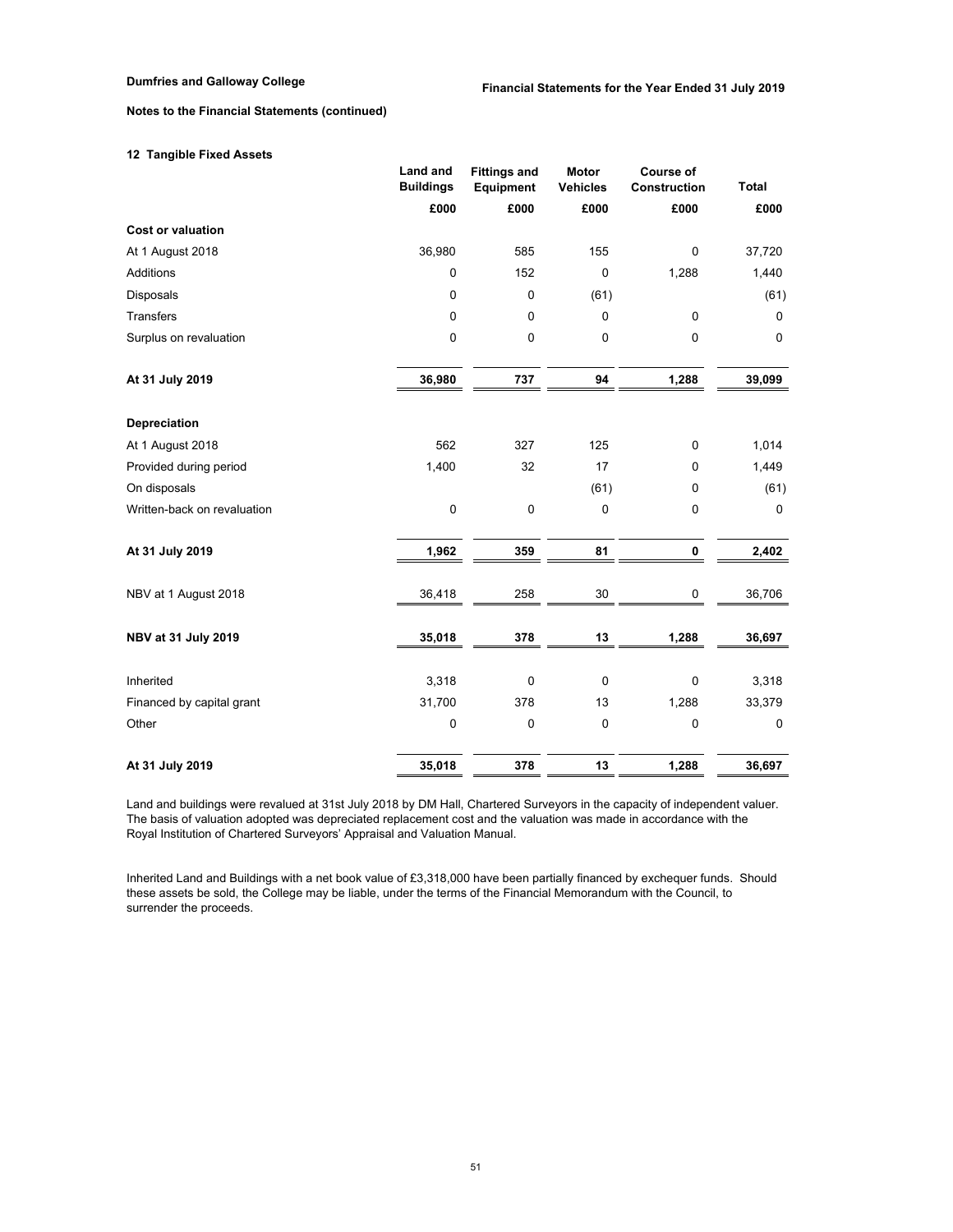| 13 Debtors: Amounts falling due within one year     | Year ended 31<br>July<br>2019<br>£000 | Year ended<br>31 July<br>2018<br>£000 |
|-----------------------------------------------------|---------------------------------------|---------------------------------------|
| Trade debtors - net of provision for doubtful debts | 86                                    | 85                                    |
| Prepayments and accrued income                      | 613                                   | 242                                   |
|                                                     | 699                                   | 327                                   |
| 14 Cash and cash equivalents                        | 31 July<br>2019<br>£000               | 31 July<br>2018<br>£000               |
| Cash and cash equivalents                           | 3,660                                 | 744                                   |

The College receives certain Scottish Funding Council grants on an agency basis. The funds are available solely for students and the College acts only as paying agent. The funds held in trust are reflected on the balance sheet as both cash and a current liability.

Agency funds of £151,000 are included in the cash and cash equivalents at the year end.

| 15 Creditors: Amounts falling due within one year            | Year ended 31<br>July<br>2019 | Year ended<br>31 July<br>2018 |
|--------------------------------------------------------------|-------------------------------|-------------------------------|
|                                                              | £000                          | £000                          |
| Trade creditors                                              | 52                            | 42                            |
| <b>VAT</b>                                                   | 9                             | 80                            |
| Other taxation and social security                           | 214                           | 155                           |
| Pension                                                      | 182                           | 144                           |
| Accruals and deferred income                                 | 1,297                         | 611                           |
| Deferred capital grants                                      | 751                           | 757                           |
| Bursaries and Access funds for future disbursement (note 14) | 164                           | 183                           |
|                                                              | 2,669                         | 1.972                         |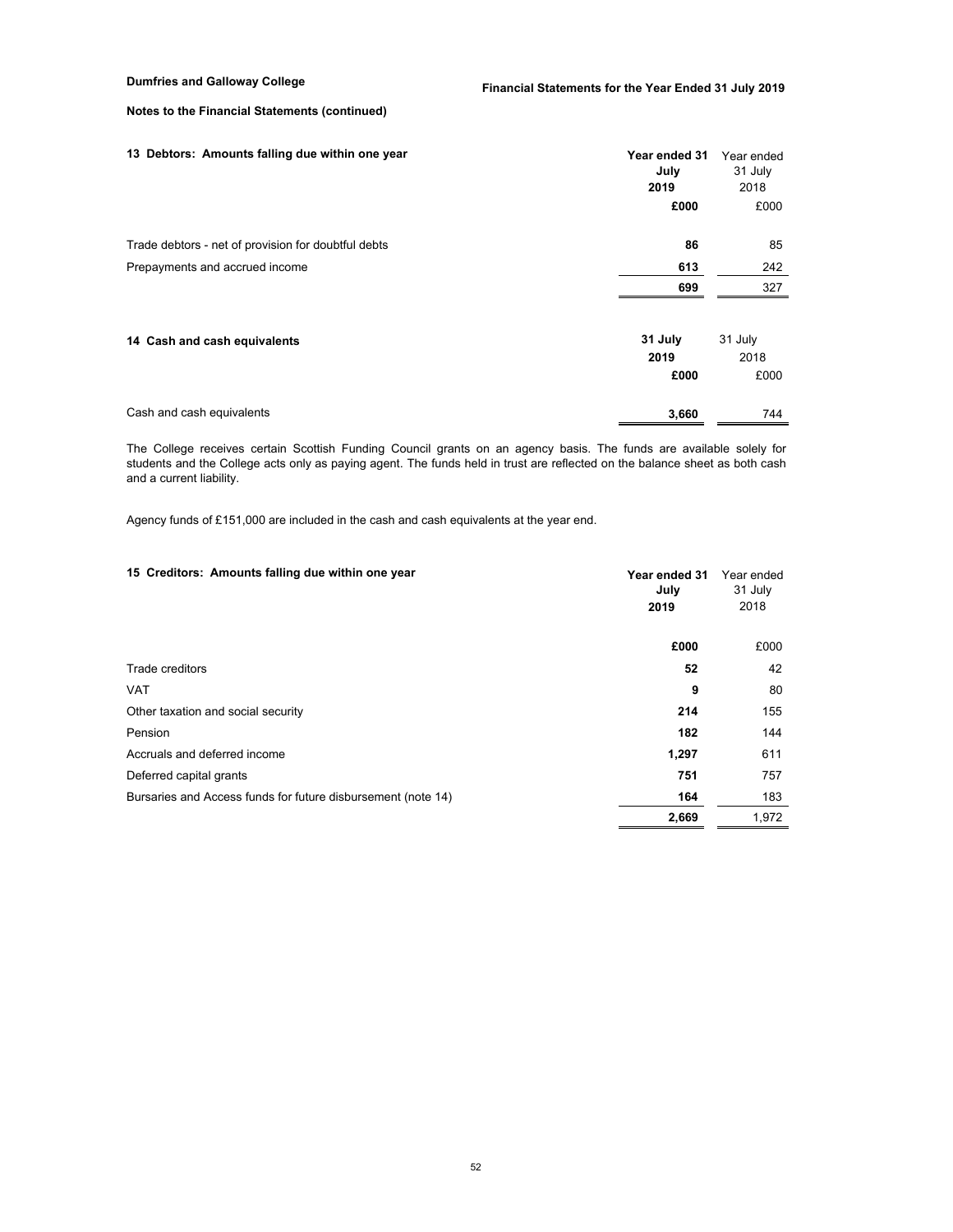| 16 Creditors: Amounts falling due after more than one year | Year ended 31<br>Julv | Year ended<br>31 July |
|------------------------------------------------------------|-----------------------|-----------------------|
|                                                            | 2019                  | 2018                  |
|                                                            | £000                  | £000                  |
| Deferred capital grants                                    | 25.101                | 21,901                |

Deferred capital grants to be released within one year are included within current creditors, and the balance of deferred capital grants within long term creditors at note 15 in accordance with the requirements of FRS 102 and the 2015 SORP.

## **17 Provisions for liabilities and charges**

| <b>IT I TOVISIONS TOP HADIMUSS AND CHAPTER</b> |                                         |                                                |                         |                  |
|------------------------------------------------|-----------------------------------------|------------------------------------------------|-------------------------|------------------|
|                                                | Early<br>Retirement<br>pension<br>costs | Defined<br>Pension<br>obligations<br>(Note 20) | 2018-19<br><b>Total</b> | 2017-18<br>Total |
| At 1 August 2018                               | 713                                     | 2,093                                          | 2,806                   | 9,038            |
| Expenditure in the period                      | (50)                                    | (736)                                          | (786)                   | (756)            |
| Additional provision required in period        | 59                                      | 1.544                                          | 1,603                   | 1,213            |
| Revaluation adjustment                         | 0                                       | 3,802                                          | 3,802                   | (6,919)          |
| Interest charged                               | 4                                       | 70                                             | 74                      | 230              |
| At 31 July 2019                                | 726                                     | 6.773                                          | 7,499                   | 2,806            |

The Early Retirement pension costs provision has been revalued using actuarial tables supplied by the Scottish Funding Council. The net interest rate applied was 0%.

| 18 Lease obligations                                                            | Year ended 31<br>July<br>2019         | Year ended<br>31 July<br>2018         |
|---------------------------------------------------------------------------------|---------------------------------------|---------------------------------------|
| Total rentals under operating leases for equipment and vehicles are as follows: | £000                                  | £000                                  |
| Payable during the period                                                       | 80                                    | 78                                    |
| Future minimum lease payments due:                                              |                                       |                                       |
| - Not later than 1 year                                                         | 80                                    | 71                                    |
| - Later than 1 year and not later than 5 years                                  | 64                                    | 121                                   |
| Total lease payments due                                                        | 144                                   | 192                                   |
| <b>19 Financial Instruments</b>                                                 | Year ended 31<br>July<br>2019<br>£000 | Year ended<br>31 July<br>2018<br>£000 |
| <b>Financial assets</b>                                                         |                                       |                                       |
| Financial assets measured at amortised cost                                     | 3,746                                 | 829                                   |
| <b>Financial liabilities</b>                                                    |                                       |                                       |
| Financial liabilities measured at amortised cost                                | 1,513                                 | 836                                   |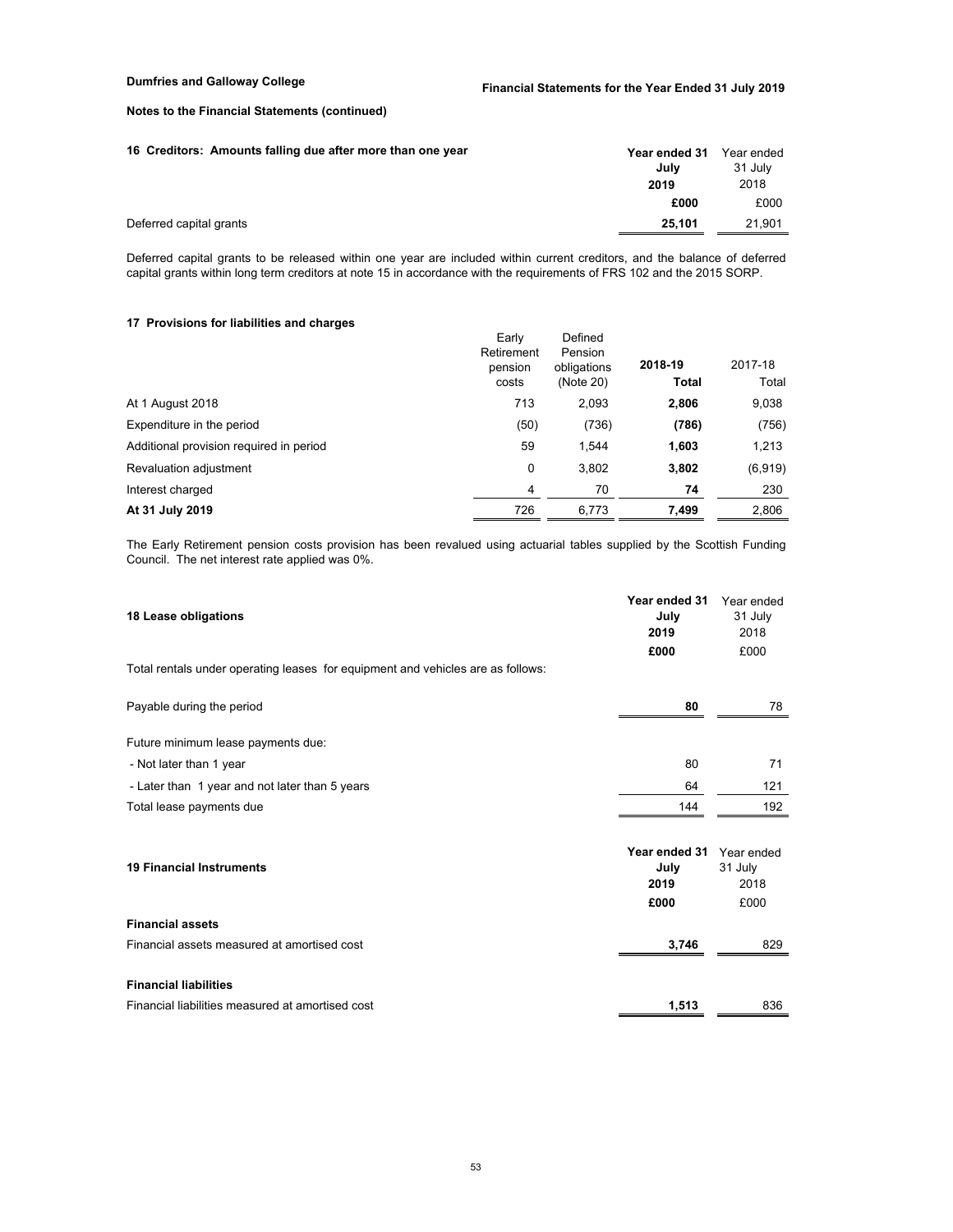#### **19 Financial Instruments (continued)**

Financial assets measured at amortised cost comprise cash and cash equivalents, trade debtors, proceeds of sale of fixed assets and other debtors (Excluding VAT debtor).

Financial liabilities measured at amortised cost comprise trade creditors, accruals and deferred income, bursary and discretionary funds for future disbursement and repayable to SFC.

## **20 Pensions and similar obligations**

The College's employees belong to two principal pension schemes, the Scottish Teachers Superannuation Scheme (STSS) which is administered by the Scottish Public Pensions Agency and the Local Government Pension Scheme (LGPS) - The Dumfries and Galloway Council Pension Fund.

The total pension costs for the institution was : **12 months to** 12 months to

|                                                   | <b>July 2019</b><br>£000 | <b>July 2018</b><br>£000 |
|---------------------------------------------------|--------------------------|--------------------------|
| Contribution to STSS                              | 604                      | 545                      |
| Contribution to LGPS                              | 753                      | 662                      |
| Pension costs as a result of implementing FRS 102 | 878                      | 762                      |
| Total pension cost                                | 2.235                    | 1.969                    |

Employer contribution rates during the period were: STSS - 17.2% from September 2015 LGPS - 21.2% from April 2018

#### **The Scottish Teachers Superannuation Scheme**

The scheme is an unfunded statutory public service pension scheme with benefits underwritten by the UK Government. The scheme is financed by payments from employers and from those current employees who are members of the scheme and paying contributions at progressively higher marginal rates based on pensionable pay, as specified by the regulations. The rate of employer contributions is set with reference to a funding valuation undertaken by the scheme actuary. The last fouryearly valuation was undertaken as at 31 March 2012. The next valuation will be as at 31 March 2016 and this will set contribution rates from 1 April 2019.

The scheme is an unfunded multi-employer defined benefit scheme, however it is accepted under FRS 102 (28) that the scheme can be treated for accounting purposes as a defined contribution scheme as the College is unable to identify its share of the underlying assets and liabilities in the STSS scheme on a consistent and reasonable basis.

As the scheme is unfunded there can be no deficit or surplus to distribute on the wind-up of the scheme or withdrawal of the scheme.

The employer contribution rate from 1 August 2015 was 14.9% of pensionable pay, increasing to 17.2% from September 2015. While the employee rate applied is a variable it will provide an actuarial yield of 9.6% of pensionable pay.

### **The Local Government Pension Scheme (LGPS)**

The LGPS is a defined benefit scheme, with the assets held in separate trustee administered funds.

The triennial valuation of the Dumfries and Galloway Council Pension Fund was carried out as at 31 March 2017 by Hymans Robertson LLP. The valuation for Dumfries and Galloway College's participation in the Dumfries and Galloway Council Pension Fund was updated by Hymans Robertson as at 31 July 2019.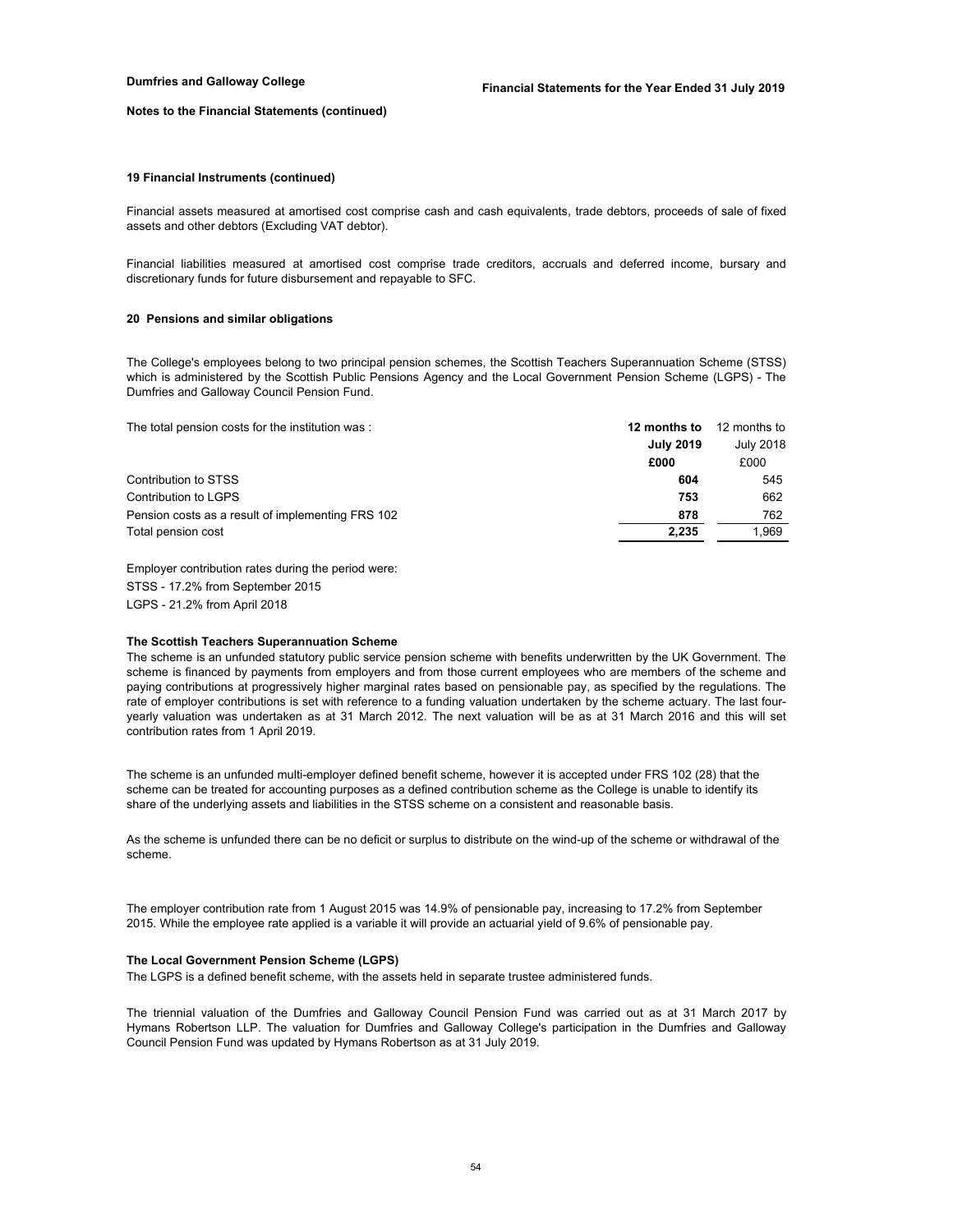#### **20 Pensions and similar obligations (continued)**

Following the revaluation of the Dumfries and Galloway Council pension fund at 31 March 2017, the actuary determined that the funding level for Dumfries and Galloway College's element of the fund has increased from 98% as at 31 March 2014 to 102% as at 31 March 2017. The proposed employer rate has been derived using a risk based approach, taking into account the employers' perceived risk to the Fund and the time horizon over which funding takes place as well as the cost of the build up of pension by current active members and the actuarially calculated funding level. For 2018-19 the actuary has proposed an employer contribution rate for Dumfries and Galloway College of 21.2% of pensionable pay. This consists of a rate of 22.4% for benefits going forward less an allowance of 1.2% to utilise the surplus. (the 2017-18 rate of 20.3% of pensionable pay plus £25,000 deficit payment equates to a total rate of 21.2% of pensionable pay).

Employer contribution rates applied previously were as follows:

2017-18 - 20.3% of pensionable pay plus £25,000 2016-17 - 20.3% of pensionable pay plus £24,000 2015-16 - 20.3% of pensionable pay plus £23,000

And from 2018-19 - 21.2% of pensionable pay as noted above.

#### **Assumptions**

Principal actuarial assumptions (expressed as weighted averages) at the year end were as follows:

|                                  |                | As at         |
|----------------------------------|----------------|---------------|
|                                  | As at 31/07/19 | 31/07/18      |
|                                  | %              | $\frac{0}{0}$ |
| Discount rate                    | 2.10%          | 2.80%         |
| Future salary increases          | $3.20\%$       | 3.20%         |
| Inflation/ pension rate increase | 2.40%          | 2.40%         |

Life expectancy is based on the Fund's Vita Curves with improvements in line with the CMI 2016 model with an allowance for smoothing of recent mortality experience and long term rate of 1.25% p.a.. Based on these assumptions, the average future life expectancies at age 65 are summarised below.

- Current pensioner aged 65: 21.8 years (male), 24.3 years (female).

- Future retiree upon reaching 65: 23 years (male), 26.2 years (female).

An allowance is included for future retirements to elect to take 50% of the maximum additional tax-free cash up to HMRC limits for pre-April 2009 service and 75% of the maximum tax-free cash for post-April 2009 service.

### **Scheme assets and expected rate of return for LGPS**

The overall expected rate of return is calculated by weighting the individual rates in accordance with the anticipated balance in the plan's investment portfolio.

The fair value of the plan assets and return on those assets were as follows:

|                              | Year              |               |            |
|------------------------------|-------------------|---------------|------------|
|                              | ended 31          | Year ended 31 | Year ended |
|                              | July              | July          | 31 July    |
|                              | 2019              | 2018          | 2017       |
|                              | <b>Fair value</b> | Fair value    | Fair value |
|                              | £000              | £000          | £000       |
| Equities                     | 17,991            | 17,184        | 15,369     |
| Corporate bonds              | 3,551             | 3,124         | 3,033      |
| Property                     | 2,130             | 2,009         | 1,820      |
| Other                        | 0                 | 0             | 0          |
|                              | 23,672            | 22,317        | 20,222     |
| Actual return on plan assets | 229               | 1,127         | 1.748      |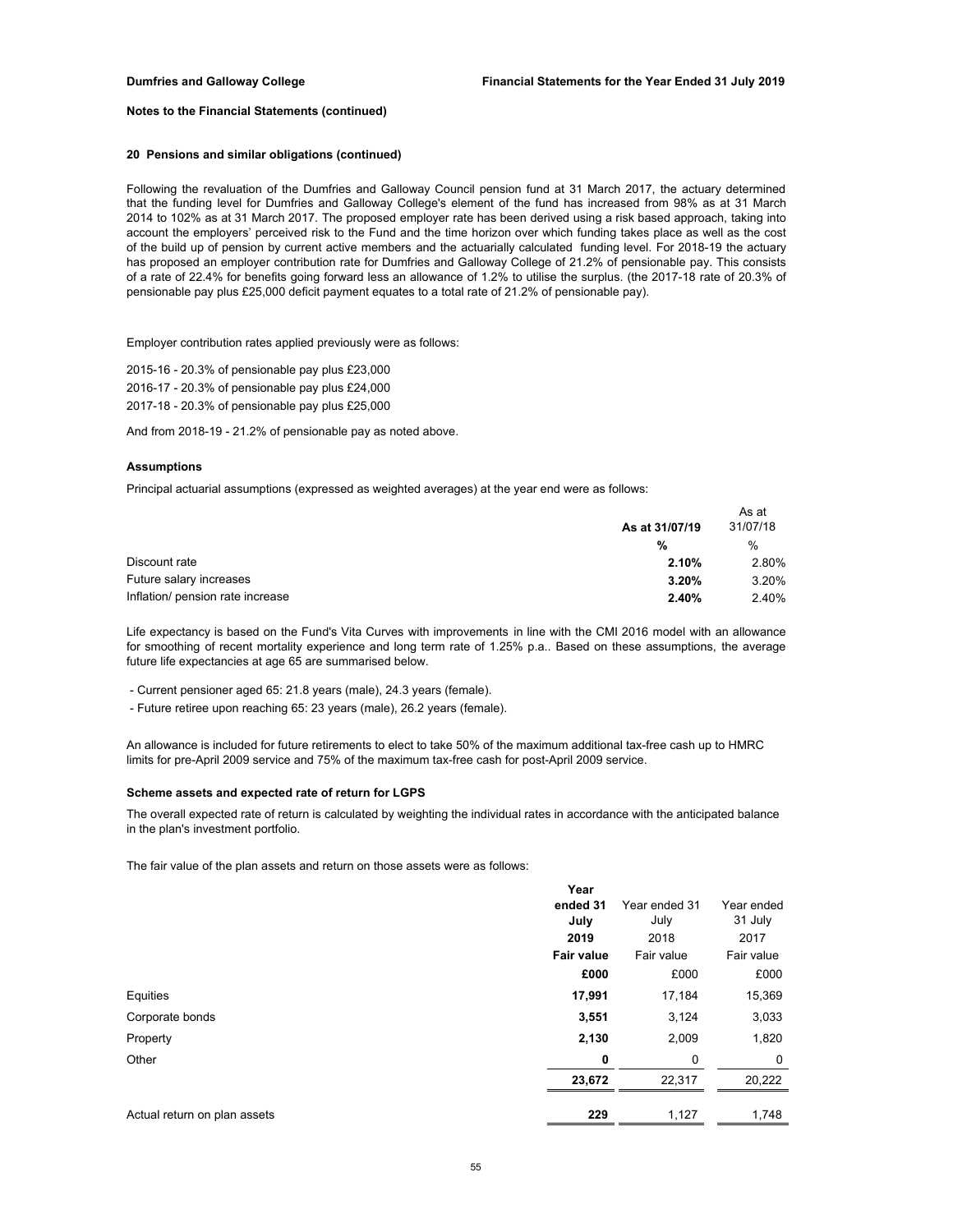# **20 Pensions and similar obligations (continued)**

The analysis of the amounts charged to the Statement of Comprehensive Income (SOCI) is as follows:

|                                                      | Year ended 31<br>July<br>2019<br>£000 | Year ended<br>31 July<br>2018<br>£000 |
|------------------------------------------------------|---------------------------------------|---------------------------------------|
| <b>Charged to staff costs:</b>                       |                                       |                                       |
| Current service cost                                 | (1, 318)                              | (1,236)                               |
| Past service costs                                   | (226)                                 | 0                                     |
| Total charged to staff costs                         | (1, 544)                              | (1, 236)                              |
| Credit/ charge for net return on pension scheme:     |                                       |                                       |
| Interest income                                      | 631                                   | 551                                   |
| Interest cost                                        | (701)                                 | (781)                                 |
| Net interest charged                                 | (70)                                  | (230)                                 |
| Credit/ charge to other comprehensive income:        |                                       |                                       |
| Return on assets                                     | 229                                   | 1,127                                 |
| Other experience                                     | (1)                                   | 3,596                                 |
| Gains and losses on changes in financial assumptions | (4,030)                               | 2,153                                 |
| Changes in demographic assumptions                   | 0                                     | 43                                    |
| <b>Actuarial Gain/ (Loss)</b>                        | (3,802)                               | 6,919                                 |
| Total charge to the SOCI                             | (5, 416)                              | 5,453                                 |
| Analysis of the movement in deficit during the year: |                                       |                                       |
| Deficit in scheme at start of year                   | (2,093)                               | (8, 250)                              |
| Service costs                                        | (1, 544)                              | (1, 236)                              |
| <b>Employers contributions</b>                       | 736                                   | 704                                   |
| Net interest costs                                   | (70)                                  | (230)                                 |
| Actuarial gain/ (loss)                               | (3,802)                               | 6,919                                 |
| Deficit in scheme at end of year                     | (6, 773)                              | (2,093)                               |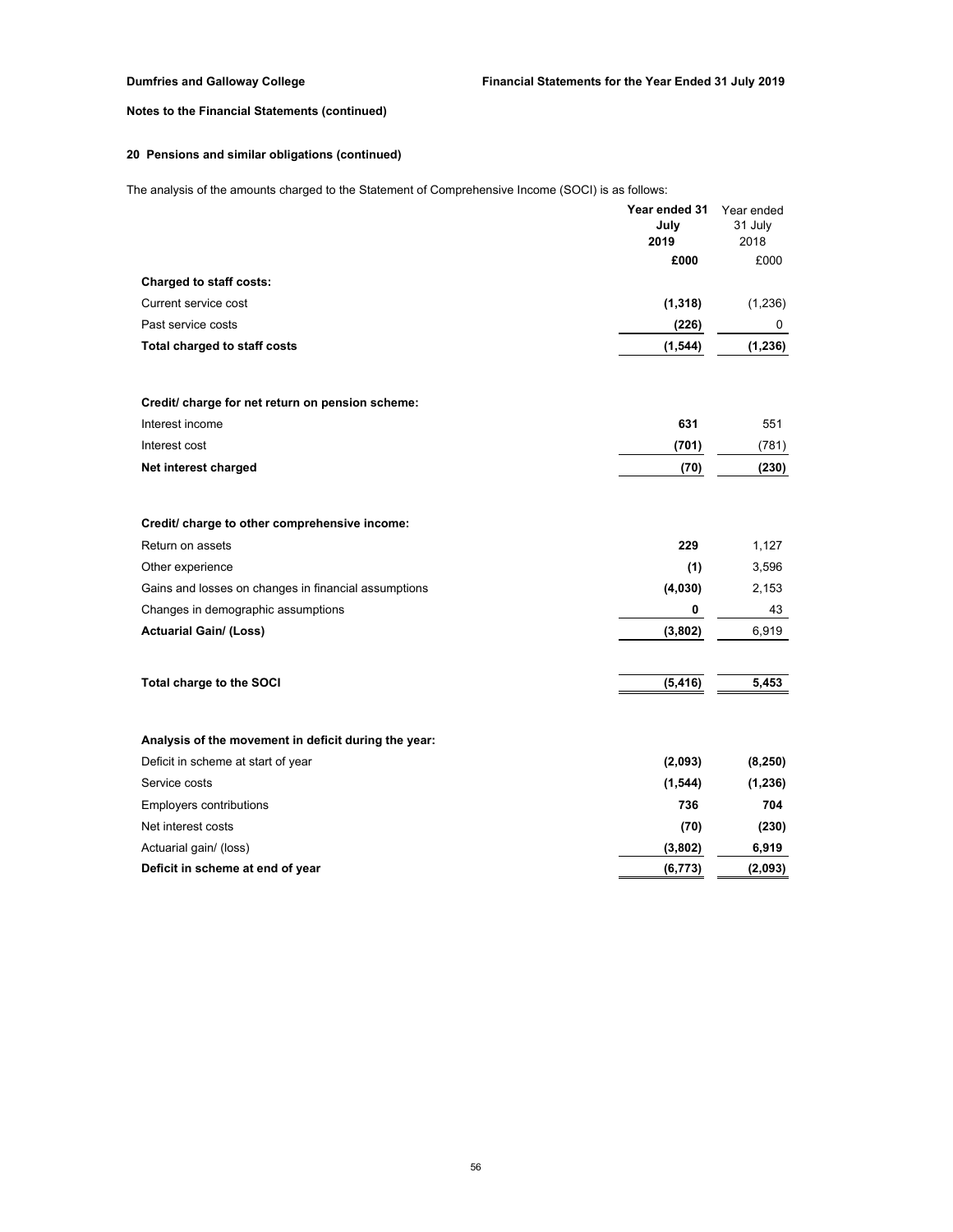#### **21 Related Party Transactions**

The Board of Management of Dumfries and Galloway College is a body incorporated under the Further and Higher Education (Scotland) Act 1992 and is funded by the Scottish Funding Council (SFC).

SFC and the Scottish Executive Enterprise and Lifelong Learning Department (SEELLD) are regarded as related parties. During the year Dumfries and Galloway College had various material transactions with these bodies and with other entities for which they are either the Funding Council or are regarded as the sponsor Department, e.g. Student Awards Agency for Scotland, and a number of other colleges and higher education institutions.

Due to the nature of the College's operations and the composition of its Board of Management being drawn from local public and private sector organisations, it is inevitable that transactions will take place with organisations in which a member of the Board of Management may have an interest. All transactions involving organisations in which a member of the Board of Management may have a material interest are conducted at arm's length and in accordance with normal project and procurement procedures.

During the year under review, the College had no transactions with non-public bodies in which a member of the Board of Management has an interest and which, in aggregate, exceeded £5,000 except as disclosed below.

The College had transactions during the year, or worked in partnership with, the following publicly funded or representative bodies or companies in which members of the Board of Management hold, or held, official positions.

| Member       | Organisation                              | <b>Position</b>          |
|--------------|-------------------------------------------|--------------------------|
| J. Brennan   | <b>Crichton Foundation</b>                | <b>Appointed Trustee</b> |
| H. Carr      | Dumfries and Galloway Housing Partnership | Director of Finance      |
| J. Henderson | Dumfries and Galloway Housing Partnership | Vice Chairman            |
|              | Crichton Foundation (until May 2019)      | <b>Appointed Trustee</b> |
| B. Johnstone | <b>College Development Network</b>        | <b>Board Member</b>      |
|              | <b>Colleges Scotland</b>                  | <b>Board Member</b>      |
| K. McGahan   | William Waugh & Sons (Builders) Ltd       | Joint Managing Director  |

The Crichton Foundation has previously provided grant funding towards the Henry Duncan building, which forms part of the Crichton Campus. The Crichton Foundation provided grant funding of £12,000 for student support in July 2018 which was fully disbursed to students by the College during 2018-19.

The College provided training courses to Dumfries and Galloway Housing Partnership during the year ended 31 July 2019. Invoices to Dumfries and Galloway Housing Partnership amounted to £23,634. No balances were due to the College from Dumfries and Galloway Housing Partnership at 31 July 2019.

The College has engaged William Waugh & Sons (Builders) Ltd for various maintenance works during the period, following tender exercises in line with standard College procurement procedures. Invoices from William Waugh & Sons during the period amounted to £1,264. No balances were due to William Waugh by the College at 31 July 2019.

The members of the Board of Management, other than the Principal, Regional College Chair, and staff members, did not receive any payment from the College other than the reimbursement of travel and subsistence expenses incurred in the course of their duties. Travel expenses reimbursed to seven members of the Board of Management during the year amounted to £1,131.

Remuneration of the Executive Management Team is set out in note 7.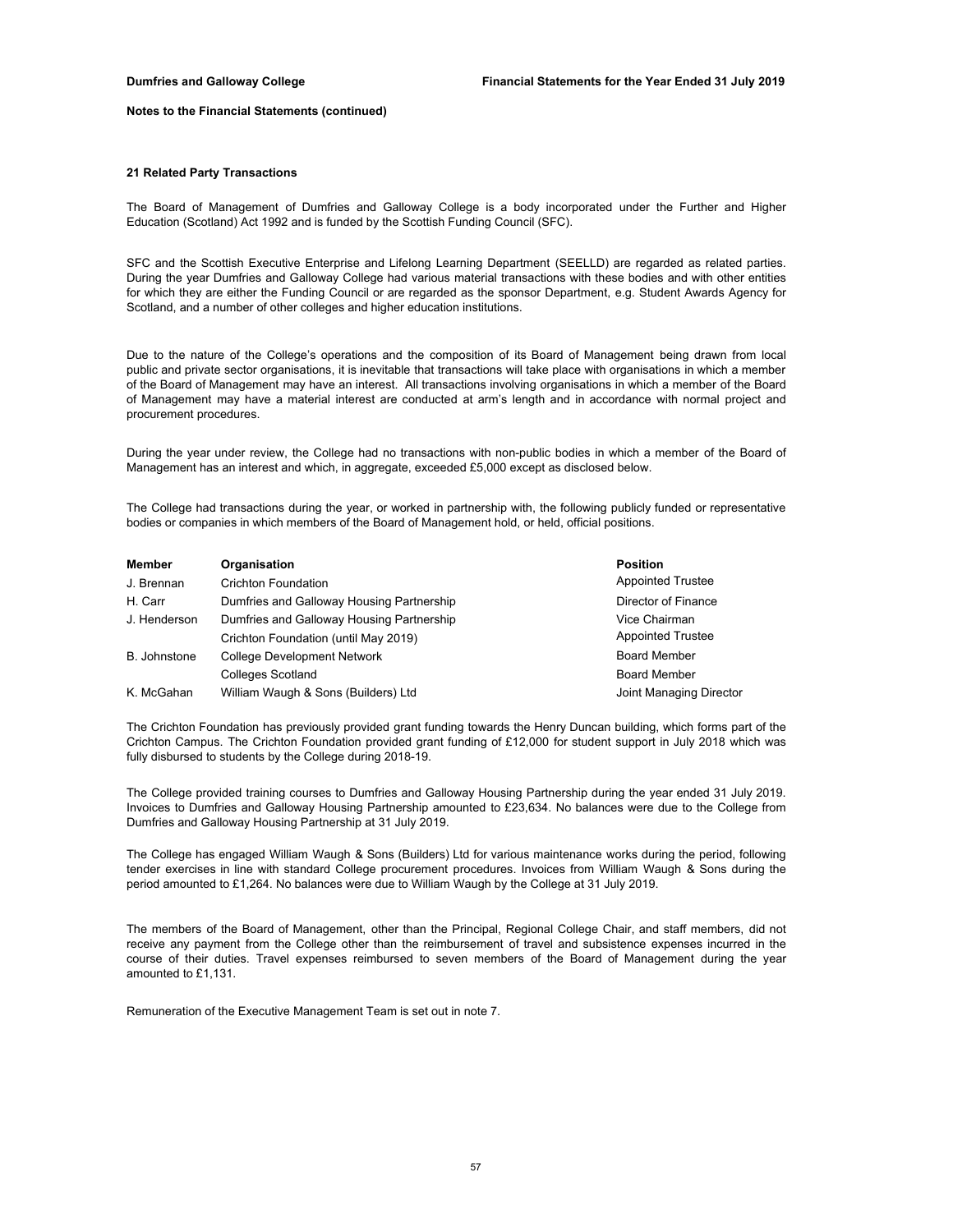## **22 FE Bursaries and other Student Support Funds**

|                                                  | <b>FE</b>      |              |       | Year ended<br>31 July | Year ended<br>31 July |
|--------------------------------------------------|----------------|--------------|-------|-----------------------|-----------------------|
|                                                  | <b>Bursary</b> | <b>EMA's</b> | Other | 2019                  | 2018                  |
|                                                  | £000           | £000         | £000  | £000                  | £000                  |
| <b>Balance brought forward</b>                   | 173            | 0            | 0     | 173                   | 430                   |
| Allocation received in year (including interest) | 1,887          | 150          | 171   | 2,208                 | 2,056                 |
|                                                  | 2,060          | 150          | 171   | 2,381                 | 2,486                 |
| Expenditure<br>Repayable to Funding Council as   | (1,922)        | (150)        | (181) | (2, 253)              | (2,016)               |
| Clawback                                         | (62)           | 0            | 0     | (62)                  | (323)                 |
| College Contribution to funds                    | 0              | 0            | 0     | 0                     | $\Omega$              |
| <b>Virements</b>                                 | 33             | 0            | 10    | 43                    | 26                    |
| <b>Balance Carried forward</b>                   | 109            | 0            | 0     | 109                   | 173                   |
| <b>Represented by:</b>                           |                |              |       |                       |                       |
| Repayable to Funding Council as<br>Clawback      | 6              | 0            | 0     | 6                     | 70                    |
| Retained by College for Students                 | 103            | 0            | 0     | 103                   | 103                   |
|                                                  | 109            | 0            | 0     | 109                   | 173                   |

The student support grants detailed above are available solely for students, the College acting only as paying agent. The grants and related disbursements are therefore excluded from the Statement of Comprehensive Income.

## **23 FE and HE Childcare Funds**

|                                          | Year ended<br>31 July | Year ended<br>31 July |
|------------------------------------------|-----------------------|-----------------------|
|                                          | 2019                  | 2018                  |
|                                          | £000                  | £000                  |
| <b>Balance brought forward</b>           | 6                     | 16                    |
| Allocation received in year              | 260                   | 287                   |
|                                          | 266                   | 303                   |
| Expenditure                              | (181)                 | (257)                 |
| Repayable to Funding Council as Clawback | 0                     | (14)                  |
| <b>Virements</b>                         | (43)                  | (26)                  |
| <b>Balance Carried forward</b>           | 42                    | 6                     |
| <b>Represented by:</b>                   |                       |                       |
| Repayable to Funding Council as Clawback | 42                    | 6                     |
| Retained by College for Students         | 0                     | 0                     |
|                                          | 42                    | 6                     |

Childcare Fund transactions are included within College Income & Expenditure in accordance with accounts direction from SFC, as the College has more discretion in the manner in which these funds are disbursed.

# **24 Capital Commitments**

| Provision has not been made for the following capital commitments at 31 July 2019: | Year ended<br>31 July | Year ended<br>31 July |
|------------------------------------------------------------------------------------|-----------------------|-----------------------|
|                                                                                    | 2019                  | 2018                  |
|                                                                                    | £000                  | £000                  |
| Commitments contracted for                                                         | 1.783                 |                       |